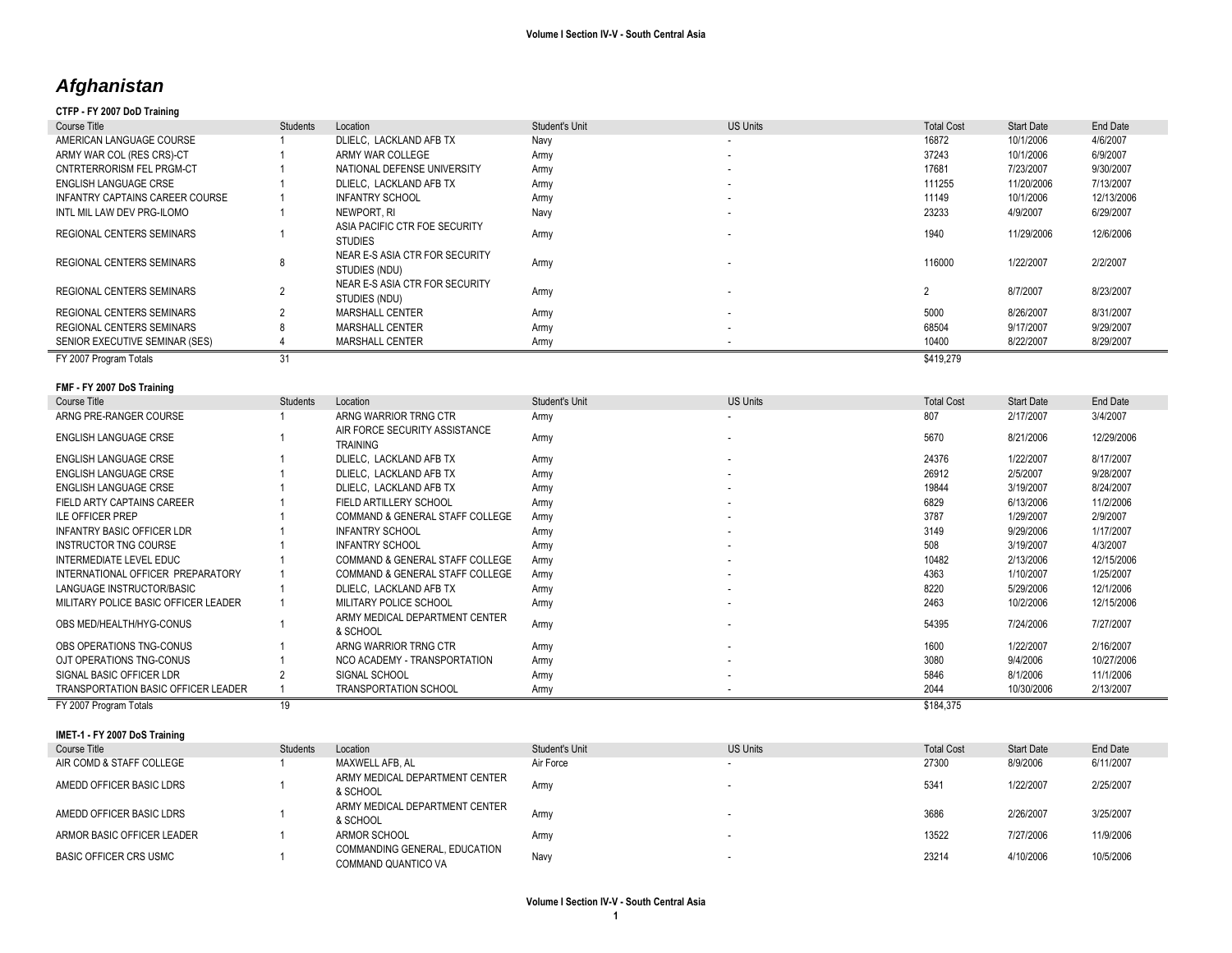| COMBINED LOG CPT CAREER               |              | ARMY LOGISTICS MANAGEMENT<br>COLLEGE             | Army      | 6707  | 9/11/2006  | 11/2/2006  |
|---------------------------------------|--------------|--------------------------------------------------|-----------|-------|------------|------------|
| COMBINED LOGISTICS CAPTAINS CAREER    |              | ARMY LOGISTICS MANAGEMENT<br>COLLEGE             | Army      | 13012 | 6/12/2007  | 9/21/2007  |
| DENTAL ASST APR                       | $\mathbf{1}$ | SHEPPARD AFB, TX                                 | Air Force | 6348  | 4/11/2007  | 6/19/2007  |
| <b>ENGLISH LANGUAGE CRSE</b>          |              | AIR FORCE SECURITY ASSISTANCE<br><b>TRAINING</b> | Army      | 19599 | 3/27/2006  | 10/20/2006 |
| <b>ENGLISH LANGUAGE CRSE</b>          |              | AIR FORCE SECURITY ASSISTANCE<br><b>TRAINING</b> | Army      | 16877 | 7/17/2006  | 12/29/2006 |
| <b>ENGLISH LANGUAGE CRSE</b>          |              | DLIELC, LACKLAND AFB TX                          | Army      | 18682 | 12/18/2006 | 6/15/2007  |
| <b>ENGLISH LANGUAGE CRSE</b>          |              | DLIELC, LACKLAND AFB TX                          | Army      | 14472 | 12/18/2006 | 5/4/2007   |
| <b>ENGLISH LANGUAGE CRSE</b>          |              | DLIELC, LACKLAND AFB TX                          | Army      | 22474 | 1/1/2007   | 7/6/2007   |
| <b>ENGLISH LANGUAGE CRSE</b>          |              | DLIELC, LACKLAND AFB TX                          | Army      | 18036 | 1/1/2007   | 5/18/2007  |
| <b>ENGLISH LANGUAGE CRSE</b>          |              | DLIELC. LACKLAND AFB TX                          | Army      | 16644 | 1/1/2007   | 6/15/2007  |
| <b>ENGLISH LANGUAGE CRSE</b>          |              | DLIELC, LACKLAND AFB TX                          | Army      | 20572 | 1/29/2007  | 7/13/2007  |
| <b>ENGLISH LANGUAGE CRSE</b>          |              | DLIELC, LACKLAND AFB TX                          | Army      | 19126 | 2/5/2007   | 6/22/2007  |
| <b>ENGLISH LANGUAGE CRSE</b>          |              | DLIELC, LACKLAND AFB TX                          | Army      | 20172 | 2/5/2007   | 7/20/2007  |
| ENGLISH LANGUAGE CRSE                 |              | DLIELC, LACKLAND AFB TX                          | Army      | 16381 | 2/12/2007  | 6/15/2007  |
| <b>ENGLISH LANGUAGE CRSE</b>          |              | DLIELC, LACKLAND AFB TX                          | Army      | 19659 | 2/12/2007  | 7/27/2007  |
| <b>ENGLISH LANGUAGE CRSE</b>          |              | DLIELC, LACKLAND AFB TX                          | Army      | 15266 | 2/26/2007  | 6/8/2007   |
| <b>ENGLISH LANGUAGE CRSE</b>          |              | DLIELC, LACKLAND AFB TX                          | Army      | 18810 | 3/18/2007  | 8/17/2007  |
| <b>ENGLISH LANGUAGE CRSE</b>          |              | DLIELC, LACKLAND AFB TX                          | Army      | 11941 | 5/7/2007   | 8/17/2007  |
| <b>FIRST SERGEANT</b>                 |              | SERGEANTS MAJOR ACADEMY                          | Army      | 4535  | 8/1/2007   | 8/27/2007  |
| <b>FIRST SERGEANT</b>                 |              | SERGEANTS MAJOR ACADEMY                          | Army      | 4292  | 8/29/2007  | 9/19/2007  |
| <b>FOOD SERVICE MANAGEMENT</b>        |              | <b>QUARTERMASTER SCHOOL</b>                      | Army      | 3958  | 2/20/2007  | 3/16/2007  |
| GENERAL ENGLISH LANG TNG              |              | DLIELC, LACKLAND AFB TX                          | Air Force | 23223 | 7/17/2006  | 1/5/2007   |
| <b>GENERAL ENGLISH LANG TNG</b>       |              | DLIELC, LACKLAND AFB TX                          | Air Force | 17375 | 11/27/2006 | 4/6/2007   |
| <b>GENERAL ENGLISH LANG TNG</b>       |              | DLIELC, LACKLAND AFB TX                          | Air Force | 20131 | 12/3/2006  | 5/25/2007  |
| GENERAL ENGLISH LANG TNG              |              | DLIELC, LACKLAND AFB TX                          | Air Force | 23976 | 12/4/2006  | 5/11/2007  |
| GENERAL ENGLISH LANG TNG              |              | DLIELC, LACKLAND AFB TX                          | Air Force | 19637 | 12/4/2006  | 5/25/2007  |
| GENERAL ENGLISH LANG TNG              |              | DLIELC, LACKLAND AFB TX                          | Air Force | 81726 | 1/29/2007  | 7/20/2007  |
| GENERAL ENGLISH LANG TNG              | 3            | DLIELC, LACKLAND AFB TX                          | Air Force | 57525 | 2/26/2007  | 8/17/2007  |
|                                       |              | ARMY MEDICAL DEPARTMENT CENTER                   |           |       |            |            |
| HEALTH SERVICES MATERIEL OFFICER      | -1           | & SCHOOL<br>ARMY MEDICAL DEPARTMENT CENTER       | Army      | 8819  | 6/4/2007   | 8/10/2007  |
| HEALTH SERVICES MATERIEL OFFICER      | 1            | & SCHOOL                                         | Army      | 2184  | 8/10/2007  | 9/2/2007   |
| IF PREPARATORY COURSE                 |              | NATIONAL WAR COLLEGE                             | Army      | 50846 | 6/13/2007  | 8/3/2007   |
| <b>INFANTRY BASIC OFFICER LDR</b>     |              | <b>INFANTRY SCHOOL</b>                           | Army      | 10947 | 8/28/2006  | 11/30/2006 |
| <b>INSTRUCTOR TRAINING COURSE</b>     |              | ARMY MEDICAL DEPARTMENT CENTER<br>& SCHOOL       | Army      | 4200  | 5/7/2007   | 5/18/2007  |
| INTERMEDIATE LEVEL EDUC               |              | COMMAND & GENERAL STAFF COLLEGE                  | Army      | 46541 | 8/14/2006  | 6/15/2007  |
| INTL FELLOWS ORIENTATION              |              | ARMY WAR COLLEGE                                 | Army      | 12536 | 6/25/2007  | 8/3/2007   |
|                                       |              | ARMY LOGISTICS MANAGEMENT                        |           |       |            |            |
| INT'L OFF LOG PREP-CLC3               |              | COLLEGE                                          | Army      | 3977  | 5/29/2007  | 6/8/2007   |
| INT'L OFF LOG PREP-CLC3               |              | ARMY LOGISTICS MANAGEMENT<br>COLLEGE             | Army      | 3977  | 7/23/2007  | 8/3/2007   |
| LANGUAGE INSTRUCTOR/ADV               |              | DLIELC, LACKLAND AFB TX                          | Air Force | 15171 | 12/3/2006  | 3/9/2007   |
| LANGUAGE INSTRUCTOR/BASIC             |              | DLIELC, LACKLAND AFB TX                          | Air Force | 17303 | 1/8/2007   | 7/13/2007  |
|                                       |              | ARMY MEDICAL DEPARTMENT CENTER                   |           |       |            |            |
| MS-PLATOON LEADER OFFICER             | -1           | & SCHOOL                                         | Army      | 1868  | 4/8/2007   | 4/20/2007  |
| OBS MED/HEALTH/HYG-CONUS              |              | ARMY MEDICAL DEPARTMENT CENTER<br>& SCHOOL       | Army      | 2347  | 5/20/2007  | 6/1/2007   |
| PETROLEUM OFFICER                     |              | QUARTERMASTER SCHOOL                             | Army      | 6923  | 1/16/2007  | 3/9/2007   |
| QUARTERMASTER BASIC OFFICER LEADER    |              | <b>QUARTERMASTER SCHOOL</b>                      | Army      | 10481 | 10/2/2006  | 12/15/2006 |
| QUARTERMASTER BASIC OFFICER LEADER    |              | QUARTERMASTER SCHOOL                             | Army      | 10481 | 10/30/2006 | 2/2/2007   |
| SERGEANTS MAJ (INTERNATIONAL FELLOWS) |              |                                                  |           |       |            |            |
| PRE-CRS                               |              | SERGEANTS MAJOR ACADEMY                          | Army      | 9488  | 7/3/2007   | 7/31/2007  |
| WHEELED VEHICLE MECHANIC              |              | <b>U.S. ARMY TRAINING CENTER</b>                 | Army      | 12002 | 8/28/2006  | 10/26/2006 |
|                                       |              |                                                  |           |       |            |            |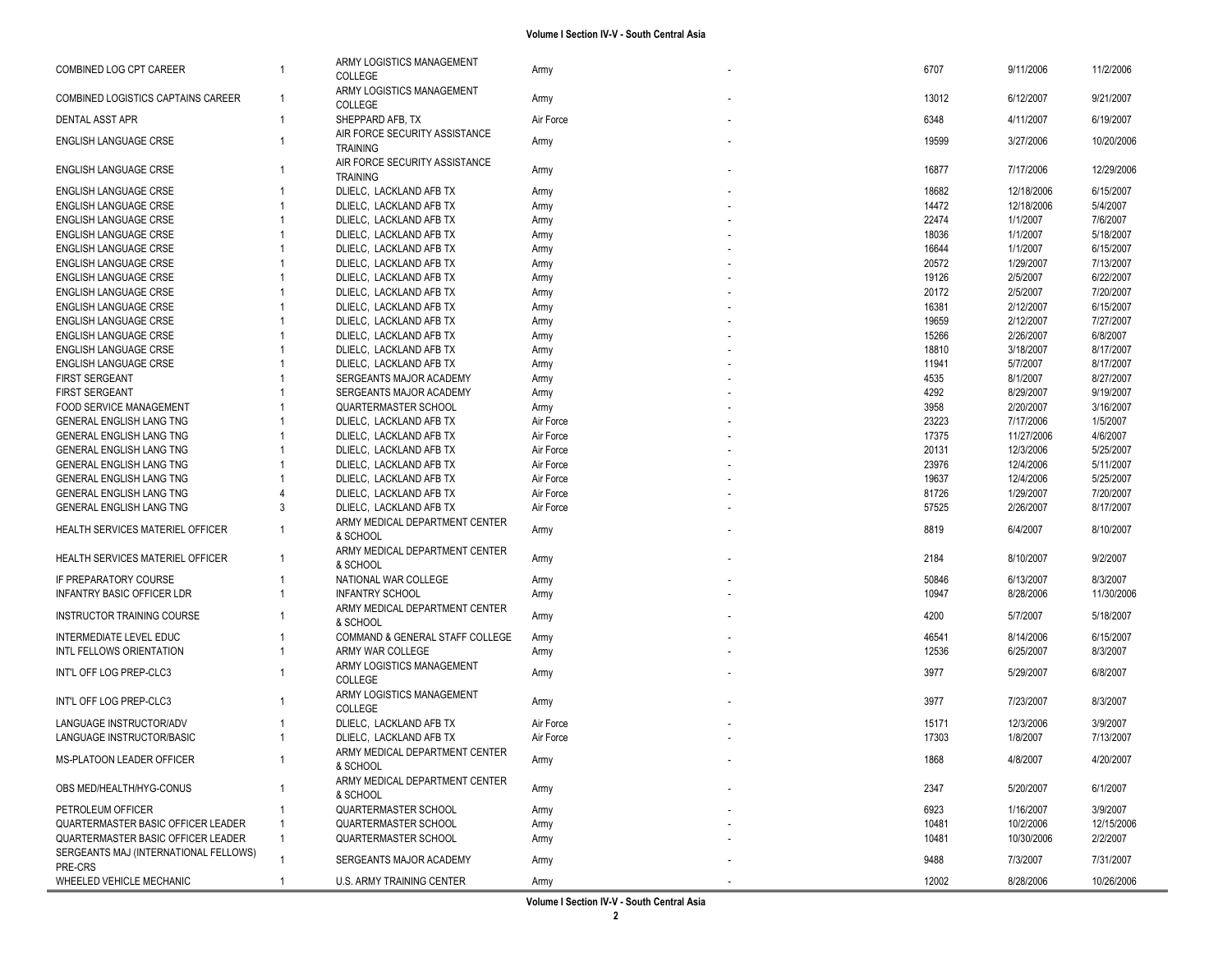FY 2007 Program Totals 56 \$854,31

## **Non-SA, UC - FY 2007 DoD Training**

| ኔ854.310 |  |
|----------|--|
|          |  |

| Course Title                           | Students | Location                          | Student's Unit | <b>US Units</b>          | <b>Total Cost</b> | <b>Start Date</b> | End Date   |
|----------------------------------------|----------|-----------------------------------|----------------|--------------------------|-------------------|-------------------|------------|
| 4xAF extended at Ft Bliss for more tng |          | Threat Systems Management Office  | Army           |                          | 1600000           | 7/2/2007          | 9/28/2007  |
| DISAM FOREIGN PURCH MET                |          | <b>VARIOUS</b>                    | Air Force      |                          | 38528             | 6/19/2007         | 7/4/2007   |
| DLI ENGLISH LANGUAGE TECH              |          | <b>VARIOUS</b>                    | Air Force      | $\overline{\phantom{a}}$ | 16024             | 10/1/2006         | 10/21/2006 |
| DLI ENGLISH LANGUAGE TECH              |          | <b>VARIOUS</b>                    | Air Force      |                          | 91720             | 10/12/2006        | 2/12/2007  |
| DLI ENGLISH LANGUAGE TECH              |          | <b>VARIOUS</b>                    | Air Force      |                          | 127513            | 1/7/2007          | 7/15/2007  |
| DLI ENGLISH LANGUAGE TECH              |          | <b>VARIOUS</b>                    | Air Force      |                          | 97786             | 5/1/2007          | 9/2/2007   |
| DLI ENGLISH LANGUAGE TECH              |          | <b>VARIOUS</b>                    | Air Force      | ۰.                       | 125379            | 7/1/2007          | 9/30/2007  |
| DLI ENGLISH LANGUAGE TECH              |          | <b>VARIOUS</b>                    | Air Force      |                          | 9323              | 9/17/2007         | 9/30/2007  |
| ENGLISH LANGUAGE CRSE                  |          | DLIELC, LACKLAND AFB TX           | Army           |                          | 17439             | 12/26/2006        | 5/11/2007  |
| ENGLISH LANGUAGE CRSE                  |          | DLIELC, LACKLAND AFB TX           | Army           | ۰.                       | 40044             | 1/8/2007          | 6/22/2007  |
| ENGLISH LANGUAGE CRSE                  |          | DLIELC, LACKLAND AFB TX           | Army           |                          | 15184             | 1/8/2007          | 5/4/2007   |
| <b>FINANCE BASIC OFFICER LDR</b>       |          | <b>FINANCE SCHOOL</b>             | Army           |                          | 9318              | 5/24/2007         | 8/1/2007   |
| <b>HIV/AIDS CONFERENCE</b>             |          | DIMO                              | Air Force      |                          | 21945             | 12/2/2006         | 12/8/2006  |
| <b>MET DIILS SEMINARS</b>              |          | AFGHANISTAN (IN COUNTRY TRAINING) | Navv           |                          | 22170             | 10/1/2006         | 10/17/2006 |
| MI-17 MECH TRAINING                    |          | Threat Systems Management Office  | Army           |                          | 26418             | 12/4/2006         | 3/30/2007  |
| MI-17 MECH TRAINING                    |          | Threat Systems Management Office  | Army           |                          | 62635             | 3/12/2007         | 6/22/2007  |
| MI-17 MECH TRAINING                    |          | Threat Systems Management Office  | Army           |                          | 20298             | 3/12/2007         | 9/28/2007  |
| MI-17 PILOT TRAINING                   |          | Threat Systems Management Office  | Army           |                          | 26418             | 12/4/2006         | 3/30/2007  |
| MI-17 PILOT TRAINING                   |          | Threat Systems Management Office  | Army           |                          | 60894             | 3/12/2007         | 9/28/2007  |
| MI-17 PILOT TRAINING                   |          | Threat Systems Management Office  | Army           |                          | 39013             | 3/12/2007         | 6/22/2007  |
| FY 2007 Program Totals                 | 42       |                                   |                |                          | \$2,468,049       |                   |            |

| Regional Centers - FY 2007 DoD Training                                                 |                 |                                                             |                                |                 |                   |                   |            |
|-----------------------------------------------------------------------------------------|-----------------|-------------------------------------------------------------|--------------------------------|-----------------|-------------------|-------------------|------------|
| Course Title                                                                            | <b>Students</b> | Location                                                    | Student's Unit                 | <b>US Units</b> | <b>Total Cost</b> | <b>Start Date</b> | End Date   |
| Afghan Parliament Visit                                                                 | 5               | Near East South Asia Center for Strategic<br>Studies        | Parliament                     |                 | 58000             | 6/19/2007         | 6/19/2007  |
| Alumni Seminar on "Generation Next" Terrorism                                           |                 | Marshall Center Garmisch, Germany                           | <b>UNK</b>                     |                 | 933.89            | 5/1/2007          | 5/3/2007   |
| Central Asian Parliamentarians Conference                                               |                 | Marshall Center Garmisch, Germany                           | <b>UNK</b>                     |                 | 12315.54          | 10/23/2006        | 10/26/2006 |
| Conference on Defense Oversight and the Inspector<br>General and Ombudsman-type Systems |                 | Marshall Center Garmisch, Germany                           | <b>UNK</b>                     |                 | 5576.05           | 9/5/2007          | 9/7/2007   |
| Leadership Seminar: Stability, Security, Transition<br>and Reconstruction Operations    |                 | Marshall Center Garmisch, Germany                           | <b>UNK</b>                     |                 | 1810.19           | 7/9/2007          | 7/13/2007  |
| NESA Afghanistan-Pakistan Confidence Building<br>Workshop 01-07                         | 3               | Near East South Asia Center for Strategic<br><b>Studies</b> | <b>Border Police Authority</b> |                 | 20250             | 1/22/2007         | 2/2/2007   |
| NESA Afghanistan-Pakistan Confidence Building<br>Workshop 01-07                         |                 | Near East South Asia Center for Strategic<br><b>Studies</b> | Ministry of Defense            |                 | 27000             | 1/22/2007         | 2/2/2007   |
| NESA Afghanistan-Pakistan Confidence Building<br>Workshop 01-07                         |                 | Near East South Asia Center for Strategic<br><b>Studies</b> | Ministry of Interior           |                 | 6750              | 1/22/2007         | 2/2/2007   |
| NESA Afghanistan-Pakistan Confidence Building<br>Workshop 02-07                         |                 | Near East South Asia Center for Strategic<br>Studies        | Ministry of Defense            |                 | $\Omega$          | 9/17/2007         | 9/28/2007  |
| NESA Afghanistan-Pakistan Confidence Building<br>Workshop 02-07                         |                 | Near East South Asia Center for Strategic<br>Studies        | Ministry of Interior           |                 | $\Omega$          | 9/17/2007         | 9/28/2007  |
| NESA Combating Terrorism Executive Seminar 01-<br>07                                    |                 | Near East South Asia Center for Strategic<br>Studies        | Ministry of Defense            |                 | 14009.4           | 4/11/2007         | 4/25/2007  |
| NESA Combating Terrorism Executive Seminar 02-<br>07                                    |                 | Near East South Asia Center for Strategic<br><b>Studies</b> | Ministry of Defense            |                 | 25656             | 8/7/2007          | 8/22/2007  |
| NESA Executive Seminar 01-07                                                            | $\overline{2}$  | Near East South Asia Center for Strategic<br>Studies        | Ministry of Defense            |                 | 33217.05          | 11/28/2006        | 12/15/2006 |
| NESA Executive Seminar 02-07                                                            | $\overline{2}$  | Near East South Asia Center for Strategic<br>Studies        | Ministry of Defense            |                 | 36860.16          | 2/21/2007         | 3/16/2007  |
| NESA Executive Seminar 03-07                                                            | $\overline{2}$  | Near East South Asia Center for Strategic<br><b>Studies</b> | Ministry of Defense            |                 | 31662             | 5/30/2007         | 6/22/2007  |
| <b>NESA RNSSC Directors Meeting</b>                                                     |                 | Near East South Asia Center for Strategic<br>Studies        | unknown                        |                 | 11299             | 9/7/2007          | 9/10/2007  |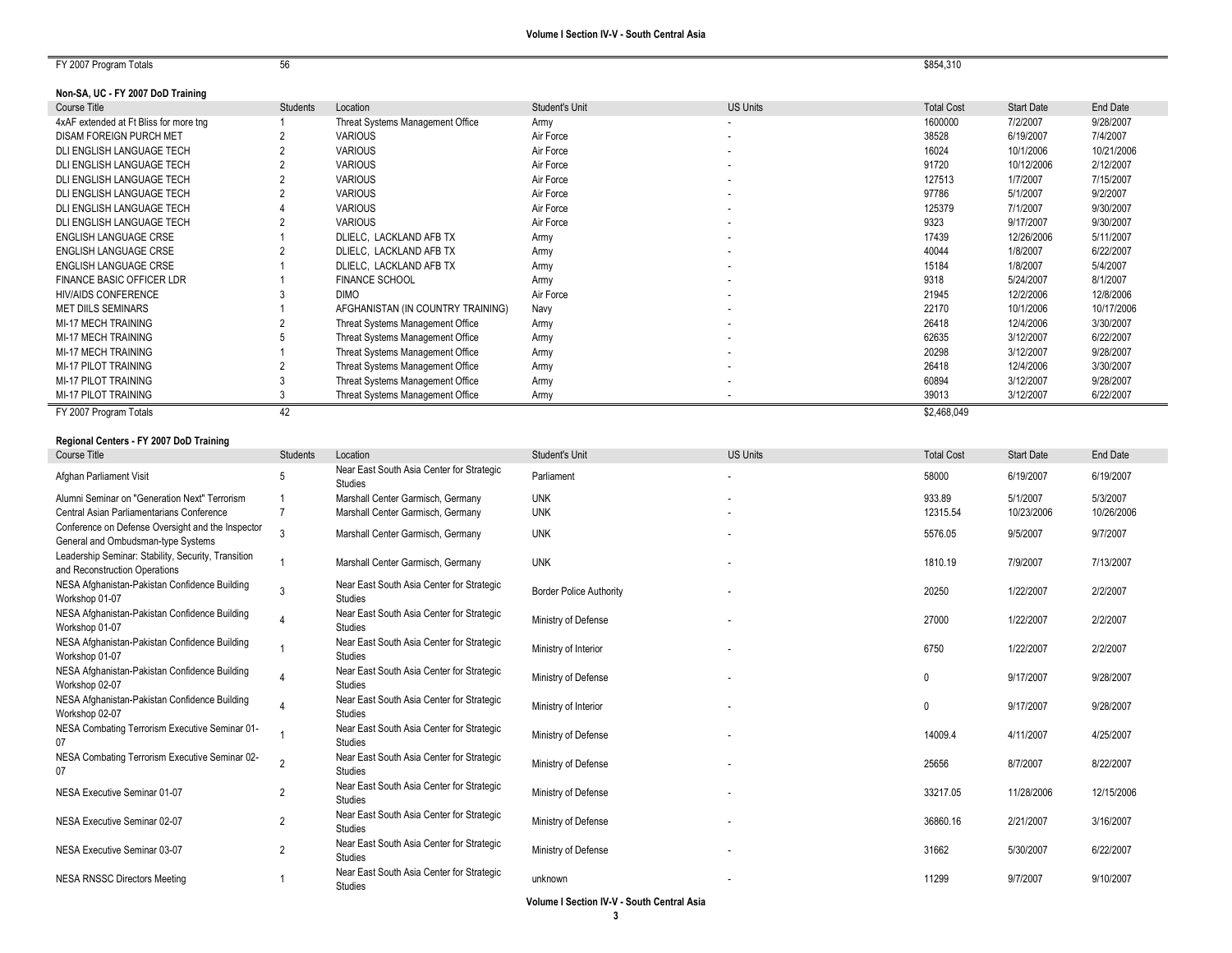| NESA Senior Executive Seminar 01-07                                             |    | Near East South Asia Center for Strategic<br>Studies          | Ministry of Defense                      | 12737.27  | 5/7/2007  | 5/18/2007 |
|---------------------------------------------------------------------------------|----|---------------------------------------------------------------|------------------------------------------|-----------|-----------|-----------|
| NESA Washington Seminar Series                                                  | 10 | Near East South Asia Center for Strategic<br>Studies          | Embassy of Afghanistan in Washington, DC | 530       | 6/27/2007 | 6/27/2007 |
| Program in Advanced Security Studies 07-1                                       |    | Marshall Center Garmisch, Germany                             | <b>UNK</b>                               | 20318     | 1/17/2007 | 4/15/2007 |
| Program in Advanced Security Studies 07-4                                       |    | Marshall Center Garmisch, Germany                             | <b>UNK</b>                               | 30249     | 5/16/2007 | 8/12/2007 |
| Program on Terrorism and Security Studies<br>$07-2$                             |    | Marshall Center Garmisch, Germany                             | <b>UNK</b>                               | 13888     | 1/24/2007 | 3/4/2007  |
| Security and Stability in Central Asia: Initiatives<br>During the EU Presidency |    | Marshall Center Garmisch, Germany                             | <b>UNK</b>                               | 5046.56   | 4/17/2007 | 4/19/2007 |
| Senior Executive Seminar 07-6                                                   |    | Marshall Center Garmisch, Germany                             | <b>UNK</b>                               | 10560     | 8/20/2007 | 8/31/2007 |
| Stability, Security, Transition and Reconstruction<br>Course SS07-1             |    | Asia-Pacific Center for Security Studies,<br>Honolulu, Hawaii | Afghan National Police                   | 7939.6    | 4/11/2007 | 5/10/2007 |
| FY 2007 Program Totals                                                          | 68 |                                                               |                                          | \$386,608 |           |           |

### **Section 1004 - FY 2007 DoD Training**

| Course Title                    | Students | Location                         | Student's Unit | <b>US Units</b>          | <b>Total Cost</b> | <b>Start Date</b> | End Date   |
|---------------------------------|----------|----------------------------------|----------------|--------------------------|-------------------|-------------------|------------|
| Afghan Avn Trng Program         | 16       | Ft. Bliss, Tx & Kabul Afg        | <b>CNPA</b>    | $\overline{\phantom{a}}$ | 30567000          | 10/1/2006         | 9/30/2007  |
| CN Police Border Training       | 3500     | CN Police-Afghan                 | <b>CNPA</b>    | $\sim$                   | 27454000          | 10/1/2006         | 9/30/2007  |
| MI-17 MECH TRAINING             |          | Threat Systems Management Office | Army           | $\sim$                   | 53436             | 12/11/2006        | 3/30/2007  |
| MI-17 MECH TRAINING             |          | Threat Systems Management Office | Army           | $\sim$                   | 31327             | 12/11/2006        | 4/6/2007   |
| <b>MI-17 MECH TRAINING</b>      |          | Threat Systems Management Office | Army           | $\sim$                   | 18596             | 3/12/2007         | 6/22/2007  |
| MI-17 MECH TRAINING             |          | Threat Systems Management Office | Army           | $\sim$                   | 16016             | 3/12/2007         | 9/28/2007  |
| MI-17 MECH TRAINING             |          | Threat Systems Management Office | Army           | $\sim$                   | 60808             | 7/10/2007         | 9/28/2007  |
| <b>MI-17 PILOT TRAINING</b>     |          | Threat Systems Management Office | Army           | $\overline{\phantom{a}}$ | 141788            | 6/7/2006          | 12/23/2006 |
| MI-17 PILOT TRAINING            |          | Threat Systems Management Office | Army           | $\sim$                   | 66795             | 12/11/2006        | 3/30/2007  |
| <b>MI-17 PILOT TRAINING</b>     |          | Threat Systems Management Office | Army           | $\overline{\phantom{a}}$ | 8470              | 3/5/2007          | 6/22/2007  |
| <b>MI-17 PILOT TRAINING</b>     |          | Threat Systems Management Office | Army           | $\sim$                   | 10126             | 3/12/2007         | 6/22/2007  |
| <b>MI-17 PILOT TRAINING</b>     |          | Threat Systems Management Office | Army           | $\sim$                   | 22464             | 3/12/2007         | 9/28/2007  |
| <b>MI-17 PILOT TRAINING</b>     |          | Threat Systems Management Office | Army           | $\overline{\phantom{a}}$ | 41808             | 7/10/2007         | 9/28/2007  |
| <b>MI-17 PILOT TRAINING</b>     |          | Threat Systems Management Office | Army           | $\overline{\phantom{a}}$ | 128009            | 9/3/2007          | 9/30/2007  |
| National Interdiction Unit Trng | 120      | NIU Initial Training             | <b>CNPA</b>    | $\sim$                   | 4638000           | 10/1/2006         | 9/30/2007  |
| National Interdiction Unit Trng | 240      | NIU Advance Training             | <b>CNPA</b>    |                          | 4652000           | 10/1/2006         | 9/30/2007  |
| FY 2007 Program Totals          | 3921     |                                  |                |                          | \$67,910,643      |                   |            |

**Afghanistan FY 2007 Totals 4137 \$72,223,264**

# *Bangladesh*

### **ALP - FY 2007 DoD Training** Course Title Students Students Location Students Unit Student's Unit US Units Unit US Units Total Cost Start Date End Date T-37 ALP - SCHOLARSHIP 1 COLOMBUS AFB MS Air Force - 24438 4/7/2006 11/21/2006 FY 2007 Program Totals **1** \$24,438 **CTFP - FY 2007 DoD Training** Course Title Students Students Location Students Unit Student's Unit US Units Unit US Units Total Cost Start Date End Date 099 SPECIAL OPERATIONS -MS 12/15/2006 12/15/2006 12:05/2006 12:05/2006 12:05/2006 12:05/2006 12:05/2006 12:05/ BOARDING OFF (MLE-01)EIMET 1 USCG MARITIME LAW ENFORCEMENT USCG MARITIME LAW ENFORCEMENT NAVY NAVY NAVY RESERVED BY A LOCAL CONSUMING THE STATE OF THE 2007 2007 2007 8/15/2007<br>ACAD FLETC CHARLESTON BOARDING OFF (MLE-01) EIMET 1 USCG MARITIME LAW ENFORCEMENT USCG MARITIME LAW ENFORCEMENT Navy Navy Report of the CHARLESTON MARITIME OF MARITIME LAW ENGLOST 196/2007 19<br>ACAD FLETC CHARLESTON CIV-MIL RESP TO TERRORISM 1 CIVIL-MILITARY RELATIONS NPS CENTER FOR MONTEREY CAN CONTROLLER MANY NAVY CHARGE AND RELEASED AND RELEASED AND MANY MANUSCULPER FOR MONTEREY CA CNTRTERRORISM FEL PRGM-CT **1** NATIONAL DEFENSE UNIVERSITY Army **Army 2002 CONTRTERT ARMY 5002007** 9/30/2007 9/30/2007 INSTRUCTOR DEVELOPMENT CRS
1 U S NAV SMALL CRAFT INSTR AND TECH US NAV SMALL CRAFT INSTRIAND TECHNOLOGY NAVY NAVY RELATED ASSESS TO A 2008 ALL 2007 4/27/2007 4/27/2007 4/27/2007<br>TRNG SCH STENNIS SPACE CTR MS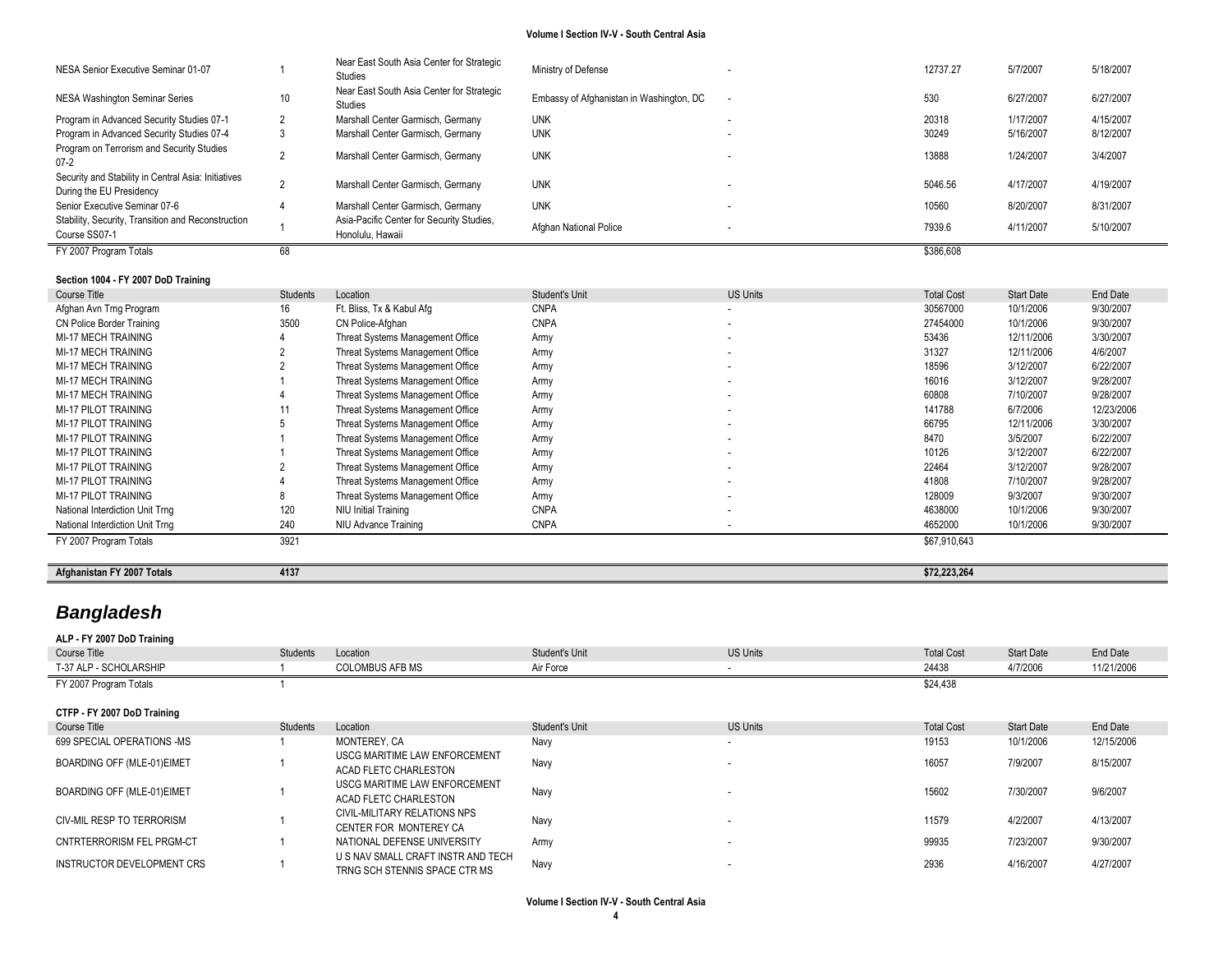| INTL CRISIS CMD/CTRL                                 |                 | COGARD TRAINING CENTER YORKTOWN<br>VA                               | Navy           |                 | 7103              | 1/8/2007          | 1/19/2007  |
|------------------------------------------------------|-----------------|---------------------------------------------------------------------|----------------|-----------------|-------------------|-------------------|------------|
| INTL MARITIME OFF                                    |                 | COGARD TRAINING CENTER YORKTOWN<br>VA                               | Navy           |                 | 12499             | 6/4/2007          | 8/10/2007  |
| LEGAL ASPECTS CMBTERRORISM                           | 2               | NEWPORT, RI                                                         | Navy           |                 | 21082             | 12/4/2006         | 12/15/2006 |
| PATROL CFT OPS RIVER ENV                             | 1               | U S NAV SMALL CRAFT INSTR AND TECH<br>TRNG SCH STENNIS SPACE CTR MS | Navy           |                 | 15303             | 2/16/2007         | 4/12/2007  |
| REGIONAL CENTERS SEMINARS                            | $\overline{2}$  | ASIA PACIFIC CTR FOE SECURITY<br><b>STUDIES</b>                     | Army           |                 | 3880              | 11/29/2006        | 12/6/2006  |
| REGIONAL CENTERS SEMINARS                            | 1               | MARSHALL CENTER                                                     | Army           |                 | 6303              | 1/26/2007         | 3/2/2007   |
| REGIONAL CENTERS SEMINARS                            | 2               | ASIA PACIFIC CTR FOE SECURITY<br><b>STUDIES</b>                     | Army           |                 | 3880              | 5/31/2007         | 6/21/2007  |
| REGIONAL CENTERS SEMINARS                            | 1               | ASIA PACIFIC CTR FOE SECURITY<br><b>STUDIES</b>                     | Army           |                 | 1940              | 7/31/2007         | 8/22/2007  |
| REGIONAL CENTERS SEMINARS                            | 2               | NEAR E-S ASIA CTR FOR SECURITY<br>STUDIES (NDU)                     | Army           |                 | 7998              | 8/7/2007          | 8/23/2007  |
| SENIOR EXECUTIVE SEMINAR (SES)                       | $\overline{2}$  | MARSHALL CENTER                                                     | Army           |                 | 5200              | 8/22/2007         | 8/29/2007  |
| FY 2007 Program Totals                               | 21              |                                                                     |                |                 | \$250,450         |                   |            |
| GPOI - FY 2007 DoS Training                          |                 |                                                                     |                |                 |                   |                   |            |
| Course Title                                         | <b>Students</b> | Location                                                            | Student's Unit | <b>US Units</b> | <b>Total Cost</b> | <b>Start Date</b> | End Date   |
| COESPU SENIOR LEADERSHIP SEMINAR 02                  | 3               | Vincenza, Italy                                                     | N/A            |                 | 2172.69           | 11/5/2006         | 11/11/2006 |
| KHAAN QUEST 07 CPX                                   | $\overline{2}$  | Ulaanbaatar, Mongolia                                               | N/A            |                 | 9337.86           | 8/1/2007          | 8/10/2007  |
| KHAAN QUEST 07 FTX                                   | 29              | Tavan Tolgoi (Five Hills Training Area),<br>Mongolia                | N/A            |                 | 135398.97         | 7/25/2007         | 8/15/2007  |
| UN Peace Support Operations Instructors Course       | 20              | Gazipur, Bangladesh                                                 | N/A            |                 | 111111.2          | 6/17/2007         | 6/28/2007  |
| FY 2007 Program Totals                               | 54              |                                                                     |                |                 | \$258,021         |                   |            |
|                                                      |                 |                                                                     |                |                 |                   |                   |            |
|                                                      |                 |                                                                     |                |                 |                   |                   |            |
| IMET-1 - FY 2007 DoS Training                        |                 |                                                                     |                |                 |                   |                   |            |
| <b>Course Title</b>                                  | Students        | Location                                                            | Student's Unit | <b>US Units</b> | <b>Total Cost</b> | <b>Start Date</b> | End Date   |
| 815 ACQUIS/CONT MGMT - MS                            |                 | MONTEREY, CA                                                        | Navy           |                 | 122518            | 1/3/2006          | 6/15/2007  |
| AIR COMD & STAFF COLLEGE                             |                 | MAXWELL AFB, AL                                                     | Air Force      |                 | 45533             | 8/9/2006          | 7/11/2007  |
| AIRBORNE                                             |                 | <b>INFANTRY SCHOOL</b>                                              | Army           |                 | 6224              | 8/27/2007         | 9/14/2007  |
| <b>BASIC INSTRUCTOR COURSE</b>                       |                 | SHEPPARD AFB, TX<br>ARMY LOGISTICS MANAGEMENT                       | Air Force      |                 | 7232              | 3/26/2007         | 4/27/2007  |
| COMBINED LOGISTICS CAPTAINS CAREER                   | $\overline{1}$  | COLLEGE                                                             | Army           |                 | 13012             | 6/12/2007         | 9/21/2007  |
| DEF ACQUISITION MGMT                                 | 2               | IDARM NAVAL POSTGRADUATE SCHOOL                                     | Navy           |                 | 18662             | 10/23/2006        | 11/3/2006  |
|                                                      |                 | MONTEREY CA<br>OIC, CENTER FOR SEABEES AND                          |                |                 |                   |                   |            |
| DISASTER PREP OPS SPEC                               | 1               | FACILITIES ENGINEERING DET FT                                       | Navy           |                 | 4099              | 8/6/2007          | 8/31/2007  |
| DIVING OFF MEDICAL DEPT                              |                 | LEONARD WOOD MO<br>NAVDIVSALVTRACEN PANAMA CITY FL                  |                |                 | 6757              | 8/21/2006         | 10/24/2006 |
| <b>ESCORT OFFICER</b>                                | 1               | SATFA-OT                                                            | Navy<br>Army   |                 | 7980              | 7/28/2007         | 8/7/2007   |
| FA OFF ADVANCED PREPARATORY-ALLIED<br><b>OFFICER</b> | 1               | FIELD ARTILLERY SCHOOL                                              | Army           |                 | 7782              | 2/21/2007         | 3/15/2007  |
| FIELD ARTILLERY CAPTAINS CAREER                      |                 | FIELD ARTILLERY SCHOOL                                              | Army           |                 | 17325             | 3/16/2007         | 8/6/2007   |
| FINANCIAL MGT OFF                                    |                 | KEESLER AFB, MS                                                     | Air Force      |                 | 9997              | 8/1/2006          | 10/16/2006 |
| <b>GROUND SUPPLY OFFICER</b>                         |                 | CO MARINE CORPS COMBAT SERVICE<br>SUPPORT SCH CAMP LEJEUNE NC       | Navy           |                 | 10562             | 7/9/2007          | 9/28/2007  |
| <b>ICAF</b>                                          |                 | INDUSTRIAL COLLEGE OF THE ARMED<br><b>FORCES</b>                    | Army           |                 | 88815             | 8/7/2006          | 6/6/2007   |
| <b>INSTRUCTIONAL SYS DESIGNER</b>                    |                 | SHEPPARD AFB, TX                                                    | Air Force      |                 | 1905              | 5/7/2007          | 5/25/2007  |
| INTERMEDIATE LEVEL EDUC                              |                 | COMMAND & GENERAL STAFF COLLEGE                                     | Army           |                 | 40399             | 8/14/2006         | 6/15/2007  |
| INTERNATIONAL MILITARY STUDENT OFFICER               |                 | ARMOR SCHOOL                                                        | Army           |                 | 4587              | 8/17/2007         | 9/7/2007   |
| INTERNATIONAL OAC PREPARATORY                        | $\mathbf{1}$    | AIR DEFENSE ARTILLERY SCHOOL                                        | Army           |                 | 6550              | 4/23/2007         | 5/4/2007   |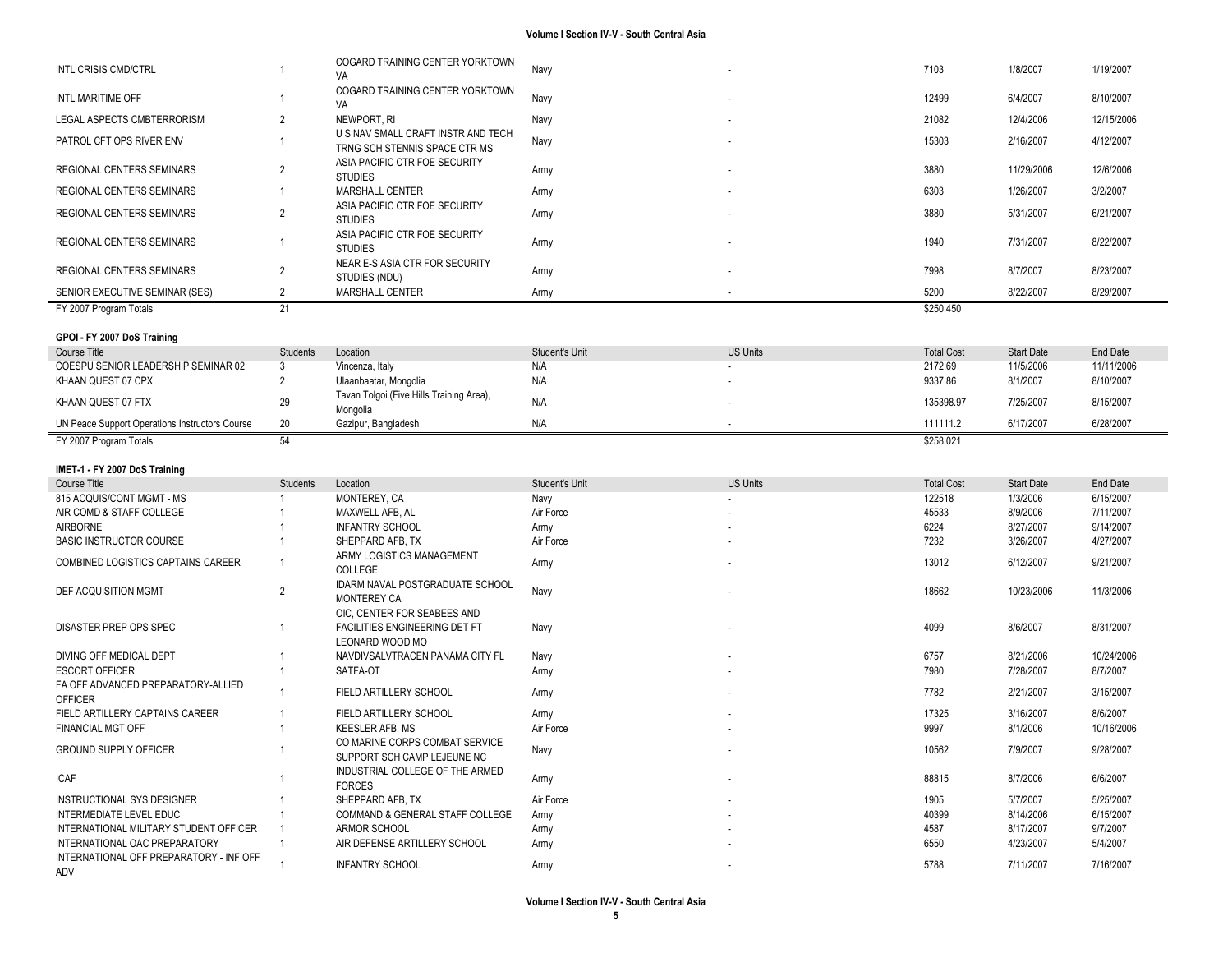|  |  |  |  | Volume I Section IV-V - South Central Asia |  |
|--|--|--|--|--------------------------------------------|--|
|--|--|--|--|--------------------------------------------|--|

| INTERNATIONAL OFFICER INTELLIGENCE CCC<br><b>PREP</b> | -1             | <b>INTELLIGENCE SCHOOL</b>                  | Army                                                 | 6653              | 4/16/2007 | 4/27/2007  |
|-------------------------------------------------------|----------------|---------------------------------------------|------------------------------------------------------|-------------------|-----------|------------|
| INTL LOG EXEC ADV DEV                                 |                | NAVY SUPPLY CORPS SCHOOL ATHENS<br>GA       | Navy                                                 | 19997             | 6/3/2007  | 7/27/2007  |
| INTL OFF INTEL ADVANCED                               | -1             | INTELLIGENCE SCHOOL                         | Army                                                 | 24365             | 5/22/2006 | 10/18/2006 |
| INT'L OFF LOG PREP-CLC3                               |                | ARMY LOGISTICS MANAGEMENT<br><b>COLLEGE</b> | Army                                                 | 7434              | 5/29/2007 | 6/8/2007   |
| INTL OFF SCH (FOR AC&SC)                              |                | MAXWELL AFB, AL                             | Air Force                                            | 12534             | 6/18/2007 | 7/27/2007  |
| INTL OFF SCH (FOR AWC)                                |                | MAXWELL AFB, AL                             | Air Force                                            | 12771             | 6/4/2007  | 7/13/2007  |
| INTL SHIPYARD MGMT                                    |                | NAVAL SHIP YARD PEARL HARBOR HI             | Navy                                                 | 17672             | 7/16/2007 | 8/24/2007  |
| MANEUVER CAPTAINS CAREER                              |                | <b>INFANTRY SCHOOL</b>                      | Army                                                 | 7774              | 7/17/2007 | 9/17/2007  |
| MET DRMI (MIDMC)                                      | 1              | BANGLADESH (IN COUNTRY TRAINING)            | Engineer Center & School for Military<br>Engineering | $\mathbf{0}$      | 7/13/2007 | 7/29/2007  |
| MET DRMI (MIDMC)                                      |                | BANGLADESH (IN COUNTRY TRAINING)            | Army HQ                                              | $\mathbf 0$       | 7/13/2007 | 7/29/2007  |
| MET DRMI (MIDMC)                                      |                | BANGLADESH (IN COUNTRY TRAINING)            | Army HQ                                              | $\mathbf 0$       | 7/13/2007 | 7/29/2007  |
| MET DRMI (MIDMC)                                      |                | BANGLADESH (IN COUNTRY TRAINING)            | Army HQ                                              | $\Omega$          | 7/13/2007 | 7/29/2007  |
| MET DRMI (MIDMC)                                      |                | BANGLADESH (IN COUNTRY TRAINING)            | Army HQ                                              | $\Omega$          | 7/13/2007 | 7/29/2007  |
| MET DRMI (MIDMC)                                      |                | BANGLADESH (IN COUNTRY TRAINING)            | Army HQ                                              | $\Omega$          | 7/13/2007 | 7/29/2007  |
| MET DRMI (MIDMC)                                      |                | BANGLADESH (IN COUNTRY TRAINING)            | Army HQ                                              | $\Omega$          | 7/13/2007 | 7/29/2007  |
| MET DRMI (MIDMC)                                      |                | BANGLADESH (IN COUNTRY TRAINING)            | Army HQ                                              | $\Omega$          | 7/13/2007 | 7/29/2007  |
| MET DRMI (MIDMC)                                      |                | BANGLADESH (IN COUNTRY TRAINING)            | Army HQ                                              | $\Omega$          | 7/13/2007 | 7/29/2007  |
| MET DRMI (MIDMC)                                      |                | BANGLADESH (IN COUNTRY TRAINING)            | Army HQ                                              | $\Omega$          | 7/13/2007 | 7/29/2007  |
| MET DRMI (MIDMC)                                      |                | BANGLADESH (IN COUNTRY TRAINING)            | Army HQ                                              | $\mathbf{0}$      | 7/13/2007 | 7/29/2007  |
| MET DRMI (MIDMC)                                      |                | BANGLADESH (IN COUNTRY TRAINING)            | Defense Services Command & Staff College             | $\Omega$          | 7/13/2007 | 7/29/2007  |
| MET DRMI (MIDMC)                                      |                | BANGLADESH (IN COUNTRY TRAINING)            | Army HQ                                              | $\Omega$          | 7/13/2007 | 7/29/2007  |
| MET DRMI (MIDMC)                                      |                | BANGLADESH (IN COUNTRY TRAINING)            | Army HQ                                              | $\Omega$          | 7/13/2007 | 7/29/2007  |
| MET DRMI (MIDMC)                                      |                |                                             |                                                      | $\Omega$          | 7/13/2007 | 7/29/2007  |
|                                                       |                | BANGLADESH (IN COUNTRY TRAINING)            | Army HQ                                              |                   |           |            |
| MET DRMI (MIDMC)                                      |                | BANGLADESH (IN COUNTRY TRAINING)            | Army HQ                                              | 81591<br>$\Omega$ | 7/13/2007 | 7/29/2007  |
| MET DRMI (MIDMC)                                      |                | BANGLADESH (IN COUNTRY TRAINING)            | Controller General Defense Purchase                  |                   | 7/13/2007 | 7/29/2007  |
| MET DRMI (MIDMC)                                      |                | BANGLADESH (IN COUNTRY TRAINING)            | Army HQ                                              | $\Omega$          | 7/13/2007 | 7/29/2007  |
| MET DRMI (MIDMC)                                      |                | BANGLADESH (IN COUNTRY TRAINING)            | 34 East Bengal                                       | $\Omega$          | 7/13/2007 | 7/29/2007  |
| MET DRMI (MIDMC)                                      |                | BANGLADESH (IN COUNTRY TRAINING)            | Army HQ                                              | $\Omega$          | 7/13/2007 | 7/29/2007  |
| <b>MET DRMI (MIDMC)</b>                               |                | BANGLADESH (IN COUNTRY TRAINING)            | Army HQ                                              | $\Omega$          | 7/13/2007 | 7/29/2007  |
| MET DRMI (MIDMC)                                      |                | BANGLADESH (IN COUNTRY TRAINING)            | Army HQ                                              | $\Omega$          | 7/13/2007 | 7/29/2007  |
| MET DRMI (MIDMC)                                      |                | BANGLADESH (IN COUNTRY TRAINING)            | Ministry of Defense                                  | $\Omega$          | 7/13/2007 | 7/29/2007  |
| MET DRMI (MIDMC)                                      |                | BANGLADESH (IN COUNTRY TRAINING)            | Army HQ                                              | $\Omega$          | 7/13/2007 | 7/29/2007  |
| MET DRMI (MIDMC)                                      |                | BANGLADESH (IN COUNTRY TRAINING)            | Army HQ                                              | $\Omega$          | 7/13/2007 | 7/29/2007  |
| MET DRMI (MIDMC)                                      |                | BANGLADESH (IN COUNTRY TRAINING)            | 3 bangladesh Infantry Regiment                       | $\Omega$          | 7/13/2007 | 7/29/2007  |
| MET DRMI (MIDMC)                                      |                | BANGLADESH (IN COUNTRY TRAINING)            | Army HQ                                              | $\mathbf 0$       | 7/13/2007 | 7/29/2007  |
| <b>MET DRMI (MIDMC)</b>                               |                | BANGLADESH (IN COUNTRY TRAINING)            | Army HQ                                              | $\Omega$          | 7/13/2007 | 7/29/2007  |
| <b>MET DRMI (MIDMC)</b>                               |                | BANGLADESH (IN COUNTRY TRAINING)            | <b>Armed Forces Division</b>                         | $\mathbf{0}$      | 7/13/2007 | 7/29/2007  |
| <b>MET DRMI (MIDMC)</b>                               |                | BANGLADESH (IN COUNTRY TRAINING)            | Army HQ                                              | $\Omega$          | 7/13/2007 | 7/29/2007  |
| MET DRMI (MIDMC)                                      |                | BANGLADESH (IN COUNTRY TRAINING)            | Army HQ                                              | $\Omega$          | 7/13/2007 | 7/29/2007  |
| <b>MET DRMI (MIDMC)</b>                               |                | BANGLADESH (IN COUNTRY TRAINING)            | Army HQ                                              | $\Omega$          | 7/13/2007 | 7/29/2007  |
| MIL & PCKEEP OPS IAW ROL                              | 2              | NEWPORT, RI                                 | Navy                                                 | 37024             | 10/9/2006 | 11/16/2006 |
| MILITARY INTELLIGENCE CAPTAINS CAREER                 | $\mathbf{1}$   | <b>INTELLIGENCE SCHOOL</b>                  | Army                                                 | 23158             | 4/30/2007 | 9/24/2007  |
| NAVAL COMMAND COLLEGE                                 |                | NAVAL COMMAND COLLEGE NEWPORT<br>RI         | Navy                                                 | 97169             | 7/26/2006 | 6/15/2007  |
| NAVAL STAFF COL - 5 1/2 MO                            |                | NAVAL STAFF COLLEGE NEWPORT RI              | Navy                                                 | 37566             | 1/10/2007 | 6/15/2007  |
| OJT NAVSEA                                            | $\mathbf{1}$   | NAVAL SHIP YARD PEARL HARBOR HI             | Navy                                                 | 3593              | 8/27/2007 | 9/7/2007   |
| OJT OPERATIONS TNG-CONUS                              |                | COMMAND & GENERAL STAFF COLLEGE             | Army                                                 | 1495              | 6/18/2007 | 6/22/2007  |
| OT PARTICIPANT                                        | 3              | <b>NDU</b>                                  | Army                                                 | 19440             | 7/28/2007 | 8/7/2007   |
|                                                       |                | IDARM NAVAL POSTGRADUATE SCHOOL             |                                                      |                   |           |            |
| PRINC DEF PROCUREM & CONTR                            | $\overline{2}$ | <b>MONTEREY CA</b>                          | Navy                                                 | 9730              | 11/6/2006 | 11/17/2006 |
| SPECIALIZED ENG LANG TNG                              |                | DLIELC, LACKLAND AFB TX                     | Navy                                                 | 10352             | 3/12/2007 | 5/11/2007  |
| SPECIALIZED ENG LANG TNG                              |                | DLIELC, LACKLAND AFB TX                     | Navy                                                 | 6452              | 5/28/2007 | 7/27/2007  |
| SR INTERNATIONAL DEF MGT                              | 2              | MONTEREY, CA                                | Navy                                                 | 25070             | 6/25/2007 | 7/20/2007  |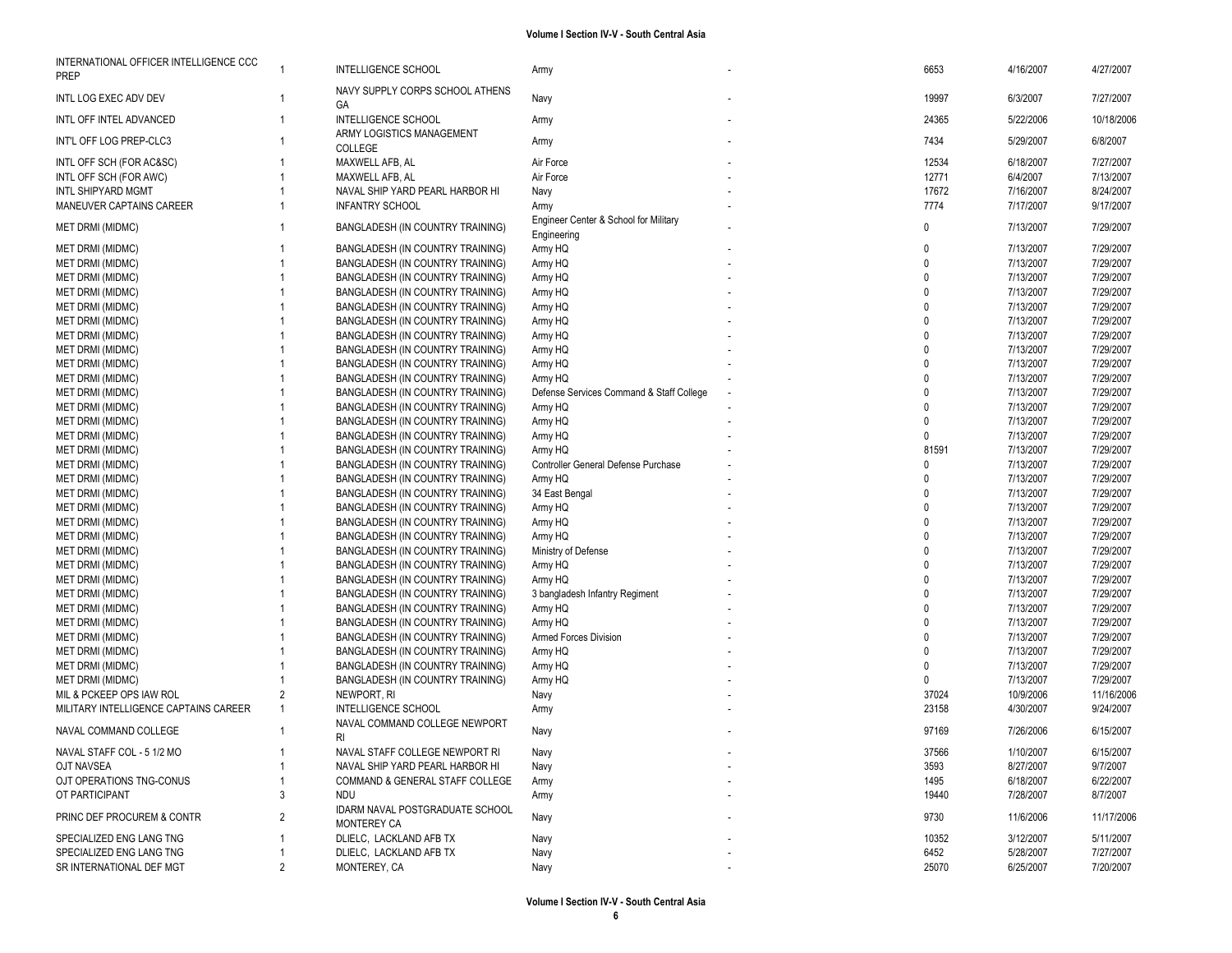| FY 2007 Program Totals    |                                                              |           | \$942,580 |           |           |
|---------------------------|--------------------------------------------------------------|-----------|-----------|-----------|-----------|
| UNWTR DEMOL/SEAL TRNG BAS | CO NAVAL SPECIAL WARFARE CENTER<br>CORONADO SAN DIEGO CA     | Navy      | 27500     | 8/14/2006 | 3/30/2007 |
| UNWTR DEMOL/SEAL INDOC    | CO NAVAL SPECIAL WARFARE CENTER<br>CORONADO SAN DIEGO CA     | Navy      | 5231      | 5/21/2007 | 6/29/2007 |
| TROP WEATHER ANAL & FCST  | KEESLER AFB. MS                                              | Air Force | 5108      | 1/30/2007 | 2/20/2007 |
| SWOS - INTL               | SURFACE WARFARE OFFICERS SCHOOL<br><b>COMMAND NEWPORT RI</b> | Navy      | 17174     | 8/21/2006 | 12/8/2006 |

### **Regional Centers - FY 2007 DoD Training**

| Course Title                                                   | <b>Students</b> | Location                                                      | Student's Unit                          | <b>US Units</b> | <b>Total Cost</b> | <b>Start Date</b> | End Date   |
|----------------------------------------------------------------|-----------------|---------------------------------------------------------------|-----------------------------------------|-----------------|-------------------|-------------------|------------|
| Alumni Seminar on "Generation Next" Terrorism                  | $\overline{1}$  | Marshall Center Garmisch, Germany                             | <b>UNK</b>                              |                 | 933.89            | 5/1/2007          | 5/3/2007   |
| Comprehensive Security Responses to Terrorism<br>Course CS07-1 | 1               | Asia-Pacific Center for Security Studies,<br>Honolulu, Hawaii | Bangladesh Air Force                    |                 | 8661.84           | 7/31/2007         | 8/22/2007  |
| Comprehensive Security Responses to Terrorism<br>Course CS07-1 | $\mathbf{1}$    | Asia-Pacific Center for Security Studies,<br>Honolulu, Hawaii | Bangladesh Army                         |                 | 8661.84           | 7/31/2007         | 8/22/2007  |
| Comprehensive Security Responses to Terrorism<br>Course CS07-1 | $\overline{1}$  | Asia-Pacific Center for Security Studies,<br>Honolulu, Hawaii | Ministry of Home Affairs                |                 | 8661.84           | 7/31/2007         | 8/22/2007  |
| Democratic Control Workshop (OR07-03)                          | $\overline{1}$  | Asia-Pacific Center for Security Studies,<br>Honolulu, Hawaii | Dhaka University                        |                 | $\mathbf{0}$      | 5/28/2007         | 5/31/2007  |
| Executive Course EC06-3                                        | $\mathbf{1}$    | Asia-Pacific Center for Security Studies,<br>Honolulu, Hawaii | Bangladesh Air Force                    |                 | 14148.86          | 10/3/2006         | 11/21/2006 |
| Executive Course EC06-3                                        | 1               | Asia-Pacific Center for Security Studies,<br>Honolulu, Hawaii | Bangladesh Army                         |                 | 14148.86          | 10/3/2006         | 11/21/2006 |
| Executive Course EC06-3                                        |                 | Asia-Pacific Center for Security Studies,<br>Honolulu, Hawaii | Bangladesh Army HQ                      |                 | 14148.86          | 10/3/2006         | 11/21/2006 |
| Executive Course EC06-3                                        | 1               | Asia-Pacific Center for Security Studies,<br>Honolulu, Hawaii | Ministry of Foreign Affairs             |                 | 14148.86          | 10/3/2006         | 11/21/2006 |
| Executive Course EC07-1                                        | $\overline{1}$  | Asia-Pacific Center for Security Studies,<br>Honolulu, Hawaii | Navy HQ                                 |                 | 14148.86          | 1/17/2007         | 3/6/2007   |
| Executive Course EC07-1                                        | $\overline{1}$  | Asia-Pacific Center for Security Studies,<br>Honolulu, Hawaii | Army, M&Q Directorate                   |                 | 14148.86          | 1/17/2007         | 3/6/2007   |
| NESA Combating Terrorism Executive Seminar 01-<br>07           |                 | Near East South Asia Center for Strategic<br><b>Studies</b>   | Ministry of Foreign Affairs             |                 | 11271.04          | 4/11/2007         | 4/25/2007  |
| NESA Combating Terrorism Executive Seminar 02-<br>07           | 1               | Near East South Asia Center for Strategic<br><b>Studies</b>   | Ministry of Foreign Affairs             |                 | 18028             | 8/7/2007          | 8/22/2007  |
| NESA Executive Seminar 01-07                                   | 1               | Near East South Asia Center for Strategic<br><b>Studies</b>   | Bangladesh Army                         |                 | 17105.08          | 11/28/2006        | 12/15/2006 |
| NESA Executive Seminar 01-07                                   | 1               | Near East South Asia Center for Strategic<br>Studies          | Ministry of Foreign Affairs             |                 | 17105.09          | 11/28/2006        | 12/15/2006 |
| NESA Executive Seminar 02-07                                   | 1               | Near East South Asia Center for Strategic<br><b>Studies</b>   | Bangladesh Navy                         |                 | 15017.84          | 2/21/2007         | 3/16/2007  |
| NESA Executive Seminar 02-07                                   | 1               | Near East South Asia Center for Strategic<br>Studies          | Ministry of Foreign Affairs             |                 | 15017.84          | 2/21/2007         | 3/16/2007  |
| NESA Executive Seminar 03-07                                   | 1               | Near East South Asia Center for Strategic<br>Studies          | Bangladesh Army                         |                 | 20731             | 5/30/2007         | 6/22/2007  |
| NESA New Embassy Personnel Orientation<br>Seminar              | $\mathbf{1}$    | Near East South Asia Center for Strategic<br><b>Studies</b>   | Embassy of Bangladesh in Washington, DC | $\blacksquare$  | 145.29            | 10/2/2006         | 10/6/2006  |
| <b>NESA RNSSC Directors Meeting</b>                            | $\overline{2}$  | Near East South Asia Center for Strategic<br>Studies          | unknown                                 |                 | 22598             | 9/7/2007          | 9/10/2007  |
| NESA Senior Executive Seminar 01-07                            | $\overline{1}$  | Near East South Asia Center for Strategic<br><b>Studies</b>   | Bangladesh Army                         |                 | 13117.55          | 5/7/2007          | 5/18/2007  |
| NESA Senior Executive Seminar 01-07                            | $\overline{1}$  | Near East South Asia Center for Strategic<br><b>Studies</b>   | Ministry of Foreign Affairs             |                 | 13117.55          | 5/7/2007          | 5/18/2007  |
| <b>NESA Washington Seminar Series</b>                          |                 | Near East South Asia Center for Strategic<br><b>Studies</b>   | Embassy of Bangladesh in Washington, DC |                 | 53                | 6/27/2007         | 6/27/2007  |
| Security Sector Reform (OR07-05)                               |                 | Asia-Pacific Center for Security Studies,<br>Honolulu, Hawaii | National Defence College                |                 | $\mathbf{0}$      | 8/12/2007         | 8/16/2007  |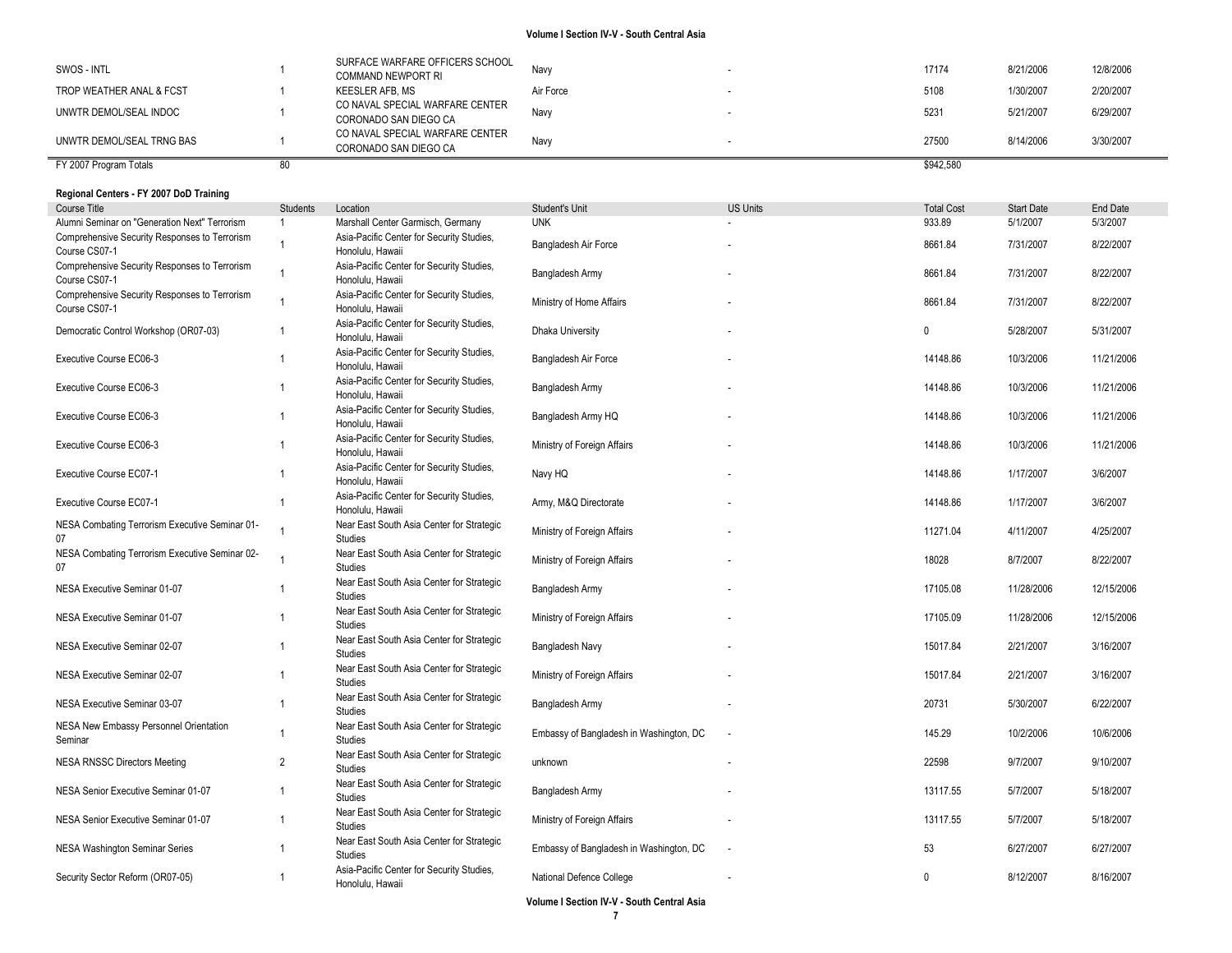| Bangladesh FY 2007 Totals                                                           | 340            |                                                                                   |                                  | \$1,789,292  |            |            |
|-------------------------------------------------------------------------------------|----------------|-----------------------------------------------------------------------------------|----------------------------------|--------------|------------|------------|
| FY 2007 Program Totals                                                              | 184            |                                                                                   |                                  | \$313,804    |            |            |
| Stability, Security, Transition and Reconstruction<br>Course SS07-1                 | 1              | Asia-Pacific Center for Security Studies,<br>Honolulu, Hawaii                     | <b>BAF Matiur Rahman</b>         | 7939.6       | 4/11/2007  | 5/10/2007  |
| Stability, Security, Transition and Reconstruction<br>Course SS07-1                 |                | Asia-Pacific Center for Security Studies,<br>Honolulu, Hawaii                     | International Organizations Wing | 7939.6       | 4/11/2007  | 5/10/2007  |
| Stability, Security, Transition and Reconstruction<br>Course SS06-2                 |                | Asia-Pacific Center for Security Studies,<br>Honolulu, Hawaii                     | HQ 24 Arty Bde                   | 7939.6       | 11/29/2006 | 12/20/2006 |
| Course SS06-2                                                                       |                | Honolulu, Hawaii                                                                  | Flying Wing                      | 7939.6       | 11/29/2006 | 12/20/2006 |
| Senior Executive Seminar 07-6<br>Stability, Security, Transition and Reconstruction |                | Marshall Center Garmisch, Germany<br>Asia-Pacific Center for Security Studies,    | <b>UNK</b>                       | 3040         | 8/20/2007  | 8/31/2007  |
| Senior Executive Course SE07-1                                                      |                | Asia-Pacific Center for Security Studies,<br>Honolulu, Hawaii                     | $\textsf{ISG}$                   | 3885.3       | 5/14/2007  | 5/18/2007  |
| Security Sector Reform (OR07-05)                                                    |                | Asia-Pacific Center for Security Studies,<br>Honolulu, Hawaii                     | Rajshahi University              | $\mathbf{0}$ | 8/12/2007  | 8/16/2007  |
| Security Sector Reform (OR07-05)                                                    | 3              | Asia-Pacific Center for Security Studies,<br>Honolulu, Hawaii                     | <b>BIIS</b>                      | $\mathbf 0$  | 8/12/2007  | 8/16/2007  |
| Security Sector Reform (OR07-05)                                                    |                | Asia-Pacific Center for Security Studies,<br>Honolulu, Hawaii                     | <b>Brac University</b>           | $\mathbf{0}$ | 8/12/2007  | 8/16/2007  |
| Security Sector Reform (OR07-05)                                                    |                | Honolulu, Hawaii<br>Asia-Pacific Center for Security Studies,<br>Honolulu, Hawaii | Centre for Development Research  | $\mathbf{0}$ | 8/12/2007  | 8/16/2007  |
| Security Sector Reform (OR07-05)                                                    |                | Honolulu, Hawaii<br>Asia-Pacific Center for Security Studies,                     | <b>DGFI HQ</b>                   | $\mathbf{0}$ | 8/12/2007  | 8/16/2007  |
| Security Sector Reform (OR07-05)                                                    | 5              | Honolulu, Hawaii<br>Asia-Pacific Center for Security Studies,                     | Dhaka University                 | $\mathbf 0$  | 8/12/2007  | 8/16/2007  |
| Security Sector Reform (OR07-05)                                                    |                | Honolulu, Hawaii<br>Asia-Pacific Center for Security Studies,                     | Dte of Naval Training            | $\mathbf{0}$ | 8/12/2007  | 8/16/2007  |
| Security Sector Reform (OR07-05)                                                    | $\overline{2}$ | Honolulu, Hawaii<br>Asia-Pacific Center for Security Studies,                     | IG of Police                     | $\mathbf{0}$ | 8/12/2007  | 8/16/2007  |
| Security Sector Reform (OR07-05)                                                    |                | Honolulu, Hawaii<br>Asia-Pacific Center for Security Studies,                     | Ministry of Defence              | $\mathbf 0$  | 8/12/2007  | 8/16/2007  |
| Security Sector Reform (OR07-05)                                                    | $\overline{2}$ | Honolulu, Hawaii<br>Asia-Pacific Center for Security Studies,                     | Ministry of Home Affairs         | $\mathbf{0}$ | 8/12/2007  | 8/16/2007  |
| Security Sector Reform (OR07-05)                                                    |                | Honolulu, Hawaii<br>Asia-Pacific Center for Security Studies,                     | RAB Forces HQ                    | $\mathbf 0$  | 8/12/2007  | 8/16/2007  |
| Security Sector Reform (OR07-05)                                                    |                | Asia-Pacific Center for Security Studies,                                         | Bangladesh Army HQ               | $\mathbf{0}$ | 8/12/2007  | 8/16/2007  |
| Security Sector Reform (OR07-05)                                                    |                | Asia-Pacific Center for Security Studies,<br>Honolulu, Hawaii                     | Resource Integration Centre      | $\mathbf 0$  | 8/12/2007  | 8/16/2007  |
| Security Sector Reform (OR07-05)                                                    |                | Honolulu, Hawaii<br>Asia-Pacific Center for Security Studies,<br>Honolulu, Hawaii | The Daily Peoples                | $\mathbf{0}$ | 8/12/2007  | 8/16/2007  |
| Security Sector Reform (OR07-05)                                                    |                | Honolulu, Hawaii<br>Asia-Pacific Center for Security Studies,                     | The Independent                  | $\mathbf{0}$ | 8/12/2007  | 8/16/2007  |
| Security Sector Reform (OR07-05)                                                    | 130            | Asia-Pacific Center for Security Studies,                                         | Unknown                          | $\mathbf{0}$ | 8/12/2007  | 8/16/2007  |

# *Bhutan*

| Regional Centers - FY 2007 DoD Training |                 |                                                               |                                               |                 |                   |                   |            |
|-----------------------------------------|-----------------|---------------------------------------------------------------|-----------------------------------------------|-----------------|-------------------|-------------------|------------|
| Course Title                            | <b>Students</b> | Location                                                      | Student's Unit                                | <b>US Units</b> | <b>Total Cost</b> | <b>Start Date</b> | End Date   |
| Executive Course EC06-3                 |                 | Asia-Pacific Center for Security Studies,<br>Honolulu, Hawaii | Ministry of Foreign Affairs                   |                 | 14148.86          | 10/3/2006         | 11/21/2006 |
| Executive Course EC07-1                 |                 | Asia-Pacific Center for Security Studies,<br>Honolulu, Hawaii | MOFA, Europe, Americas and Others<br>Division |                 | 14148.86          | 1/17/2007         | 3/6/2007   |
| FY 2007 Program Totals                  |                 |                                                               |                                               |                 | \$28,298          |                   |            |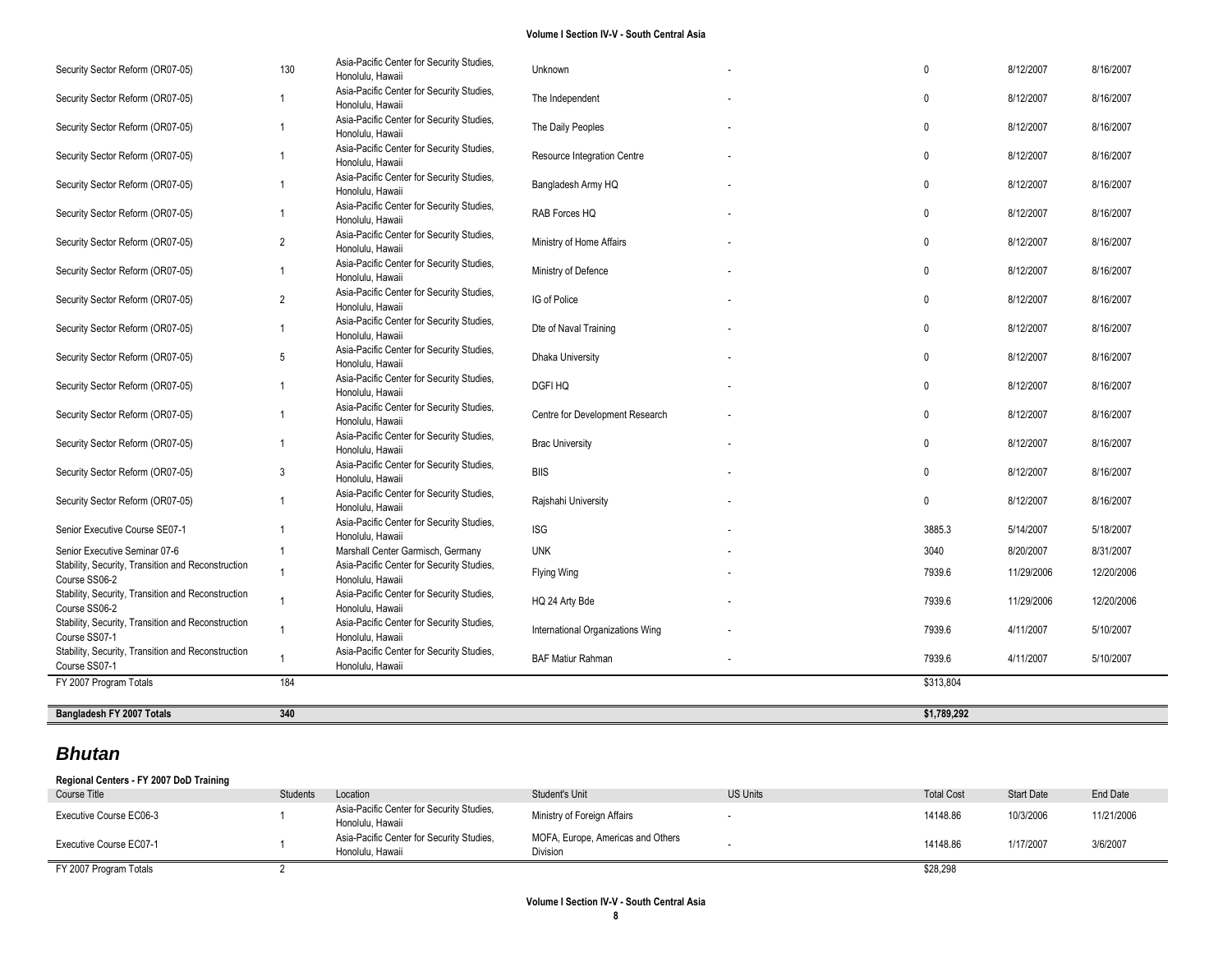# *India*

# **CTFP - FY 2007 DoD Training**

| Course Title                                   | <b>Students</b> | Location                                                | Student's Unit | <b>US Units</b> | <b>Total Cost</b> | <b>Start Date</b> | End Date   |
|------------------------------------------------|-----------------|---------------------------------------------------------|----------------|-----------------|-------------------|-------------------|------------|
| 699 SPECIAL OPERATIONS -MS                     |                 | MONTEREY, CA                                            | Navy           |                 | 83273             | 10/1/2006         | 9/30/2007  |
| 699 SPECIAL OPERATIONS -MS                     |                 | MONTEREY, CA                                            | Navy           |                 | 18600             | 10/1/2006         | 12/16/2006 |
| <b>CNTRTERRORISM FEL PRGM-CT</b>               |                 | NATIONAL DEFENSE UNIVERSITY                             | Army           |                 | 33850             | 7/23/2007         | 9/30/2007  |
| COMB STRAT INTEL TNG PRGM                      |                 | Defense Intelligence Agency (CSITP)                     | Air Force      |                 | 11891             | 4/2/2007          | 5/18/2007  |
| COMB STRAT INTEL TNG PRGM                      |                 | Defense Intelligence Agency (CSITP)                     | Air Force      |                 | 11891             | 7/9/2007          | 8/24/2007  |
| INTEL OFF ADV-CT CLS 005/6                     |                 | <b>INTELLIGENCE SCHOOL</b>                              | Army           |                 | 11346             | 10/1/2006         | 12/13/2006 |
| INTELLIGENCE IN COMBATTING TERRORISM           |                 | <b>INTELLIGENCE SCHOOL</b>                              | Army           |                 | 5688              | 9/10/2007         | 9/21/2007  |
| INTERNATIONAL OFFICER INTELLIGENCE CCC<br>PREP |                 | <b>INTELLIGENCE SCHOOL</b>                              | Army           |                 | 6612              | 1/8/2007          | 1/22/2007  |
| <b>INTL INTELL OFFICER</b>                     |                 | GOODFELLOW, TX                                          | Air Force      |                 | 11313             | 8/15/2007         | 9/30/2007  |
| MILITARY INTELLIGENCE CAPTAINS CAREER          |                 | <b>INTELLIGENCE SCHOOL</b>                              | Army           |                 | 23238             | 1/22/2007         | 6/14/2007  |
| <b>PATHFINDER</b>                              |                 | <b>INFANTRY SCHOOL</b>                                  | Army           |                 | 5701              | 3/12/2007         | 3/30/2007  |
| <b>REGIONAL CENTERS SEMINARS</b>               |                 | ASIA PACIFIC CTR FOE SECURITY<br><b>STUDIES</b>         | Army           |                 | 1940              | 11/29/2006        | 12/7/2006  |
| <b>REGIONAL CENTERS SEMINARS</b>               |                 | ASIA PACIFIC CTR FOE SECURITY<br><b>STUDIES</b>         | Army           |                 | 1940              | 11/29/2006        | 12/6/2006  |
| <b>REGIONAL CENTERS SEMINARS</b>               | 2               | ASIA PACIFIC CTR FOE SECURITY<br><b>STUDIES</b>         | Army           |                 | 3880              | 5/31/2007         | 6/21/2007  |
| <b>REGIONAL CENTERS SEMINARS</b>               | 2               | NEAR E-S ASIA CTR FOR SECURITY<br>STUDIES (NDU)         | Army           |                 | 2                 | 8/7/2007          | 8/23/2007  |
| SAT SYS/NTWRK CRD-CT 010/6                     |                 | SIGNAL SCHOOL                                           | Army           |                 | 8547              | 10/1/2006         | 12/18/2006 |
| <b>SCTY FORCES OFFICER</b>                     |                 | LACKLAND AFB, TX (OTHER THAN DLI<br>AND IAAFA STUDENTS) | Air Force      |                 | 8567              | 8/27/2007         | 9/30/2007  |
| SEAPORT SECURITY ANTI-TERR                     |                 | COGARD TRAINING CENTER YORKTOWN<br>VA                   | Navy           |                 | 4348              | 3/12/2007         | 3/16/2007  |
| SEAPORT SECURITY ANTI-TERR                     |                 | COGARD TRAINING CENTER YORKTOWN<br>VA                   | Navy           |                 | 4348              | 8/6/2007          | 8/10/2007  |
| SEARCH/RESCUE MARITIME                         |                 | COGARD TRAINING CENTER YORKTOWN<br>VA                   | Navy           |                 | 2583              | 3/19/2007         | 4/5/2007   |
| SENIOR EXECUTIVE SEMINAR (SES)                 |                 | MARSHALL CENTER                                         | Army           |                 | 5200              | 8/22/2007         | 8/29/2007  |
| SIGNAL CAPTAINS CAREER                         |                 | SIGNAL SCHOOL                                           | Army           |                 | 15249             | 3/13/2007         | 8/1/2007   |
| SIGNAL CAPTAINS CAREER PREP-                   |                 |                                                         |                |                 |                   |                   |            |
| <b>INTERNATIONAL</b>                           |                 | SIGNAL SCHOOL                                           | Army           |                 | 7238              | 2/23/2007         | 3/12/2007  |
| SPEC/OPS COMBTNG TERRORISM                     |                 | HURLBURT FIELD. FL                                      | Air Force      |                 | 8430              | 6/4/2007          | 6/15/2007  |
| FY 2007 Program Totals                         | 27              |                                                         |                |                 | \$295.675         |                   |            |

# **GPOI - FY 2007 DoS Training**

| Course Title                        | <b>Students</b> | Location              | Student's Unit | <b>US Units</b> | <b>Total Cost</b> | <b>Start Date</b> | End Date   |
|-------------------------------------|-----------------|-----------------------|----------------|-----------------|-------------------|-------------------|------------|
| COESPU HIGH LEVEL COURSE 03         |                 | Vincenza, Italy       | N/A            |                 | 41366.88          | 9/18/2006         | 10/22/2006 |
| COESPU HIGH LEVEL COURSE 04         |                 | Vincenza, Italy       | N/A            |                 | 41366.88          | 11/13/2006        | 12/17/2006 |
| COESPU HIGH LEVEL COURSE 05         |                 | Vincenza, Italy       | N/A            |                 | 31025.16          | 3/19/2007         | 3/22/2007  |
| COESPU HIGH LEVEL COURSE 06         |                 | Vincenza, Italy       | N/A            |                 | 25854.3           | 5/21/2007         | 6/24/2007  |
| COESPU MIDDLE MANAGEMENT COURSE 03  | 15              | Vincenza, Italy       | N/A            |                 | 77562.9           | 9/4/2006          | 10/22/2006 |
| COESPU MIDDLE MANAGEMENT COURSE 04  | 16              | Vincenza, Italy       | N/A            |                 | 82733.76          | 11/2/2006         | 12/17/2006 |
| COESPU MIDDLE MANAGEMENT COURSE 05  | 18              | Vincenza, Italy       | N/A            |                 | 93075.48          | 1/8/2007          | 2/25/2007  |
| COESPU MIDDLE MANAGEMENT COURSE 06  | 13              | Vincenza, Italy       | N/A            |                 | 67221.18          | 3/5/2007          | 4/22/2007  |
| COESPU MIDDLE MANAGEMENT COURSE 07  | 19              | Vincenza, Italy       | N/A            |                 | 98246.34          | 5/7/2007          | 6/24/2007  |
| COESPU SENIOR LEADERSHIP SEMINAR 02 |                 | Vincenza, Italy       | N/A            |                 | 724.23            | 11/5/2006         | 11/11/2006 |
| KHAAN OUEST 07 CPX                  |                 | Ulaanbaatar, Mongolia | N/A            |                 | 14006.79          | 8/1/2007          | 8/10/2007  |
| FY 2007 Program Totals              | 112             |                       |                |                 | \$573.184         |                   |            |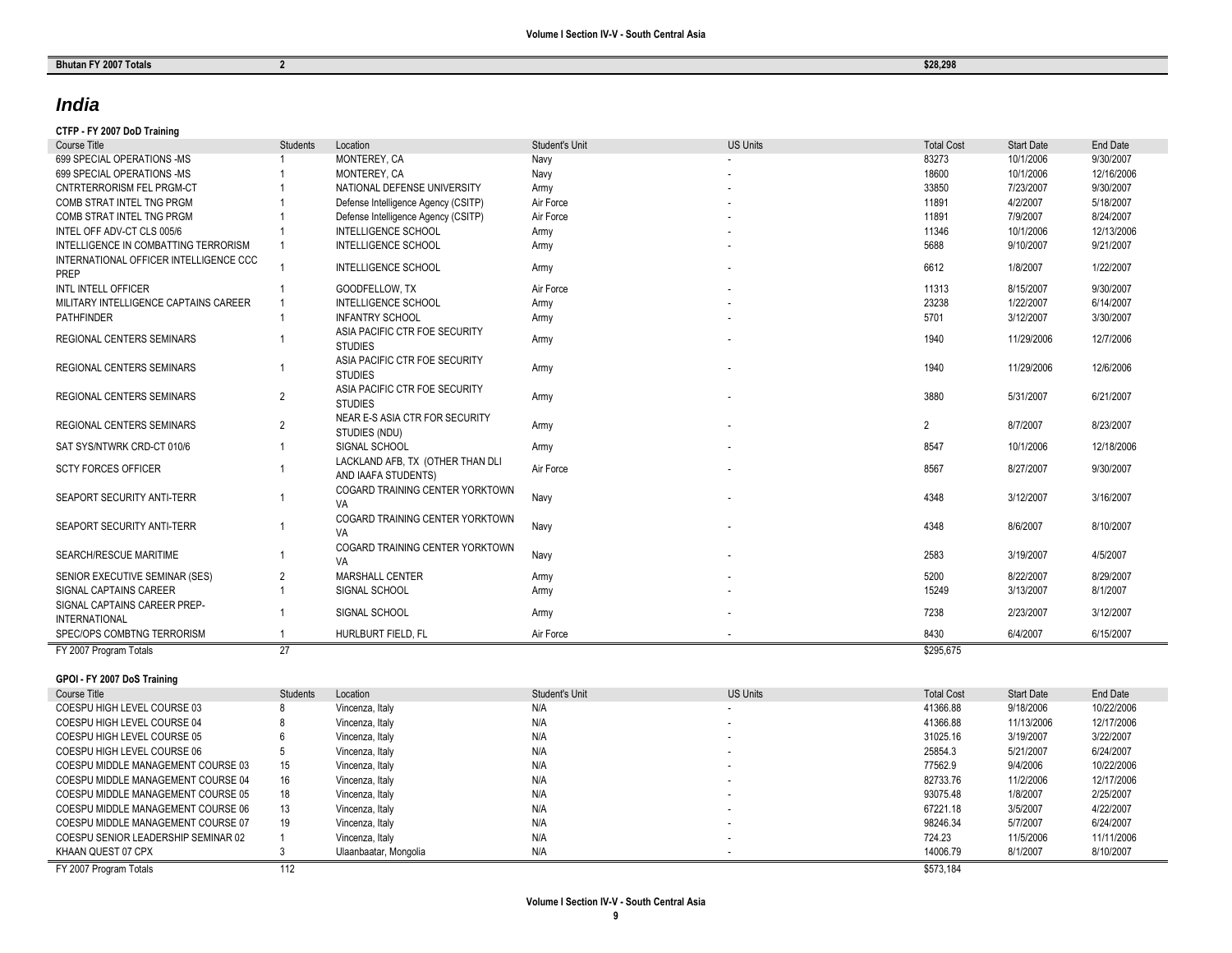| IMET-1 - FY 2007 DoS Training      |                |                                            |                |                 |                   |                   |            |
|------------------------------------|----------------|--------------------------------------------|----------------|-----------------|-------------------|-------------------|------------|
| Course Title                       | Students       | Location                                   | Student's Unit | <b>US Units</b> | <b>Total Cost</b> | <b>Start Date</b> | End Date   |
| ADV AEROSP MED/INTL MED OF         |                | <b>BROOKS CITY BASE</b>                    | Air Force      |                 | 19248             | 1/8/2007          | 6/15/2007  |
| ADVANCED TRAUMA LIFE SUPPORT       |                | <b>JMRTC</b>                               | Army           |                 | 5203              | 9/20/2007         | 9/22/2007  |
| AIR COMD & STAFF COLLEGE           |                | MAXWELL AFB, AL                            | Air Force      |                 | 41297             | 8/9/2006          | 6/11/2007  |
| AIR WAR COLLEGE                    |                | MAXWELL AFB, AL                            | Air Force      |                 | 48800             | 7/24/2006         | 5/29/2007  |
| AIRFIELD OPERATIONS OFFCR          |                | <b>KEESLER AFB, MS</b>                     | Air Force      |                 | 11022             | 7/11/2006         | 10/13/2006 |
| AIRFIELD OPERATIONS OFFCR          |                | <b>KEESLER AFB, MS</b>                     | Air Force      |                 | 12756             | 1/3/2007          | 4/23/2007  |
|                                    |                | ARMY MEDICAL DEPARTMENT CENTER             |                |                 |                   |                   |            |
| AMEDD CAPTAINS CAREER              |                |                                            | Army           |                 | 8965              | 3/19/2007         | 5/18/2007  |
|                                    |                | & SCHOOL                                   |                |                 |                   |                   |            |
| AMEDD OFFICER CAREER - DL          | -1             | ARMY MEDICAL DEPARTMENT CENTER<br>& SCHOOL | Army           |                 | 10885             | 1/17/2007         | 3/16/2007  |
|                                    |                |                                            |                |                 |                   |                   |            |
| AMMUNITION SPECIALIST              |                | ORDNANCE MUNITIONS & ELECTRONICS           | Army           |                 | 14516             | 3/19/2007         | 5/31/2007  |
|                                    |                | <b>SCH</b>                                 |                |                 |                   |                   |            |
| AMMUNITION STORAGE                 |                | DEFENSE AMMO CENTER & SCHOOL               | Army           |                 | 7028              | 8/6/2007          | 8/10/2007  |
| ARMY WAR COLLEGE (RES CRS)         |                | ARMY WAR COLLEGE                           | Army           |                 | 59235             | 8/7/2006          | 6/9/2007   |
| ARNG PRE-RANGER COURSE             |                | ARNG WARRIOR TRNG CTR                      | Army           |                 | 2915              | 8/11/2007         | 8/26/2007  |
| AVIATION SAFETY OFFICER            |                | U.S. Army Combat Readiness Center          | Army           |                 | 7613              | 4/16/2007         | 5/25/2007  |
| AVN CAPTAINS CAREER - ALL          |                | <b>AVIATION SCHOOL</b>                     | Army           |                 | 17578             | 1/8/2007          | 6/6/2007   |
| AVTN RESOURCE MNGMNT APP           |                | KEESLER AFB, MS                            | Air Force      |                 | 6306              | 9/1/2006          | 10/5/2006  |
| BASICS OF NAV EXPL HAZ CNTRL       |                | DEFENSE AMMO CENTER & SCHOOL               | Army           |                 | 2867              | 8/21/2007         | 8/23/2007  |
|                                    |                | USCG MARITIME LAW ENFORCEMENT              |                |                 |                   |                   |            |
| BOARDING OFF (MLE-01)EIMET         |                | ACAD FLETC CHARLESTON                      | Navy           |                 | 13685             | 3/26/2007         | 5/2/2007   |
| <b>CBRN CAPTAINS CAREER</b>        |                | CHEMICAL SCHOOL                            | Army           |                 | 16341             | 1/22/2007         | 6/19/2007  |
| CHEM CCC INT'L STU PREP            |                | CHEMICAL SCHOOL                            | Army           |                 | 5594              | 1/5/2007          | 1/19/2007  |
|                                    |                |                                            |                |                 |                   |                   |            |
| COMBAT CASUALTY CARE               |                | <b>JMRTC</b>                               | Army           |                 | 2194              | 9/23/2007         | 9/28/2007  |
| COMBINED LOGISTICS CAPTAINS CAREER | $\overline{1}$ | ORDNANCE MECHANICAL                        | Army           |                 | 5769              | 5/30/2007         | 6/29/2007  |
|                                    |                | MAINTENANCE SCHOOL                         |                |                 |                   |                   |            |
| COMBINED LOGISTICS CAPTAINS CAREER | $\overline{1}$ | ARMY LOGISTICS MANAGEMENT                  | Army           |                 | 1242              | 7/2/2007          | 7/6/2007   |
|                                    |                | COLLEGE                                    |                |                 |                   |                   |            |
| COMMAND & STAFF COLL USMC          | $\overline{1}$ | COMMANDING GENERAL, EDUCATION              |                |                 | 50017             | 7/17/2006         | 6/6/2007   |
|                                    |                | COMMAND QUANTICO VA                        | Navy           |                 |                   |                   |            |
|                                    |                | IDARM NAVAL POSTGRADUATE SCHOOL            |                |                 |                   |                   |            |
| DEF ACQUISITION MGMT               | 2              | <b>MONTEREY CA</b>                         | Navy           |                 | 17562             | 10/23/2006        | 11/3/2006  |
|                                    |                | IDARM NAVAL POSTGRADUATE SCHOOL            |                |                 |                   |                   |            |
| DEF ACQUISITION MGMT               |                | <b>MONTEREY CA</b>                         | Navy           |                 | 9762              | 3/5/2007          | 3/16/2007  |
| EWO STAFF OFFICER (SATP)           |                | RANDOLPH AFB, TX                           | Air Force      |                 | 9713              | 7/16/2007         | 8/21/2007  |
|                                    |                | COMMANDING GENERAL, EDUCATION              |                |                 |                   |                   |            |
| EXPEDITIONARY WARFARE SCH          | -1             |                                            | Navy           |                 | 38060             | 7/24/2006         | 5/11/2007  |
|                                    |                | COMMAND QUANTICO VA                        |                |                 |                   |                   |            |
| FA OFF ADVANCED PREPARATORY-ALLIED | $\overline{1}$ | FIELD ARTILLERY SCHOOL                     | Army           |                 | 7362              | 2/21/2007         | 3/15/2007  |
| <b>OFFICER</b>                     |                |                                            |                |                 |                   |                   |            |
| FA TARGETING TECHNICIAN WO BASIC   |                | FIELD ARTILLERY SCHOOL                     | Army           |                 | 10042             | 6/19/2007         | 8/22/2007  |
| FIELD ARTILLERY CAPTAINS CAREER    |                | FIELD ARTILLERY SCHOOL                     | Army           |                 | 17325             | 3/16/2007         | 8/6/2007   |
| FLT SAFETY OFF (SATP/FSO)          |                | KIRKLAND AFB, NM                           | Air Force      |                 | 12849             | 3/28/2007         | 6/8/2007   |
| FLYING SAFETY/*                    |                | ALTUS AFB OK                               | Air Force      |                 | 969               | 6/11/2007         | 6/15/2007  |
| FRWD AIR CNTRLLR JFC               |                | NELLIS AFB, NV                             | Air Force      |                 | 844               | 8/6/2007          | 8/10/2007  |
| GROUND SAFETY/*                    |                | LUKE AFB, AZ                               | Air Force      |                 | 1565              | 7/19/2007         | 7/26/2007  |
|                                    |                | LACKLAND AFB, TX (OTHER THAN DLI           |                |                 |                   |                   |            |
| GROUND SAFETY/*                    |                | AND IAAFA STUDENTS)                        | Air Force      |                 | 1229              | 8/13/2007         | 8/17/2007  |
| HEALTH SERVICES ADMIN              |                | SHEPPARD AFB, TX                           | Air Force      |                 | 10703             | 2/20/2007         | 5/3/2007   |
|                                    |                |                                            |                |                 |                   |                   |            |
| HEALTH SERVICES MATERIEL OFFICER   |                | ARMY MEDICAL DEPARTMENT CENTER             | Army           |                 | 12027             | 6/4/2007          | 8/10/2007  |
|                                    |                | & SCHOOL                                   |                |                 |                   |                   |            |
| IF PREPARATORY COURSE              |                | NATIONAL WAR COLLEGE                       | Army           |                 | 54440             | 6/13/2007         | 8/3/2007   |
| ILE OFFICER PREP                   |                | COMMAND & GENERAL STAFF COLLEGE            | Army           |                 | 3787              | 1/29/2007         | 2/9/2007   |
| <b>INFANTRY CAPTS CAREER CRS</b>   |                | <b>INFANTRY SCHOOL</b>                     | Army           |                 | 16610             | 9/13/2006         | 2/23/2007  |
| <b>INFANTRY MORTAR LEADER</b>      |                | <b>INFANTRY SCHOOL</b>                     | Army           |                 | 10061             | 2/26/2007         | 4/6/2007   |
| <b>INSTRUCTOR TRAINING</b>         |                | <b>AVIATION SCHOOL</b>                     | Army           |                 | 2328              | 6/11/2007         | 6/22/2007  |
| INTERMEDIATE LEVEL EDUC            |                | COMMAND & GENERAL STAFF COLLEGE            | Army           |                 | 40899             | 2/13/2006         | 12/15/2006 |
|                                    |                |                                            |                |                 |                   |                   |            |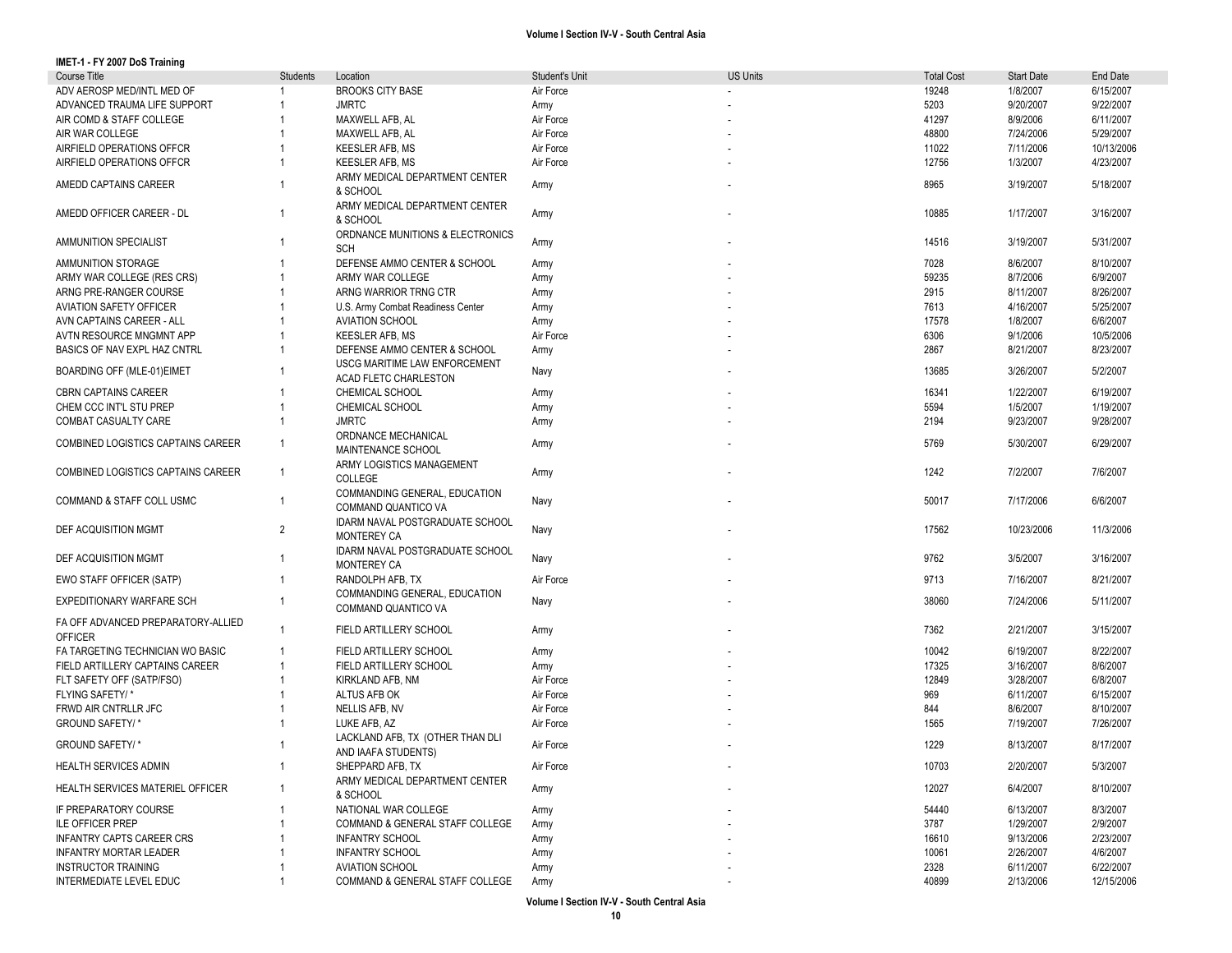| INTERNATIONAL MILITARY STUDENT OFFICER         | $\overline{1}$ | <b>ARMOR SCHOOL</b>                                      | Army      | 6656        | 3/5/2007  | 3/23/2007  |
|------------------------------------------------|----------------|----------------------------------------------------------|-----------|-------------|-----------|------------|
| INTERNATIONAL OAC PREPARATORY                  | $\mathbf{1}$   | AIR DEFENSE ARTILLERY SCHOOL                             | Army      | 6460        | 7/23/2007 | 8/3/2007   |
| INTERNATIONAL OFF PREPARATORY - INF OFF<br>ADV | 1              | <b>INFANTRY SCHOOL</b>                                   | Army      | 5229        | 3/5/2007  | 3/8/2007   |
| INTERNATIONAL OFFICER PREPARATORY              | $\mathbf{1}$   | COMMAND & GENERAL STAFF COLLEGE                          | Army      | 5210        | 1/10/2007 | 1/25/2007  |
| <b>INTL CRISIS CMD/CTRL</b>                    | 1              | COGARD TRAINING CENTER YORKTOWN<br>VA                    | Navy      | 6883        | 9/10/2007 | 9/21/2007  |
| INTL DEFENSE MGT CRS                           | $\overline{2}$ | MONTEREY, CA                                             | Navy      | 50794       | 9/25/2006 | 12/8/2006  |
| INTL EOD PH II                                 | 1              | NAVAL SCHOOL EXPLOSIVE ORDNANCE<br>DISPOSAL EGLIN AFB FL | Navy      | 16265       | 3/20/2007 | 7/6/2007   |
| INTL EOD PHASE I                               | 1              | NAVAL SCHOOL EXPLOSIVE ORDNANCE<br>DISPOSAL EGLIN AFB FL | Navy      | 13757       | 1/16/2007 | 3/19/2007  |
| INTL EOD PHASE II NAVY                         | 1              | NAVAL SCHOOL EXPLOSIVE ORDNANCE<br>DISPOSAL EGLIN AFB FL | Navy      | 4861        | 7/9/2007  | 8/2/2007   |
| INTL FELLOWS ORIENTATION                       | 1              | ARMY WAR COLLEGE                                         | Army      | 16376       | 6/25/2007 | 8/3/2007   |
| INTL HYDROG MGT & ENG PGM                      | 1              | NAVAL OCEANOGRAPHIC OFFICE<br>STENNIS SPACE CENTER MS    | Navy      | 29837       | 3/30/2007 | 9/26/2007  |
| INTL INFO WARFARE - MS                         | $\overline{2}$ | MONTEREY, CA                                             | Navy      | 325270      | 9/26/2005 | 9/21/2007  |
| INTL LEAD & MGT G-P-OLAM                       | $\mathbf{1}$   | COGARD TRAINING CENTER YORKTOWN<br>VA                    | Navy      | 2572        | 9/24/2007 | 9/28/2007  |
| INTL MARITIME OFF                              | 1              | COGARD TRAINING CENTER YORKTOWN<br>VA                    | Navy      | 13794       | 10/3/2006 | 12/8/2006  |
| INT'L OFF LOG PREP-CLC3                        | 1              | ARMY LOGISTICS MANAGEMENT<br>COLLEGE                     | Army      | 7250        | 1/29/2007 | 2/9/2007   |
| INTL OFF SCH (FOR AC&SC)                       |                | MAXWELL AFB, AL                                          | Air Force | 14915       | 6/18/2007 | 7/27/2007  |
| INTL OFF SCH (FOR AWC)                         | 1              | MAXWELL AFB, AL                                          | Air Force | 14795       | 6/4/2007  | 7/13/2007  |
| JOINT FIREPOWER COURSE                         | 1              | NELLIS AFB, NV                                           | Air Force | 5037        | 7/23/2007 | 8/2/2007   |
| JOINT OPERATIONS MEDICAL MANAGERS              | 1              | <b>JMRTC</b>                                             | Army      | 3144        | 8/13/2007 | 8/17/2007  |
| JUDGE ADVOCATE STAFF OFF                       | 1              | MAXWELL AFB, AL                                          | Air Force | 9927        | 2/20/2007 | 4/20/2007  |
| LOGISTICS READINES OFFICER                     |                | LACKLAND AFB, TX (OTHER THAN DLI<br>AND IAAFA STUDENTS)  | Air Force | 8269        | 5/30/2007 | 8/2/2007   |
| MANEUVER CAPTAINS CAREER                       |                | <b>INFANTRY SCHOOL</b>                                   | Army      | 8191        | 3/8/2007  | 5/8/2007   |
| MANEUVER CAPTAINS CAREER                       |                | ARMOR SCHOOL                                             | Army      | 8325        | 3/26/2007 | 5/24/2007  |
| MANEUVER CAPTAINS CAREER                       |                | <b>INFANTRY SCHOOL</b>                                   | Army      | 8675        | 5/9/2007  | 8/2/2007   |
| MANEUVER CAPTAINS CAREER                       | 1              | ARMOR SCHOOL                                             | Army      | 9235        | 5/25/2007 | 8/21/2007  |
| MANPOWER PERSONNEL OFFICER                     | 1              | <b>KEESLER AFB, MS</b>                                   | Air Force | 5873        | 1/22/2007 | 3/8/2007   |
|                                                | $\mathbf{1}$   | ARMY MEDICAL DEPARTMENT CENTER                           |           |             |           |            |
| MEDICAL STRATEGIC LEADERSHIP PROGRAM           |                | & SCHOOL                                                 | Army      | 10059       | 7/13/2007 | 8/4/2007   |
| NAVAL COMMAND COLLEGE                          | 1              | NAVAL COMMAND COLLEGE NEWPORT<br><b>RI</b>               | Navy      | 96910       | 7/26/2006 | 6/15/2007  |
| NAVAL STAFF COL - 10 MONTH                     | 1              | NAVAL STAFF COLLEGE NEWPORT RI                           | Navy      | 95997       | 7/26/2006 | 6/15/2007  |
| NAVAL STAFF COL - 5 1/2 MO                     | 1              | NAVAL STAFF COLLEGE NEWPORT RI                           | Navy      | 51833       | 1/10/2007 | 6/15/2007  |
| NWC INTERNATIONAL FELLOWS                      |                | NATIONAL WAR COLLEGE                                     | Army      | 87794       | 8/7/2006  | 6/7/2007   |
| OJT MISSILE TNG-CONUS                          |                | DEFENSE AMMO CENTER & SCHOOL                             | Army      | 2273        | 8/28/2007 | 9/7/2007   |
| ORSA MILITARY APPLICATIONS-1                   |                | ARMY LOGISTICS MANAGEMENT<br>COLLEGE                     | Army      | 7225        | 7/9/2007  | 8/3/2007   |
| <b>PARACHUTE RIGGER</b>                        |                | QUARTERMASTER SCHOOL                                     | Army      | 9972        | 8/14/2006 | 10/24/2006 |
| <b>PATHFINDER</b>                              | 1              | <b>INFANTRY SCHOOL</b>                                   | Army      | 6005        | 7/16/2007 | 8/3/2007   |
| PRINC DEF PROCUREM & CONTR                     | $\overline{2}$ | <b>IDARM NAVAL POSTGRADUATE SCHOOL</b><br>MONTEREY CA    | Navy      | 16230       | 11/6/2006 | 11/17/2006 |
| PRINC DEF PROCUREM & CONTR                     | 1              | IDARM NAVAL POSTGRADUATE SCHOOL<br>MONTEREY CA           | Navy      | 8699        | 3/19/2007 | 3/30/2007  |
| TROP WEATHER ANAL & FCST                       | 1              | <b>KEESLER AFB, MS</b>                                   | Air Force | 5374        | 9/10/2007 | 9/28/2007  |
| <b>WEAPONS SAFETY</b>                          | $\mathbf{1}$   | LACKLAND AFB, TX (OTHER THAN DLI<br>AND IAAFA STUDENTS)  | Air Force | 6535        | 6/5/2007  | 7/17/2007  |
| FY 2007 Program Totals                         | 86             |                                                          |           | \$1,661,719 |           |            |
|                                                |                |                                                          |           |             |           |            |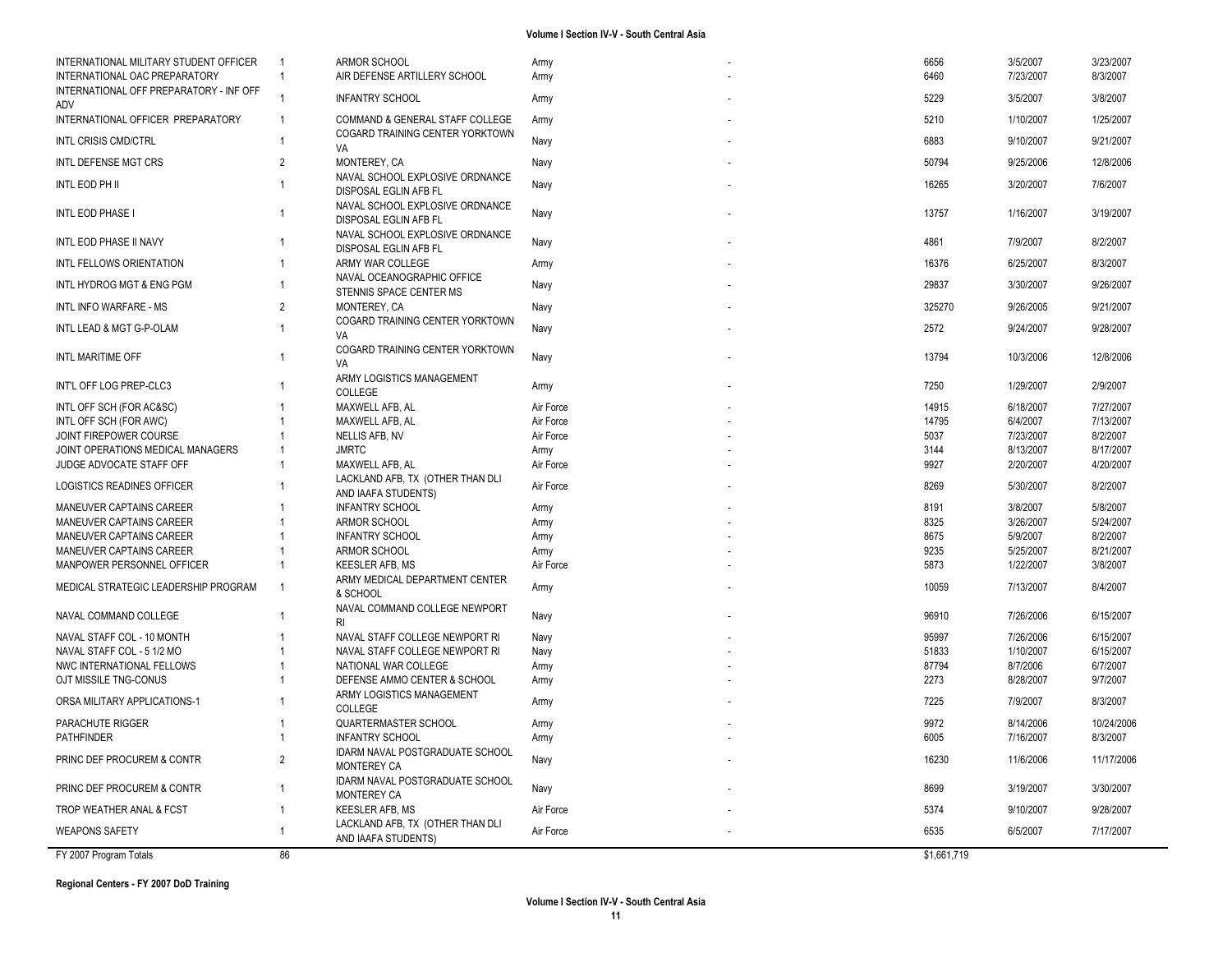| Course Title                                                        | Students       | Location                                                      | Student's Unit                             | <b>US Units</b> | <b>Total Cost</b> | <b>Start Date</b> | <b>End Date</b> |
|---------------------------------------------------------------------|----------------|---------------------------------------------------------------|--------------------------------------------|-----------------|-------------------|-------------------|-----------------|
| Comprehensive Security Responses to Terrorism<br>Course CS06-3      | $\overline{1}$ | Asia-Pacific Center for Security Studies,<br>Honolulu, Hawaii | Ministry of Defence                        |                 | 8661.84           | 11/29/2006        | 12/20/2006      |
| Comprehensive Security Responses to Terrorism<br>Course CS07-1      | $\mathbf{1}$   | Asia-Pacific Center for Security Studies,<br>Honolulu, Hawaii | Indian Air Force                           |                 | 8661.84           | 7/31/2007         | 8/22/2007       |
| Comprehensive Security Responses to Terrorism<br>Course CS07-1      | $\mathbf{1}$   | Asia-Pacific Center for Security Studies,<br>Honolulu, Hawaii | Indian Army                                |                 | 8661.84           | 7/31/2007         | 8/22/2007       |
| Comprehensive Security Responses to Terrorism<br>Course CS07-1      | $\overline{1}$ | Asia-Pacific Center for Security Studies,<br>Honolulu, Hawaii | Ministry of Defence                        |                 | 8661.84           | 7/31/2007         | 8/22/2007       |
| Energy Security Cooperation (OR07-02)                               | $\overline{1}$ | Asia-Pacific Center for Security Studies,<br>Honolulu, Hawaii | Institute for Defence Studies and Analyses |                 | 4051.48           | 4/17/2007         | 4/19/2007       |
| Executive Course EC06-3                                             | $\overline{1}$ | Asia-Pacific Center for Security Studies,<br>Honolulu, Hawaii | Air Headquarters                           |                 | 14148.86          | 10/3/2006         | 11/21/2006      |
| Executive Course EC06-3                                             | $\overline{1}$ | Asia-Pacific Center for Security Studies,<br>Honolulu, Hawaii | Engineering Staff, Corps of Engineers      |                 | 14148.86          | 10/3/2006         | 11/21/2006      |
| Executive Course EC06-3                                             | $\overline{1}$ | Asia-Pacific Center for Security Studies,<br>Honolulu, Hawaii | <b>HQ Armed Forces Medical Services</b>    |                 | 14148.86          | 10/3/2006         | 11/21/2006      |
| Executive Course EC06-3                                             | $\overline{1}$ | Asia-Pacific Center for Security Studies,<br>Honolulu, Hawaii | Indian Air Force                           |                 | 14148.86          | 10/3/2006         | 11/21/2006      |
| Executive Course EC07-1                                             | $\mathbf{1}$   | Asia-Pacific Center for Security Studies,<br>Honolulu, Hawaii | Infantry                                   |                 | 14148.86          | 1/17/2007         | 3/6/2007        |
| NESA Combating Terrorism Executive Seminar 01-<br>07                | $\mathbf{1}$   | Near East South Asia Center for Strategic<br>Studies          | Indian Navy                                |                 | 11158.44          | 4/11/2007         | 4/25/2007       |
| NESA Combating Terrorism Executive Seminar 01-<br>07                | $\mathbf{1}$   | Near East South Asia Center for Strategic<br>Studies          | Indian Army                                |                 | 11158.45          | 4/11/2007         | 4/25/2007       |
| NESA Combating Terrorism Executive Seminar 02-<br>07                |                | Near East South Asia Center for Strategic<br>Studies          | Indian Air Force                           |                 | 11300             | 8/7/2007          | 8/22/2007       |
| NESA Executive Seminar 01-07                                        | $\overline{1}$ | Near East South Asia Center for Strategic<br>Studies          | Ministry of External Affairs               |                 | 17210.77          | 11/28/2006        | 12/15/2006      |
| NESA Executive Seminar 02-07                                        | $\overline{1}$ | Near East South Asia Center for Strategic<br>Studies          | Indian Air Force                           |                 | 19027.13          | 2/21/2007         | 3/16/2007       |
| NESA Executive Seminar 02-07                                        | $\mathbf{1}$   | Near East South Asia Center for Strategic<br>Studies          | Ministry of External Affairs               |                 | 19027.14          | 2/21/2007         | 3/16/2007       |
| NESA Executive Seminar 03-07                                        | $\mathbf{1}$   | Near East South Asia Center for Strategic<br>Studies          | Indian Army                                |                 | 14931             | 5/30/2007         | 6/22/2007       |
| <b>NESA RNSSC Directors Meeting</b>                                 | $\mathbf 1$    | Near East South Asia Center for Strategic<br>Studies          | unknown                                    |                 | 11299             | 9/7/2007          | 9/10/2007       |
| NESA Senior Executive Seminar 01-07                                 | $\mathbf{1}$   | Near East South Asia Center for Strategic<br>Studies          | Ministry of Defence                        |                 | 12715.08          | 5/7/2007          | 5/18/2007       |
| <b>NESA Washington Seminar Series</b>                               | 3              | Near East South Asia Center for Strategic<br>Studies          | Embassy of India in Washington, DC         |                 | 159               | 6/27/2007         | 6/27/2007       |
| Senior Executive Course SE06-3                                      | $\overline{1}$ | Asia-Pacific Center for Security Studies,<br>Honolulu, Hawaii | Integrated Defense Staff                   |                 | 3885.3            | 11/13/2006        | 11/17/2006      |
| Senior Executive Course SE07-2                                      | $\overline{1}$ | Asia-Pacific Center for Security Studies,<br>Honolulu, Hawaii | Ministry of Defence                        |                 | 3885.3            | 8/27/2007         | 8/31/2007       |
| Senior Executive Seminar 07-6                                       | $\mathbf{1}$   | Marshall Center Garmisch, Germany                             | <b>UNK</b>                                 |                 | 4490              | 8/20/2007         | 8/31/2007       |
| Stability, Security, Transition and Reconstruction<br>Course SS06-2 | $\mathbf{1}$   | Asia-Pacific Center for Security Studies,<br>Honolulu, Hawaii | Indian Navy College of Naval Warfare       |                 | 7939.6            | 11/29/2006        | 12/20/2006      |
| Stability, Security, Transition and Reconstruction<br>Course SS06-2 | $\mathbf{1}$   | Asia-Pacific Center for Security Studies,<br>Honolulu, Hawaii | Institute for Defence Studies and Analysis | ÷,              | 7939.6            | 11/29/2006        | 12/20/2006      |
| Stability, Security, Transition and Reconstruction<br>Course SS07-1 | $\mathbf{1}$   | Asia-Pacific Center for Security Studies,<br>Honolulu, Hawaii | Indian Army HQ                             |                 | 7939.6            | 4/11/2007         | 5/10/2007       |
| FY 2007 Program Totals                                              | 28             |                                                               |                                            |                 | \$273,509         |                   |                 |
| India FY 2007 Totals                                                | 253            |                                                               |                                            |                 | \$2,804,086       |                   |                 |

# *Kazakhstan*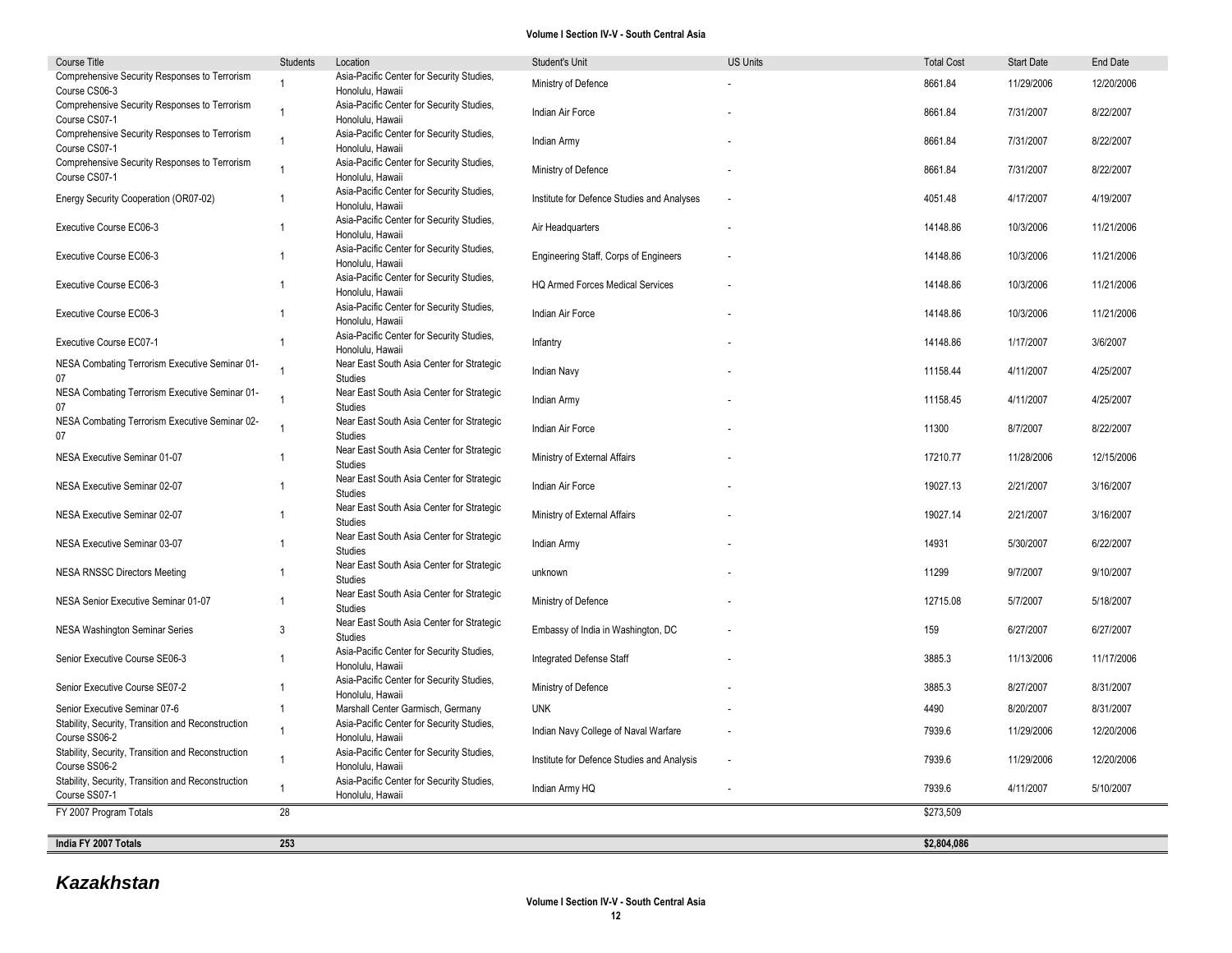| ALP - FY 2007 DoD Training                      |          |                                                  |                |                          |                   |                   |           |
|-------------------------------------------------|----------|--------------------------------------------------|----------------|--------------------------|-------------------|-------------------|-----------|
| Course Title                                    | Students | Location                                         | Student's Unit | <b>US Units</b>          | <b>Total Cost</b> | <b>Start Date</b> | End Date  |
| T-37 ALP - SCHOLARSHIP                          |          | <b>VARIOUS</b>                                   | Air Force      | $\overline{\phantom{a}}$ | 25031             | 7/28/2006         | 5/1/2007  |
| FY 2007 Program Totals                          |          |                                                  |                |                          | \$25,031          |                   |           |
| CTFP - FY 2007 DoD Training                     |          |                                                  |                |                          |                   |                   |           |
| Course Title                                    | Students | Location                                         | Student's Unit | <b>US Units</b>          | <b>Total Cost</b> | <b>Start Date</b> | End Date  |
| <b>AIRBORNE</b>                                 |          | <b>INFANTRY SCHOOL</b>                           | Army           | . .                      | 2424              | 1/22/2007         | 2/9/2007  |
| ICAF-CT                                         |          | INDUSTRIAL COLLEGE OF THE ARMED<br><b>FORCES</b> | Army           |                          | 68226             | 10/1/2006         | 6/7/2007  |
| IF PREPARATORY COURSE                           |          | NATIONAL WAR COLLEGE                             | Army           | . .                      | 52374             | 6/13/2007         | 8/3/2007  |
| INF BOLC III-CT CLS 004/06                      |          | <b>INFANTRY SCHOOL</b>                           | Army           | . .                      | 14844             | 10/1/2006         | 1/17/2007 |
| PROGRAM ON TERRORISM SECURITY STUDIES<br>(PTSS) |          | <b>MARSHALL CENTER</b>                           | Army           | . .                      | 7600              | 5/25/2007         | 6/29/2007 |
| SENIOR EXECUTIVE SEMINAR (SES)                  |          | <b>MARSHALL CENTER</b>                           | Army           | . .                      | 5200              | 8/22/2007         | 8/29/2007 |
| SPEC/OPS COMBTNG TERRORISM                      |          | HURLBURT FIELD, FL                               | Air Force      | $\sim$                   | 8543              | 1/29/2007         | 2/9/2007  |
| FY 2007 Program Totals                          |          |                                                  |                |                          | \$159,211         |                   |           |

# **FMF - FY 2007 DoS Training**

| <b>Course Title</b>               | Students | Location                                         | Student's Unit | <b>US Units</b> | <b>Total Cost</b> | <b>Start Date</b> | End Date   |
|-----------------------------------|----------|--------------------------------------------------|----------------|-----------------|-------------------|-------------------|------------|
| AIRCRAFT POWERPLANT REPAIRER      |          | AVIATION LOGISTICS SCHOOL                        | Army           |                 | 2737              | 12/4/2006         | 4/24/2007  |
| AIRCRAFT STRUCTURAL RPR           |          | AVIATION LOGISTICS SCHOOL                        | Army           | ۰.              | 23351             | 8/7/2006          | 11/28/2006 |
| AVN MAINT LDR (AMLC) - ALL        |          | <b>AVIATION SCHOOL</b>                           | Army           |                 | 3770              | 4/17/2007         | 5/7/2007   |
| AVN MAINTENANCE MGR - ALL         |          | <b>AVIATION SCHOOL</b>                           | Army           |                 | 2629              | 5/8/2007          | 6/5/2007   |
| ENGLISH LANGUAGE CRSE             |          | AIR FORCE SECURITY ASSISTANCE<br>TRAINING        | Army           |                 | 9715              | 9/4/2006          | 10/13/2006 |
| ENGLISH LANGUAGE CRSE             |          | AIR FORCE SECURITY ASSISTANCE<br><b>TRAINING</b> | Army           | ٠               | 23746             | 9/11/2006         | 1/26/2007  |
| <b>ENGLISH LANGUAGE CRSE</b>      |          | DLIELC, LACKLAND AFB TX                          | Army           | ٠               | 20029             | 12/4/2006         | 4/6/2007   |
| <b>ENGLISH LANGUAGE CRSE</b>      |          | DLIELC. LACKLAND AFB TX                          | Army           |                 | 4820              | 1/8/2007          | 1/26/2007  |
| <b>ENGLISH LANGUAGE CRSE</b>      |          | DLIELC. LACKLAND AFB TX                          | Army           |                 | 8728              | 5/14/2007         | 7/6/2007   |
| <b>INSTRUCTOR TRAINING</b>        |          | <b>AVIATION SCHOOL</b>                           | Army           |                 | 14654             | 1/22/2007         | 2/9/2007   |
| OJT OPERATIONS TNG-CONUS          |          | <b>AVIATION SCHOOL</b>                           | Army           |                 | 35488             | 4/2/2007          | 5/11/2007  |
| OJT OPERATIONS TNG-CONUS          |          | <b>AVIATION SCHOOL</b>                           | Army           |                 | 28032             | 4/2/2007          | 4/27/2007  |
| OJT OPERATIONS TNG-CONUS          |          | <b>AVIATION SCHOOL</b>                           | Army           |                 | 16092             | 4/16/2007         | 5/18/2007  |
| OJT OPERATIONS TNG-CONUS          |          | <b>AVIATION SCHOOL</b>                           | Army           |                 | 8287              | 4/16/2007         | 5/25/2007  |
| OJT OPERATIONS TNG-CONUS          |          | <b>NCO ACADEMY - AVIATION</b>                    | Army           |                 | 3267              | 4/16/2007         | 5/25/2007  |
| <b>RST-REQUIREMENTS SURVEY TM</b> |          | SECURITY ASSISTANCE TNG MGMT OFC                 | Army           |                 | 36573             | 10/1/2006         | 9/30/2007  |
| <b>RST-REQUIREMENTS SURVEY TM</b> |          | SECURITY ASSISTANCE TNG MGMT OFC                 | Army           |                 | 8440              | 6/18/2007         | 9/28/2007  |
| SPECIALIZED ENG LANG TNG          |          | DLIELC, LACKLAND AFB TX                          | Army           | ٠               | 9976              | 11/6/2006         | 1/5/2007   |
| SPECIALIZED ENG LANG TNG          |          | DLIELC, LACKLAND AFB TX                          | Army           |                 | 28914             | 11/6/2006         | 1/26/2007  |
| SPECIALIZED ENG LANG TNG          |          | DLIELC, LACKLAND AFB TX                          | Army           |                 | 6140              | 2/19/2007         | 4/6/2007   |
| TAFT-TECH ASSIST FLD TEAM         |          | SECURITY ASSISTANCE TNG MGMT OFC                 | Army           |                 | 463758            | 7/5/2007          | 9/28/2007  |
| UH-1 HELICOPTER REPAIRER          |          | <b>AVIATION SCHOOL</b>                           | Army           |                 | 93640             | 10/23/2006        | 1/17/2007  |
| FY 2007 Program Totals            | 46       |                                                  |                |                 | \$852,786         |                   |            |

## **IMET-1 - FY 2007 DoS Training**

| Course Title                 | <b>Students</b> | Location                  | Student's Unit | <b>US Units</b> | <b>Total Cost</b> | <b>Start Date</b> | End Date  |
|------------------------------|-----------------|---------------------------|----------------|-----------------|-------------------|-------------------|-----------|
| ADV LANG PROFICIENCY SKILL   |                 | DLIELC. LACKLAND AFB TX   | Air Force      |                 | 13002             | 9/11/2006         | 12/1/2006 |
| ADV LANG PROFICIENCY SKILL   |                 | DLIELC. LACKLAND AFB TX   | Air Force      |                 | 9134              | 5/21/2007         | 8/10/2007 |
| AIRBORNE                     |                 | <b>INFANTRY SCHOOL</b>    | Army           |                 | 2461              | 9/18/2006         | 10/6/2006 |
| AIRBORNE                     |                 | <b>INFANTRY SCHOOL</b>    | Army           |                 | 2771              | 6/18/2007         | 7/6/2007  |
| AIRBORNE                     |                 | <b>INFANTRY SCHOOL</b>    | Army           |                 | 2771              | 7/16/2007         | 8/3/2007  |
| AIRCRAFT POWERPLANT REPAIRER |                 | AVIATION LOGISTICS SCHOOL | Army           |                 | 14712             | 3/19/2007         | 7/20/2007 |
| AMERICAN LANGUAGE COURSE     |                 | DLIELC. LACKLAND AFB TX   | Air Force      |                 | 33101             | 8/21/2006         | 6/29/2007 |
| AMERICAN LANGUAGE COURSE     |                 | DLIELC. LACKLAND AFB TX   | Air Force      |                 | 13245             | 8/28/2006         | 12/1/2006 |
| AMERICAN LANGUAGE COURSE     |                 | DLIELC. LACKLAND AFB TX   | Navy           |                 | 21708             | 11/13/2006        | 5/25/2007 |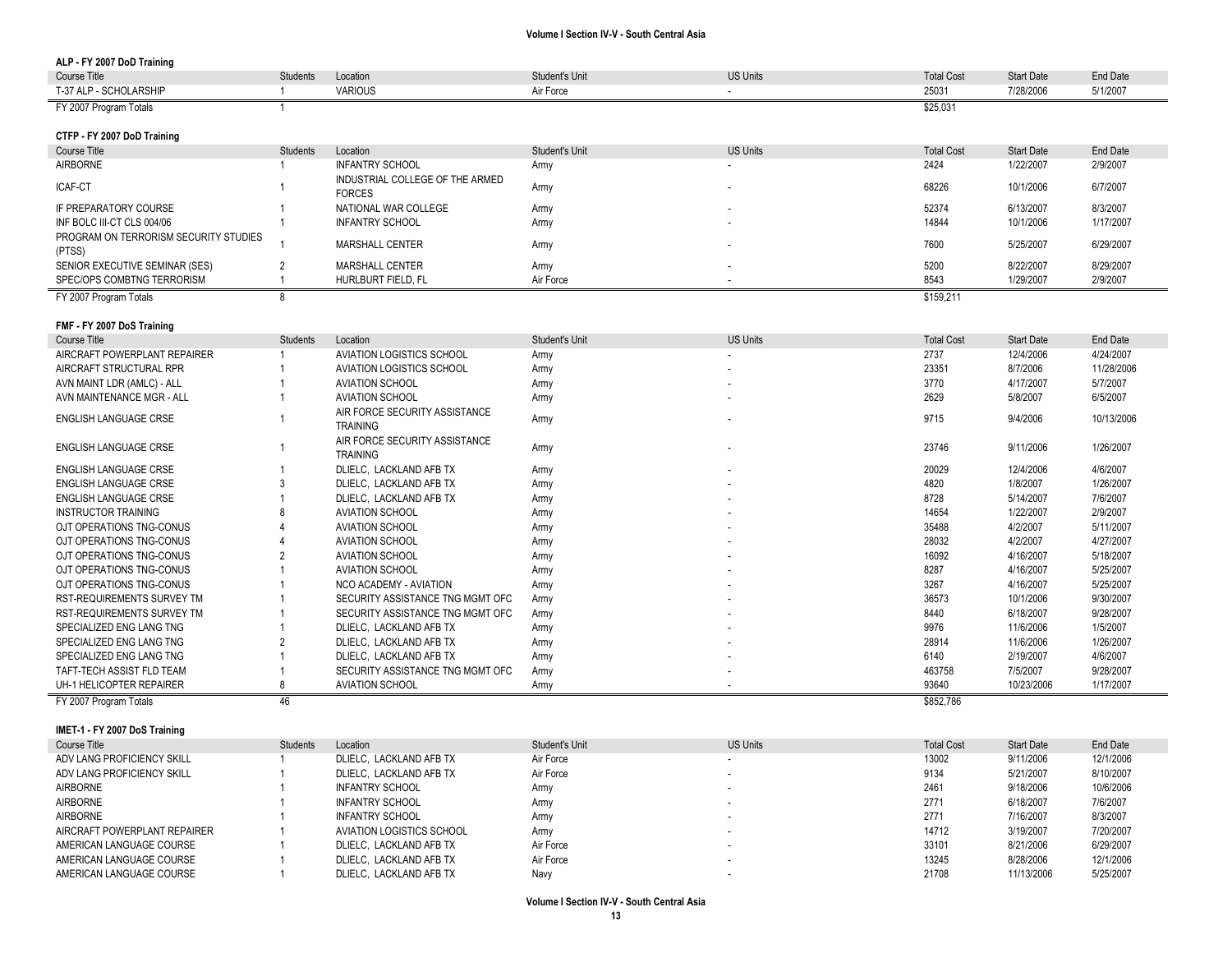| AMERICAN LANGUAGE COURSE               |                | DLIELC, LACKLAND AFB TX              | Navy         | 20103 | 11/20/2006 | 7/6/2007   |
|----------------------------------------|----------------|--------------------------------------|--------------|-------|------------|------------|
| AMERICAN LANGUAGE COURSE               |                | DLIELC, LACKLAND AFB TX              | Navy         | 15668 | 3/26/2007  | 7/27/2007  |
| ARNG PRE-RANGER COURSE                 |                | ARNG WARRIOR TRNG CTR                | Army         | 2779  | 7/14/2007  | 7/29/2007  |
| ARNG PRE-RANGER COURSE                 |                | ARNG WARRIOR TRNG CTR                | Army         | 2779  | 8/11/2007  | 8/26/2007  |
| COMB STRAT INTEL TNG PRGM              |                | Defense Intelligence Agency (CSITP)  | Air Force    | 9554  | 7/9/2007   | 8/24/2007  |
| DISAM INTL-PURCHASER (IT)              |                | WRIGHT PATTERSON AFB, OH - DISAM     | Air Force    | 6011  | 5/9/2007   | 5/24/2007  |
| ENG BOLCIII INT'L STU PREP             |                | CHEMICAL SCHOOL                      | Army         | 2839  | 5/7/2007   | 5/18/2007  |
| ENGINEER BASIC OFFICER LEADER          |                | <b>ENGINEER SCHOOL</b>               | Army         | 10093 | 5/23/2007  | 9/6/2007   |
| ENGLISH LANGUAGE CRSE                  |                | DLIELC, LACKLAND AFB TX              | Army         | 20561 | 10/9/2006  | 6/8/2007   |
| <b>ENGLISH LANGUAGE CRSE</b>           |                | DLIELC, LACKLAND AFB TX              | Army         | 9604  | 10/9/2006  | 12/15/2006 |
| ENGLISH LANGUAGE CRSE                  |                | DLIELC, LACKLAND AFB TX              | Army         | 15034 | 10/9/2006  | 2/23/2007  |
| <b>ENGLISH LANGUAGE CRSE</b>           |                | DLIELC, LACKLAND AFB TX              | Army         | 17206 | 10/9/2006  | 3/23/2007  |
| ENGLISH LANGUAGE CRSE                  |                | DLIELC, LACKLAND AFB TX              | Army         | 18597 | 10/16/2006 | 4/20/2007  |
| <b>ENGLISH LANGUAGE CRSE</b>           |                | DLIELC, LACKLAND AFB TX              |              | 16663 | 10/16/2006 | 3/23/2007  |
| <b>ENGLISH LANGUAGE CRSE</b>           |                | DLIELC, LACKLAND AFB TX              | Army<br>Army | 9061  | 11/6/2006  | 1/5/2007   |
| <b>ENGLISH LANGUAGE CRSE</b>           |                | DLIELC, LACKLAND AFB TX              |              | 18292 | 11/6/2006  |            |
|                                        |                |                                      | Army         |       |            | 5/4/2007   |
| ENGLISH LANGUAGE CRSE                  |                | DLIELC, LACKLAND AFB TX              | Army         | 14937 | 11/13/2006 | 2/23/2007  |
| ENGLISH LANGUAGE CRSE                  |                | DLIELC, LACKLAND AFB TX              | Army         | 14387 | 11/13/2006 | 4/6/2007   |
| <b>ENGLISH LANGUAGE CRSE</b>           |                | DLIELC, LACKLAND AFB TX              | Army         | 12285 | 11/14/2006 | 2/23/2007  |
| <b>ENGLISH LANGUAGE CRSE</b>           |                | DLIELC, LACKLAND AFB TX              | Army         | 18292 | 11/27/2006 | 5/25/2007  |
| ENGLISH LANGUAGE CRSE                  |                | DLIELC, LACKLAND AFB TX              | Army         | 15242 | 12/4/2006  | 3/23/2007  |
| <b>ENGLISH LANGUAGE CRSE</b>           | 2              | DLIELC, LACKLAND AFB TX              | Army         | 36584 | 12/11/2006 | 6/8/2007   |
| <b>ENGLISH LANGUAGE CRSE</b>           |                | DLIELC, LACKLAND AFB TX              | Army         | 10690 | 12/18/2006 | 3/9/2007   |
| ENGLISH LANGUAGE CRSE                  |                | DLIELC, LACKLAND AFB TX              | Army         | 18835 | 1/1/2007   | 7/6/2007   |
| ENGLISH LANGUAGE CRSE                  |                | DLIELC, LACKLAND AFB TX              | Army         | 14397 | 1/1/2007   | 3/23/2007  |
| <b>ENGLISH LANGUAGE CRSE</b>           |                | DLIELC, LACKLAND AFB TX              | Army         | 20740 | 1/15/2007  | 7/13/2007  |
| <b>ENGLISH LANGUAGE CRSE</b>           |                | DLIELC, LACKLAND AFB TX              | Army         | 20740 | 1/22/2007  | 7/20/2007  |
| <b>ENGLISH LANGUAGE CRSE</b>           |                | DLIELC, LACKLAND AFB TX              | Army         | 12529 | 1/29/2007  | 5/4/2007   |
| ENGLISH LANGUAGE CRSE                  |                | DLIELC, LACKLAND AFB TX              | Army         | 19885 | 1/29/2007  | 7/27/2007  |
| ENGLISH LANGUAGE CRSE                  | 3              | DLIELC, LACKLAND AFB TX              | Army         | 60510 | 2/12/2007  | 8/10/2007  |
| ENGLISH LANGUAGE CRSE                  |                | DLIELC, LACKLAND AFB TX              | Army         | 7153  | 2/26/2007  | 4/20/2007  |
| <b>ENGLISH LANGUAGE CRSE</b>           |                | DLIELC, LACKLAND AFB TX              | Army         | 12832 | 2/26/2007  | 6/1/2007   |
| ENGLISH LANGUAGE CRSE                  |                | DLIELC, LACKLAND AFB TX              | Army         | 8346  | 3/26/2007  | 9/14/2007  |
| <b>ENGLISH LANGUAGE CRSE</b>           |                | DLIELC, LACKLAND AFB TX              | Army         | 11603 | 3/26/2007  | 6/15/2007  |
| <b>ENGLISH LANGUAGE CRSE</b>           |                | DLIELC, LACKLAND AFB TX              | Army         | 20970 | 4/2/2007   | 6/15/2007  |
| <b>FIRST SERGEANT</b>                  |                | SERGEANTS MAJOR ACADEMY              | Army         | 4535  | 8/1/2007   | 8/27/2007  |
| <b>FIRST SERGEANT</b>                  |                | SERGEANTS MAJOR ACADEMY              | Army         | 4292  | 8/29/2007  | 9/19/2007  |
| GENERAL ENGLISH LANG TNG               |                | DLIELC, LACKLAND AFB TX              | Air Force    | 17824 | 10/9/2006  | 1/5/2007   |
| GENERAL ENGLISH LANG TNG               |                | DLIELC, LACKLAND AFB TX              | Air Force    | 27301 | 10/9/2006  | 6/22/2007  |
| GENERAL ENGLISH LANG TNG               |                | DLIELC, LACKLAND AFB TX              | Air Force    | 10525 | 11/6/2006  | 12/22/2006 |
| GENERAL ENGLISH LANG TNG               |                | DLIELC, LACKLAND AFB TX              | Air Force    | 9927  | 11/27/2006 | 1/5/2007   |
| GENERAL ENGLISH LANG TNG               | 2              | DLIELC, LACKLAND AFB TX              | Navy         | 32004 | 11/27/2006 | 4/6/2007   |
| GENERAL ENGLISH LANG TNG               |                | DLIELC, LACKLAND AFB TX              | Air Force    | 12558 | 2/12/2007  | 5/18/2007  |
| <b>ILE OFFICER PREP</b>                |                | COMMAND & GENERAL STAFF COLLEGE      |              | 4579  | 7/20/2007  | 8/10/2007  |
|                                        |                | NCO ACADEMY - INFANTRY               | Army         | 6709  | 1/22/2007  | 3/2/2007   |
| <b>INFANTRYMAN BNCOC</b>               |                |                                      | Army         |       |            |            |
| <b>INFANTRYMAN BNCOC</b>               | 2              | NCO ACADEMY - INFANTRY               | Army         | 12398 | 4/4/2007   | 5/11/2007  |
| <b>INFANTRYMAN BNCOC</b>               |                | NCO ACADEMY - INFANTRY               | Army         | 6165  | 6/19/2007  | 7/27/2007  |
| INTERNATIONAL OFFICER PREPARATORY      | $\overline{1}$ | COMMAND & GENERAL STAFF COLLEGE      | Army         | 4982  | 7/3/2007   | 7/18/2007  |
| INTERNATIONAL OFFICER INTELLIGENCE CCC | $\overline{1}$ | INTELLIGENCE SCHOOL                  | Army         | 3063  | 5/14/2007  | 5/25/2007  |
| <b>PREP</b>                            |                |                                      |              |       |            |            |
| INTERNATIONAL OFFICER INTELLIGENCE CCC |                | INTELLIGENCE SCHOOL                  | Army         | 3133  | 8/20/2007  | 8/31/2007  |
| <b>PREP</b>                            |                |                                      |              |       |            |            |
| INT'L OFF LOG PREP-CLC3                |                | ARMY LOGISTICS MANAGEMENT<br>COLLEGE | Army         | 3977  | 7/23/2007  | 8/3/2007   |
|                                        |                |                                      |              |       |            |            |
| LANGUAGE INSTRUCTOR/ADV                |                | DLIELC, LACKLAND AFB TX              | Air Force    | 14670 | 8/14/2006  | 12/1/2006  |
| LANGUAGE INSTRUCTOR/ADV                | 2              | DLIELC, LACKLAND AFB TX              | Air Force    | 29108 | 10/9/2006  | 1/26/2007  |
| LANGUAGE INSTRUCTOR/BASIC              |                | DLIELC, LACKLAND AFB TX              | Air Force    | 17530 | 1/8/2007   | 7/13/2007  |
| MANEUVER ANCOC                         |                | NCO ACADEMY - INFANTRY               | Army         | 3363  | 3/12/2007  | 4/11/2007  |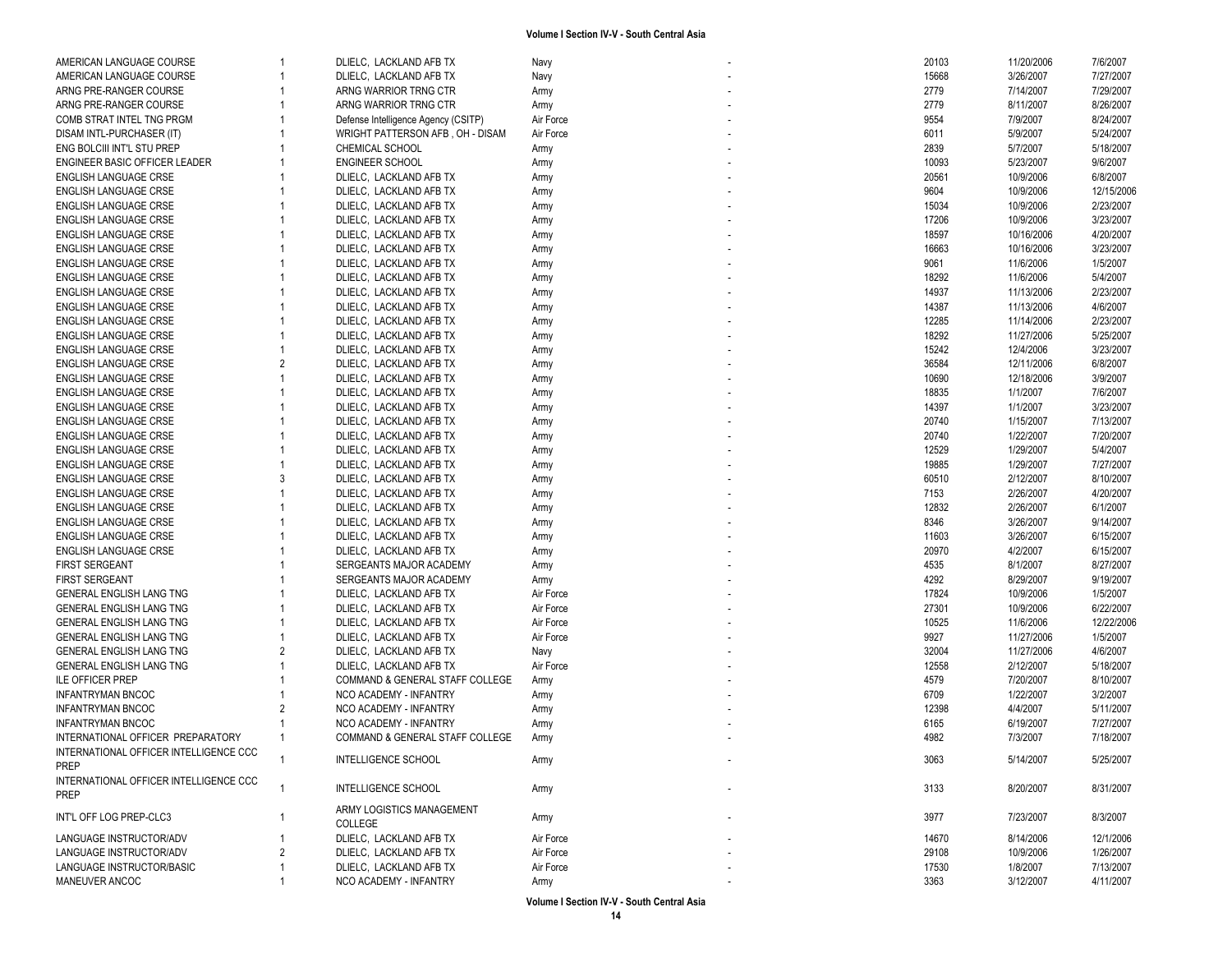| MANEUVER ANCOC                                       |    | NCO ACADEMY - INFANTRY     | Army      |                          | 184         | 4/19/2007 | 4/27/2007  |
|------------------------------------------------------|----|----------------------------|-----------|--------------------------|-------------|-----------|------------|
| MANEUVER ANCOC (INFANTRYMAN)                         |    | NCO ACADEMY - INFANTRY     | Army      |                          | 1007        | 4/12/2007 | 4/18/2007  |
| MIL & PCKEEP OPS IAW ROL                             |    | NEWPORT. RI                | Navy      |                          | 18202       | 10/9/2006 | 11/16/2006 |
| MIL & PCKEEP OPS IAW ROL                             |    | Newport, RI                | Navy      |                          | 59914       | 4/9/2007  | 5/17/2007  |
| MILITARY INTELLIGENCE BASIC OFFICER<br>LEADER        |    | <b>INTELLIGENCE SCHOOL</b> | Army      |                          | 15466       | 6/6/2007  | 9/26/2007  |
| MILITARY POLICE BASIC OFFICER LEADER                 |    | MILITARY POLICE SCHOOL     | Army      | $\overline{\phantom{a}}$ | 7083        | 7/2/2007  | 9/14/2007  |
| MILITARY POLICE CAPTAINS CAREER                      |    | MILITARY POLICE SCHOOL     | Army      |                          | 15723       | 1/16/2007 | 6/13/2007  |
| MILITARY POLICE CPT CAREER                           |    | MILITARY POLICE SCHOOL     | Army      | $\overline{\phantom{a}}$ | 15298       | 7/17/2006 | 12/13/2006 |
| MP BOLC3 INT'L STU PREP                              |    | <b>CHEMICAL SCHOOL</b>     | Army      |                          | 2711        | 6/15/2007 | 6/29/2007  |
| MP CCC INT'L STU PREP                                |    | <b>CHEMICAL SCHOOL</b>     | Army      |                          | 2484        | 1/2/2007  | 1/12/2007  |
| ORAL PROF SKILLS/AVIATION                            |    | DLIELC, LACKLAND AFB TX    | Air Force |                          | 15553       | 5/15/2006 | 11/3/2006  |
| ORAL PROF SKILLS/AVIATION                            |    | DLIELC. LACKLAND AFB TX    | Air Force |                          | 5779        | 8/28/2006 | 10/27/2006 |
| ORAL PROF SKILLS/AVIATION                            |    | DLIELC. LACKLAND AFB TX    | Air Force |                          | 15830       | 12/4/2006 | 5/25/2007  |
| ORAL PROF SKILLS/AVIATION                            |    | DLIELC, LACKLAND AFB TX    | Air Force |                          | 12805       | 6/25/2007 | 9/28/2007  |
| SERGEANTS MAJ (INTERNATIONAL FELLOWS)<br>PRE-CRS     |    | SERGEANTS MAJOR ACADEMY    | Army      |                          | 9525        | 7/3/2007  | 7/31/2007  |
| SIGNAL BASIC OFFICER LDR                             |    | SIGNAL SCHOOL              | Army      |                          | 10379       | 8/1/2006  | 11/1/2006  |
| SIGNAL BASIC OFFICER LEADER                          |    | SIGNAL SCHOOL              | Army      |                          | 9984        | 4/3/2007  | 7/3/2007   |
| SIGNAL BASIC OFFICER LEADER                          |    | SIGNAL SCHOOL              | Army      |                          | 10127       | 4/26/2007 | 7/27/2007  |
| SIGNAL CAPTAINS CAREER PREP-<br><b>INTERNATIONAL</b> |    | SIGNAL SCHOOL              | Army      |                          | 4310        | 6/21/2007 | 7/9/2007   |
| WHEELED VEHICLE MECHANIC                             |    | U.S. ARMY TRAINING CENTER  | Army      |                          | 8929        | 5/14/2007 | 8/8/2007   |
| FY 2007 Program Totals                               | 93 |                            |           |                          | \$1,128,642 |           |            |

# **Regional Centers - FY 2007 DoD Training**

| Course Title                                                                         | Students       | Location                                                      | <b>Student's Unit</b>       | US Units                 | <b>Total Cost</b> | <b>Start Date</b> | End Date   |
|--------------------------------------------------------------------------------------|----------------|---------------------------------------------------------------|-----------------------------|--------------------------|-------------------|-------------------|------------|
| Central Asian Parliamentarians Conference                                            | 5              | Marshall Center Garmisch, Germany                             | <b>UNK</b>                  |                          | 8796.82           | 10/23/2006        | 10/26/2006 |
| Energy Security Cooperation (OR07-02)                                                |                | Asia-Pacific Center for Security Studies,<br>Honolulu, Hawaii | Ministry of Foreign Affairs |                          | 4857.24           | 4/17/2007         | 4/19/2007  |
| International Humanitarian Law Course                                                |                | Marshall Center Garmisch, Germany                             | <b>UNK</b>                  |                          | 2722.66           | 10/1/2006         | 10/10/2006 |
| Leadership Seminar: International Peacekeeping<br>Operations Lessons Learned         | $\overline{2}$ | Marshall Center Garmisch, Germany                             | <b>UNK</b>                  |                          | 2612.72           | 11/26/2006        | 11/29/2006 |
| Leadership Seminar: Stability, Security, Transition<br>and Reconstruction Operations | $\overline{2}$ | Marshall Center Garmisch, Germany                             | <b>UNK</b>                  |                          | 3620.38           | 7/9/2007          | 7/13/2007  |
| Program in Advanced Security Studies 07-1                                            | 5              | Marshall Center Garmisch, Germany                             | <b>UNK</b>                  | $\overline{\phantom{a}}$ | 51530             | 1/17/2007         | 4/15/2007  |
| Program in Advanced Security Studies 07-4                                            | 4              | Marshall Center Garmisch, Germany                             | <b>UNK</b>                  | ۰                        | 40820             | 5/16/2007         | 8/12/2007  |
| Program on Terrorism and Security Studies<br>$07 - 2$                                | $\overline{2}$ | Marshall Center Garmisch, Germany                             | <b>UNK</b>                  |                          | 14392             | 1/24/2007         | 3/4/2007   |
| Security and Stability in Central Asia: Initiatives<br>During the EU Presidency      | 3              | Marshall Center Garmisch, Germany                             | <b>UNK</b>                  |                          | 7569.84           | 4/17/2007         | 4/19/2007  |
| Security Studies Language Seminar 07-K1                                              |                | Marshall Center Garmisch, Germany                             | <b>UNK</b>                  | ٠                        | 33684             | 4/14/2007         | 5/13/2007  |
| Senior Executive Seminar 07-3                                                        |                | Marshall Center Garmisch, Germany                             | <b>UNK</b>                  | ٠                        | 5454              | 1/24/2007         | 3/4/2007   |
| Senior Executive Seminar 07-6                                                        |                | Marshall Center Garmisch, Germany                             | <b>UNK</b>                  |                          | 3340              | 8/20/2007         | 8/31/2007  |
| FY 2007 Program Totals                                                               | 35             |                                                               |                             |                          | \$179,400         |                   |            |
|                                                                                      |                |                                                               |                             |                          |                   |                   |            |
| Kazakhstan FY 2007 Totals                                                            | 183            |                                                               |                             |                          | \$2,345,070       |                   |            |

# *Kyrgyzstan*

| CTFP - FY 2007 DoD Training                     |                 |                                 |                |                 |                   |                   |           |
|-------------------------------------------------|-----------------|---------------------------------|----------------|-----------------|-------------------|-------------------|-----------|
| Course Title                                    | <b>Students</b> | Location                        | Student's Unit | <b>US Units</b> | <b>Total Cost</b> | <b>Start Date</b> | End Date  |
| ILE-CT CLS 002/06                               |                 | COMMAND & GENERAL STAFF COLLEGE | Army           |                 | 33076             | 10/1/2006         | 6/15/2007 |
| PROGRAM ON TERRORISM SECURITY STUDIES<br>(PTSS) |                 | <b>MARSHALL CENTER</b>          | Arm            |                 | 15200             | 5/25/2007         | 6/29/2007 |
| SENIOR EXECUTIVE SEMINAR (SES)                  |                 | <b>MARSHALL CENTER</b>          | Arm            |                 | 2600              | 8/22/2007         | 8/29/2007 |
| FY 2007 Program Totals                          |                 |                                 |                |                 | \$50,876          |                   |           |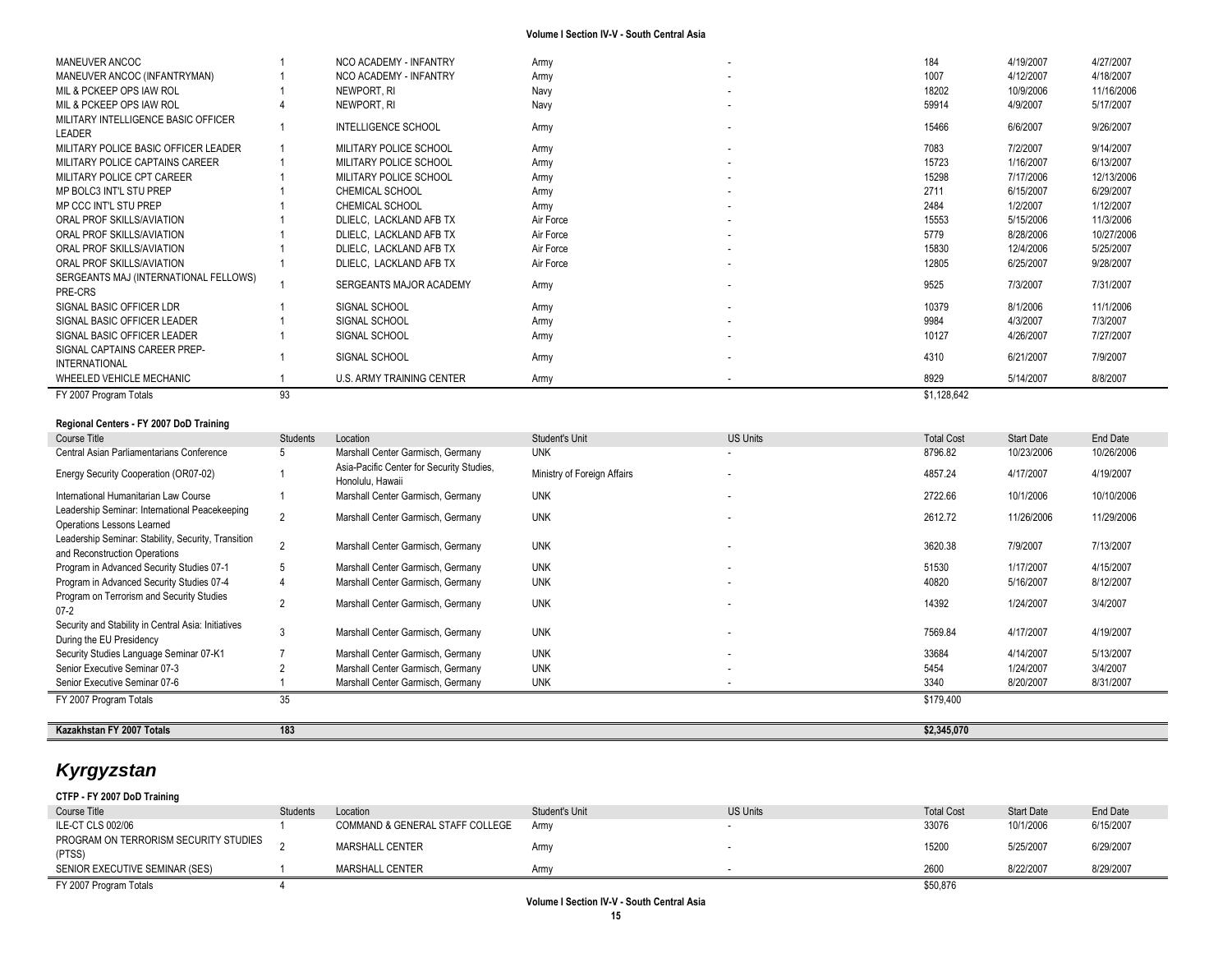**IMET-1 - FY 2007 DoS Training**

| Course Title                            | <b>Students</b> | Location                            | Student's Unit                               | <b>US Units</b> | <b>Total Cost</b> | <b>Start Date</b> | End Date   |
|-----------------------------------------|-----------------|-------------------------------------|----------------------------------------------|-----------------|-------------------|-------------------|------------|
| ADV LANG PROFICIENCY SKILL              | 2               | DLIELC, LACKLAND AFB TX             | Air Force                                    |                 | 22654             | 5/21/2007         | 8/10/2007  |
| <b>AIRBORNE</b>                         |                 | <b>INFANTRY SCHOOL</b>              | Army                                         |                 | 2966              | 11/13/2006        | 12/1/2006  |
| <b>AIRBORNE</b>                         |                 | <b>INFANTRY SCHOOL</b>              | Army                                         |                 | 3247              | 6/4/2007          | 6/22/2007  |
| AMERICAN LANGUAGE CRS(ALC)              | $\mathbf{1}$    | DLIELC, LACKLAND AFB TX             | Navy                                         |                 | 26881             | 3/13/2006         | 10/6/2006  |
| AMERICAN LANGUAGE CRS(ALC)              |                 | DLIELC, LACKLAND AFB TX             | Navy                                         |                 | 26763             | 6/12/2006         | 1/19/2007  |
| AMERICAN LANGUAGE CRS(ALC)              |                 | DLIELC, LACKLAND AFB TX             | Navy                                         |                 | 26268             | 9/25/2006         | 7/6/2007   |
| COMB STRAT INTEL TNG PRGM               | 1               | Defense Intelligence Agency (CSITP) | Air Force                                    |                 | 9285              | 4/2/2007          | 5/18/2007  |
| COMB STRAT INTEL TNG PRGM               |                 | Defense Intelligence Agency (CSITP) | Air Force                                    |                 | 9430              | 7/9/2007          | 8/24/2007  |
| DLI ENGLISH LANGUAGE TECH               |                 | <b>VARIOUS</b>                      | Air Force                                    |                 | 44135             | 1/19/2007         | 6/19/2007  |
| DLI ENGLISH LANGUAGE TECH               |                 | <b>VARIOUS</b>                      | <b>Aviation Equipment Service</b>            |                 | 47025             | 1/19/2007         | 6/19/2007  |
|                                         |                 | <b>VARIOUS</b>                      | Medical Unit, Interior Forces                |                 | 0                 | 7/1/2007          | 9/30/2007  |
| DLI ENGLISH LANGUAGE TECH               |                 |                                     |                                              |                 | $\Omega$          |                   |            |
| DLI ENGLISH LANGUAGE TECH               |                 | <b>VARIOUS</b>                      | Aviation Equipment Service Group, MOD        |                 | $\mathbf{0}$      | 7/1/2007          | 9/30/2007  |
| DLI ENGLISH LANGUAGE TECH               |                 | <b>VARIOUS</b>                      | SF Detachment. MOD                           |                 |                   | 7/1/2007          | 9/30/2007  |
| DLI ENGLISH LANGUAGE TECH               |                 | <b>VARIOUS</b>                      | Operations Department, Interior Forces       |                 | $\mathbf{0}$      | 7/1/2007          | 9/30/2007  |
| DLI ENGLISH LANGUAGE TECH               | $\mathbf{1}$    | <b>VARIOUS</b>                      | Secret service, National Guard               |                 | $\mathbf{0}$      | 7/1/2007          | 9/30/2007  |
| DLI ENGLISH LANGUAGE TECH               | 1               | <b>VARIOUS</b>                      | Communication Department, National Guard     |                 | $\Omega$          | 7/1/2007          | 9/30/2007  |
| DLI ENGLISH LANGUAGE TECH               | $\mathbf{1}$    | <b>VARIOUS</b>                      | International Mil Cooperation Dept. National |                 | $\Omega$          | 7/1/2007          | 9/30/2007  |
|                                         |                 |                                     | Guard                                        |                 |                   |                   |            |
| DLI ENGLISH LANGUAGE TECH               | 1               | <b>VARIOUS</b>                      | Medical Unit, Interior Forces                |                 | $\mathbf{0}$      | 7/1/2007          | 9/30/2007  |
| DLI ENGLISH LANGUAGE TECH               | $\mathbf{1}$    | <b>VARIOUS</b>                      | Unit 77588, Border Service                   |                 | 29053             | 7/1/2007          | 9/30/2007  |
| DLI ENGLISH LANGUAGE TECH               | $\mathbf{1}$    | <b>VARIOUS</b>                      | Canine Service, Border Service               |                 | $\mathbf{0}$      | 7/1/2007          | 9/30/2007  |
|                                         |                 |                                     | Operation Analysis & Intel Service, Interior |                 |                   |                   |            |
| DLI ENGLISH LANGUAGE TECH               | $\mathbf{1}$    | <b>VARIOUS</b>                      | Forces                                       |                 | $\mathbf{0}$      | 7/1/2007          | 9/30/2007  |
| DLI ENGLISH LANGUAGE TECH               | 1               | <b>VARIOUS</b>                      | Law Office, National Guard                   |                 | $\Omega$          | 7/1/2007          | 9/30/2007  |
|                                         |                 |                                     | Public Security & Protection Force, Inerior  |                 |                   |                   |            |
| DLI ENGLISH LANGUAGE TECH               | $\mathbf{1}$    | <b>VARIOUS</b>                      | Forces                                       |                 | $\mathbf{0}$      | 7/1/2007          | 9/30/2007  |
| DLI ENGLISH LANGUAGE TECH               | $\mathbf{1}$    | <b>VARIOUS</b>                      | Group Commander, MOD                         |                 | $\mathbf{0}$      | 7/1/2007          | 9/30/2007  |
| DLI ENGLISH LANGUAGE TECH               | $\mathbf{1}$    | <b>VARIOUS</b>                      | Air Force                                    |                 | 28083             | 7/1/2007          | 9/30/2007  |
| DLI ENGLISH LANGUAGE TECH               | $\mathbf{1}$    | <b>VARIOUS</b>                      | Check Point, Border Service                  |                 | $\Omega$          | 7/1/2007          | 9/30/2007  |
|                                         |                 | AIR FORCE SECURITY ASSISTANCE       | Kok-Suu Check Point, Kok-Suu Border Check    |                 |                   |                   |            |
| <b>ENGLISH LANGUAGE CRSE</b>            | $\mathbf{1}$    | <b>TRAINING</b>                     | Point, Miltary Unit 2024, Border Troops      |                 | 19676             | 5/22/2006         | 12/22/2006 |
|                                         |                 | AIR FORCE SECURITY ASSISTANCE       |                                              |                 |                   |                   |            |
| <b>ENGLISH LANGUAGE CRSE</b>            | $\mathbf{1}$    |                                     | Army                                         |                 | 24711             | 8/14/2006         | 5/18/2007  |
|                                         |                 | <b>TRAINING</b>                     |                                              |                 |                   |                   |            |
| ENGLISH LANGUAGE CRSE                   | $\mathbf{1}$    | AIR FORCE SECURITY ASSISTANCE       | Army                                         |                 | 18315             | 9/25/2006         | 4/6/2007   |
|                                         |                 | <b>TRAINING</b>                     |                                              |                 |                   |                   |            |
| <b>ENGLISH LANGUAGE CRSE</b>            | $\mathbf{1}$    | DLIELC, LACKLAND AFB TX             | Kok-Suu Check Point, Miltary Unit 2024,      |                 | 855               | 12/18/2006        | 12/22/2006 |
|                                         |                 |                                     | Border Tro                                   |                 |                   |                   |            |
| <b>ENGLISH LANGUAGE CRSE</b>            | 1               | DLIELC, LACKLAND AFB TX             | Army                                         |                 | 15107             | 1/1/2007          | 4/13/2007  |
| ENGLISH LANGUAGE CRSE                   | $\mathbf{1}$    | DLIELC, LACKLAND AFB TX             | Army                                         |                 | 14497             | 1/1/2007          | 3/30/2007  |
| GENERAL ENGLISH LANG TNG                |                 | DLIELC, LACKLAND AFB TX             | Air Force                                    |                 | 11762             | 7/31/2006         | 10/6/2006  |
| GENERAL ENGLISH LANG TNG                | $\mathbf{1}$    | DLIELC, LACKLAND AFB TX             | Air Force                                    |                 | 22131             | 12/11/2006        | 6/29/2007  |
| GENERAL ENGLISH LANG TNG                | 1               | DLIELC, LACKLAND AFB TX             | Air Force                                    |                 | 7714              | 2/19/2007         | 3/30/2007  |
| GENERAL ENGLISH LANG TNG                | 2               | DLIELC, LACKLAND AFB TX             | Navy                                         |                 | 47646             | 2/26/2007         | 9/21/2007  |
| GENERAL ENGLISH LANGUAGE                | $\mathbf{1}$    | DLIELC, LACKLAND AFB TX             | Navy                                         |                 | 23784             | 6/26/2006         | 2/2/2007   |
| <b>HIV/AIDS CONFERENCE</b>              | 3               | <b>DIMO</b>                         | Air Force                                    |                 | 17480             | 12/2/2006         | 12/8/2006  |
|                                         |                 | INDUSTRIAL COLLEGE OF THE ARMED     |                                              |                 |                   |                   |            |
| <b>ICAF</b>                             |                 | <b>FORCES</b>                       | Army                                         |                 | 89574             | 8/7/2006          | 6/6/2007   |
| <b>INFANTRY BASIC OFFICER LDR</b>       |                 | <b>INFANTRY SCHOOL</b>              | Army                                         |                 | 10335             | 7/31/2006         | 10/31/2006 |
| INFANTRY BASIC OFFICER LDR              | 1               | <b>INFANTRY SCHOOL</b>              | Army                                         |                 | 11187             | 8/28/2006         | 11/30/2006 |
| <b>INFANTRY CAPTS CAREER CRS</b>        | 1               | <b>INFANTRY SCHOOL</b>              | Army                                         |                 | 16610             | 9/13/2006         | 2/23/2007  |
| INTERNATIONAL OFF PREPARATORY - INF OFF |                 |                                     |                                              |                 |                   |                   |            |
|                                         | $\overline{1}$  | <b>INFANTRY SCHOOL</b>              | Army                                         |                 | 2280              | 1/4/2007          | 1/8/2007   |
| ADV                                     |                 |                                     |                                              |                 |                   |                   |            |
| INTERNATIONAL OFFICER INTELLIGENCE CCC  |                 | <b>INTELLIGENCE SCHOOL</b>          | Army                                         |                 | 3063              | 4/16/2007         | 4/27/2007  |
| <b>PREP</b>                             |                 |                                     |                                              |                 |                   |                   |            |
| INTL DEFENSE MGT CRS                    |                 | MONTEREY, CA                        | Navy                                         |                 | 23246             | 2/5/2007          | 4/18/2007  |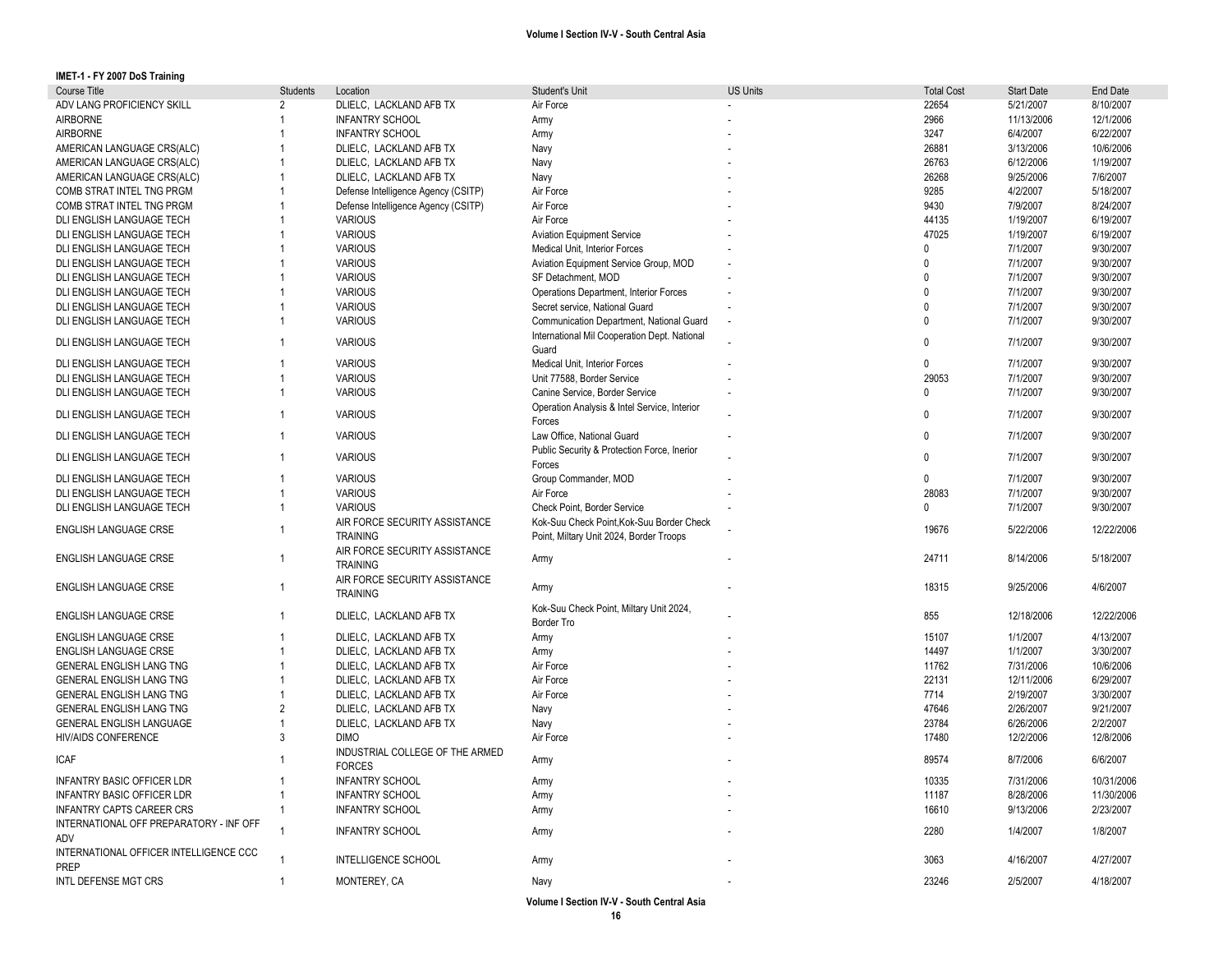| INTL OFF INTEL ADVANCED                             |                 | INTELLIGENCE SCHOOL                                     | Army           |                          | 18843             | 7/17/2006         | 12/13/2006 |
|-----------------------------------------------------|-----------------|---------------------------------------------------------|----------------|--------------------------|-------------------|-------------------|------------|
| LANGUAGE INSTRUCTOR/BASIC                           |                 | DLIELC, LACKLAND AFB TX                                 | Air Force      |                          | 17256             | 10/9/2006         | 4/13/2007  |
| MANEUVER CAPTAINS CAREER                            |                 | <b>INFANTRY SCHOOL</b>                                  | Army           |                          | 8202              | 1/9/2007          | 3/13/2007  |
| MANEUVER CAPTAINS CAREER                            | $\overline{1}$  | <b>INFANTRY SCHOOL</b>                                  | Army           |                          | 6895              | 3/14/2007         | 6/6/2007   |
| MIL & PCKEEP OPS IAW ROL                            | $\overline{1}$  | NEWPORT, RI                                             | Navy           |                          | 15475             | 10/9/2006         | 11/16/2006 |
| MILITARY INTELLIGENCE BASIC OFFICER                 | $\overline{1}$  | INTELLIGENCE SCHOOL                                     | Army           |                          | 14837             | 7/27/2006         | 11/8/2006  |
| LEADER                                              |                 |                                                         |                |                          |                   |                   |            |
| MILITARY INTELLIGENCE CAPTAINS CAREER               | $\overline{1}$  | INTELLIGENCE SCHOOL                                     | Army           |                          | 23158             | 4/30/2007         | 9/24/2007  |
| OH-58C AVIATOR QUAL - ALL                           | 3               | <b>AVIATION SCHOOL</b>                                  | Army           |                          | 82590             | 1/8/2007          | 1/22/2007  |
| OH-58C NOE QUAL - ALL                               | 3               | <b>AVIATION SCHOOL</b>                                  | Army           |                          | 110753            | 1/24/2007         | 2/13/2007  |
| OH-58C NOE QUAL - ALL                               | $\overline{2}$  | AVIATION SCHOOL                                         | Army           |                          | 73758             | 8/20/2007         | 9/10/2007  |
| OH-58C NVG QUAL- ALL                                | 3               | <b>AVIATION SCHOOL</b>                                  | Army           |                          | 104529            | 2/15/2007         | 3/16/2007  |
| ORAL PROF SKILLS FOR AVN                            |                 | AIR FORCE SECURITY ASSISTANCE                           | Army           |                          | 13914             | 6/12/2006         | 12/8/2006  |
|                                                     |                 | <b>TRAINING</b>                                         |                |                          |                   |                   |            |
| ORAL PROF SKILLS FOR AVN                            | $\overline{1}$  | AIR FORCE SECURITY ASSISTANCE                           | Army           |                          | 12077             | 7/10/2006         | 12/8/2006  |
|                                                     |                 | <b>TRAINING</b>                                         |                |                          |                   |                   |            |
| ORAL PROF SKILLS FOR AVN                            | -1              | AIR FORCE SECURITY ASSISTANCE                           | Army           |                          | 12541             | 7/31/2006         | 12/29/2006 |
|                                                     |                 | <b>TRAINING</b>                                         |                |                          |                   |                   |            |
| ORAL PROF SKILLS FOR AVN                            |                 | DLIELC, LACKLAND AFB TX                                 | Army           |                          | 8314              | 10/9/2006         | 12/29/2006 |
| ORAL PROF SKILLS FOR AVN                            |                 | DLIELC, LACKLAND AFB TX                                 | Army           |                          | 2373              | 12/11/2006        | 12/29/2006 |
| ORAL PROF SKILLS FOR AVN                            |                 | DLIELC, LACKLAND AFB TX                                 | Army           |                          | 10843             | 4/2/2007          | 7/27/2007  |
| ORAL PROF SKILLS FOR AVN                            | $\overline{1}$  | DLIELC, LACKLAND AFB TX                                 | Army           |                          | 9575              | 4/16/2007         | 7/27/2007  |
| SIGNAL CAPTAINS CAREER                              |                 | SIGNAL SCHOOL                                           | Army           |                          | 16677             | 9/12/2006         | 2/15/2007  |
| WINTER MOUNTAIN LEADER CR                           | -1              | MARINE CORPS MOUNTAIN WARFARE<br><b>TRAINING CENTER</b> | Navy           |                          | 6037              | 1/22/2007         | 3/9/2007   |
| FY 2007 Program Totals                              | 76              |                                                         |                |                          | \$1,224,410       |                   |            |
|                                                     |                 |                                                         |                |                          |                   |                   |            |
| Regional Centers - FY 2007 DoD Training             |                 |                                                         |                |                          |                   |                   |            |
| <b>Course Title</b>                                 | Students        | Location                                                | Student's Unit | <b>US Units</b>          | <b>Total Cost</b> | <b>Start Date</b> | End Date   |
| Alumni Seminar on "Generation Next" Terrorism       | -1              | Marshall Center Garmisch, Germany                       | <b>UNK</b>     |                          | 933.89            | 5/1/2007          | 5/3/2007   |
| Central Asian Parliamentarians Conference           | 3               | Marshall Center Garmisch, Germany                       | <b>UNK</b>     |                          | 5278.09           | 10/23/2006        | 10/26/2006 |
| Leadership Seminar: International Peacekeeping      | $\overline{2}$  | Marshall Center Garmisch, Germany                       | <b>UNK</b>     |                          | 2612.72           | 11/26/2006        | 11/29/2006 |
| Operations Lessons Learned                          |                 |                                                         |                |                          |                   |                   |            |
| Leadership Seminar: Stability, Security, Transition | 3               | Marshall Center Garmisch, Germany                       | <b>UNK</b>     |                          | 5430.57           | 7/9/2007          | 7/13/2007  |
| and Reconstruction Operations                       |                 |                                                         |                |                          |                   |                   |            |
| Program in Advanced Security Studies 07-1           | 5               | Marshall Center Garmisch, Germany                       | <b>UNK</b>     |                          | 47325             | 1/17/2007         | 4/15/2007  |
| Program in Advanced Security Studies 07-4           | 5               | Marshall Center Garmisch, Germany                       | <b>UNK</b>     |                          | 49370             | 5/16/2007         | 8/12/2007  |
| Program on Terrorism and Security Studies           | $\overline{1}$  | Marshall Center Garmisch, Germany                       | <b>UNK</b>     |                          | 5150              | 1/24/2007         | 3/4/2007   |
| $07-2$                                              |                 |                                                         |                |                          |                   |                   |            |
| Security and Stability in Central Asia: Initiatives | $\overline{4}$  | Marshall Center Garmisch, Germany                       | <b>UNK</b>     |                          | 10093.12          | 4/17/2007         | 4/19/2007  |
| During the EU Presidency                            |                 |                                                         |                |                          |                   |                   |            |
| Senior Executive Seminar 07-3                       | $\overline{2}$  | Marshall Center Garmisch, Germany                       | <b>UNK</b>     |                          | 4536              | 1/24/2007         | 3/4/2007   |
| Senior Executive Seminar 07-6                       | $\overline{1}$  | Marshall Center Garmisch, Germany                       | <b>UNK</b>     |                          | 2140              | 8/20/2007         | 8/31/2007  |
| FY 2007 Program Totals                              | 27              |                                                         |                |                          | \$132,869         |                   |            |
| Section 1004 - FY 2007 DoD Training                 |                 |                                                         |                |                          |                   |                   |            |
| <b>Course Title</b>                                 | Students        | Location                                                | Student's Unit | <b>US Units</b>          | <b>Total Cost</b> | <b>Start Date</b> | End Date   |
| Kyrgyzstan CKG2007CNT001W                           | 60              | see notes                                               | see Notes      | $\overline{\phantom{a}}$ | 299000            | 1/15/2007         | 2/28/2007  |
| FY 2007 Program Totals                              | 60              |                                                         |                |                          | \$299,000         |                   |            |
|                                                     |                 |                                                         |                |                          |                   |                   |            |
| Service Academies - FY 2007 DoD Training            |                 |                                                         |                |                          |                   |                   |            |
| Course Title                                        | <b>Students</b> | Location                                                | Student's Unit | <b>US Units</b>          | <b>Total Cost</b> | <b>Start Date</b> | End Date   |
| <b>USAFA</b>                                        |                 |                                                         |                |                          |                   |                   |            |
|                                                     | $\mathbf{1}$    | USAFA, Colorado Springs Colorado                        | N/A            | $\overline{\phantom{a}}$ | 67914             | 6/21/2006         | 5/30/2007  |
| FY 2007 Program Totals                              |                 |                                                         |                |                          | \$67,914          |                   |            |
|                                                     |                 |                                                         |                |                          |                   |                   |            |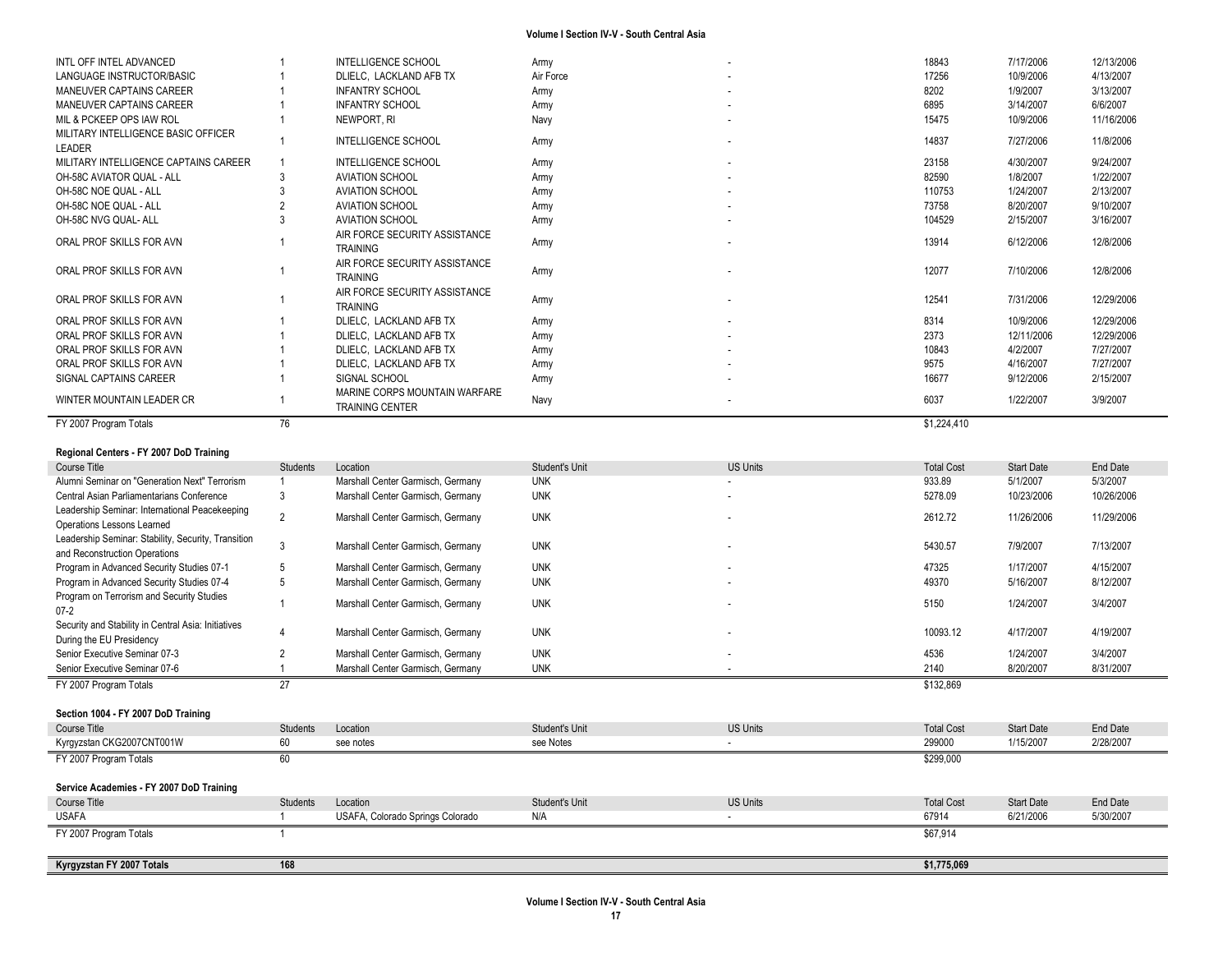# *Maldives*

## **IMET-1 - FY 2007 DoS Training**

| Course Title                                   | <b>Students</b> | Location                                                      | Student's Unit                              | <b>US Units</b>          | <b>Total Cost</b> | <b>Start Date</b> | End Date   |
|------------------------------------------------|-----------------|---------------------------------------------------------------|---------------------------------------------|--------------------------|-------------------|-------------------|------------|
| <b>BASIC OFFICER CRS USMC</b>                  |                 | COMMANDING GENERAL, EDUCATION<br>COMMAND QUANTICO VA          | Navy                                        |                          | 19060             | 11/27/2006        | 6/7/2007   |
| BASIC OFFICER LDR BOLC II                      |                 | <b>INFANTRY SCHOOL</b>                                        | Army                                        |                          | 9616              | 2/9/2007          | 3/23/2007  |
| BASIC OFFICER LDR BOLC II                      |                 | <b>INFANTRY SCHOOL</b>                                        | Army                                        |                          | 9060              | 4/6/2007          | 5/17/2007  |
| <b>INFANTRY BASIC OFFICER LDR</b>              |                 | <b>INFANTRY SCHOOL</b>                                        | Army                                        |                          | 14271             | 7/31/2006         | 10/31/2006 |
| <b>INFANTRY BASIC OFFICER LDR</b>              |                 | <b>INFANTRY SCHOOL</b>                                        | Army                                        |                          | 9930              | 4/2/2007          | 7/2/2007   |
| <b>INFANTRY CAPTS CAREER CRS</b>               |                 | <b>INFANTRY SCHOOL</b>                                        | Army                                        |                          | 16002             | 7/20/2006         | 12/13/2006 |
| <b>INSTRUCTOR TNG COURSE</b>                   |                 | <b>INFANTRY SCHOOL</b>                                        | Army                                        |                          | 1759              | 7/9/2007          | 7/20/2007  |
| <b>INSTRUCTOR TRAINING COURSE</b>              |                 | QUARTERMASTER SCHOOL                                          | Army                                        |                          | 4032              | 11/1/2006         | 11/21/2006 |
| INTERNATIONAL OFF PREPARATORY - INF OFF<br>ADV | $\overline{1}$  | <b>INFANTRY SCHOOL</b>                                        | Army                                        |                          | 7960              | 9/5/2007          | 9/11/2007  |
| INTL CRISIS CMD/CTRL                           |                 | COGARD TRAINING CENTER YORKTOWN<br>VA                         | Navy                                        |                          | 8273              | 5/14/2007         | 5/25/2007  |
| INTL LEAD & MGT G-P-OLAM                       | $\overline{1}$  | COGARD TRAINING CENTER YORKTOWN<br>VA                         | Navy                                        |                          | 2572              | 5/28/2007         | 6/1/2007   |
| INTL MARITIME INTELL(IMIC)                     | $\overline{1}$  | FLEET INTELLIGENCE TRAINING CENTER<br><b>PACIFIC</b>          | Navy                                        |                          | 4749              | 10/10/2006        | 10/27/2006 |
|                                                |                 | COGARD TRAINING CENTER YORKTOWN                               |                                             |                          |                   |                   |            |
| INTL MARITIME OFF                              | $\overline{1}$  | VA                                                            | Navy                                        |                          | 8639              | 6/4/2007          | 8/10/2007  |
| MAINT DATA SYS ANALYSIS                        | $\overline{1}$  | SHEPPARD AFB. TX<br>U S COAST GUARD THIRTEENTH                | Air Force                                   |                          | 14662             | 12/1/2006         | 2/28/2007  |
| OJT ENL MLE NORTHWEST                          |                 | <b>DISTRICT SEATTLE</b>                                       | Navy                                        |                          | 1264              | 10/2/2006         | 10/6/2006  |
| SIGNAL BASIC OFFICER LEADER                    | $\overline{1}$  | SIGNAL SCHOOL                                                 | Army                                        |                          | 9892              | 5/24/2007         | 8/24/2007  |
| FY 2007 Program Totals                         | 16              |                                                               |                                             |                          | \$141,741         |                   |            |
| Regional Centers - FY 2007 DoD Training        |                 |                                                               |                                             |                          |                   |                   |            |
| Course Title                                   | Students        | Location                                                      | Student's Unit                              | <b>US Units</b>          | <b>Total Cost</b> | <b>Start Date</b> | End Date   |
|                                                |                 | Asia-Pacific Center for Security Studies,                     |                                             |                          |                   |                   |            |
| Executive Course EC06-3                        |                 | Honolulu, Hawaii                                              | Special Protection Group                    |                          | 14148.86          | 10/3/2006         | 11/21/2006 |
| Executive Course EC07-1                        | $\overline{1}$  | Asia-Pacific Center for Security Studies,<br>Honolulu, Hawaii | Defence Institute of Education and Training |                          | 14148.86          | 1/17/2007         | 3/6/2007   |
| NESA Executive Seminar 02-07                   | $\overline{1}$  | Near East South Asia Center for Strategic<br>Studies          | Coast Guard of the Maldives                 |                          | 18906.31          | 2/21/2007         | 3/16/2007  |
|                                                |                 | Near East South Asia Center for Strategic                     |                                             |                          |                   |                   |            |
| NESA Executive Seminar 03-07                   | $\overline{1}$  | <b>Studies</b>                                                | <b>Maldives Police Service</b>              |                          | 14681             | 5/30/2007         | 6/22/2007  |
| NESA Executive Seminar 03-07                   | $\overline{1}$  | Near East South Asia Center for Strategic<br><b>Studies</b>   | Maldives National Defence Force             | $\overline{\phantom{a}}$ | 14681             | 5/30/2007         | 6/22/2007  |
| FY 2007 Program Totals                         | 5               |                                                               |                                             |                          | \$76,566          |                   |            |
|                                                |                 |                                                               |                                             |                          |                   |                   |            |
| Service Academies - FY 2007 DoD Training       |                 |                                                               |                                             |                          |                   |                   |            |
| <b>Course Title</b>                            | <b>Students</b> | Location                                                      | Student's Unit                              | <b>US Units</b>          | <b>Total Cost</b> | <b>Start Date</b> | End Date   |
| U.S. Naval Academy                             | $\overline{1}$  | U.S. Naval Academy                                            | N/A                                         | $\sim$                   | $\mathbf 0$       | 7/1/2006          | 6/1/2007   |
| FY 2007 Program Totals                         | $\overline{1}$  |                                                               |                                             |                          | $\overline{50}$   |                   |            |
|                                                |                 |                                                               |                                             |                          |                   |                   |            |
| Maldives FY 2007 Totals                        | $\overline{22}$ |                                                               |                                             |                          | \$218,307         |                   |            |

# *Nepal*

**CTFP - FY 2007 DoD Training** Course Title Students Students Location Students Unit Student's Unit US Units Unit US Units Total Cost Start Date End Date CIV-MIL RESP TO TERRORISM 2 CIVIL-MILITARY RELATIONS NPS CIVIL-MILITARY RELATIONS NPS<br>CENTER FOR MONTEREY CA Navy Navy Relations of the CENTER of the 20824 4/2/2007 4/13/2007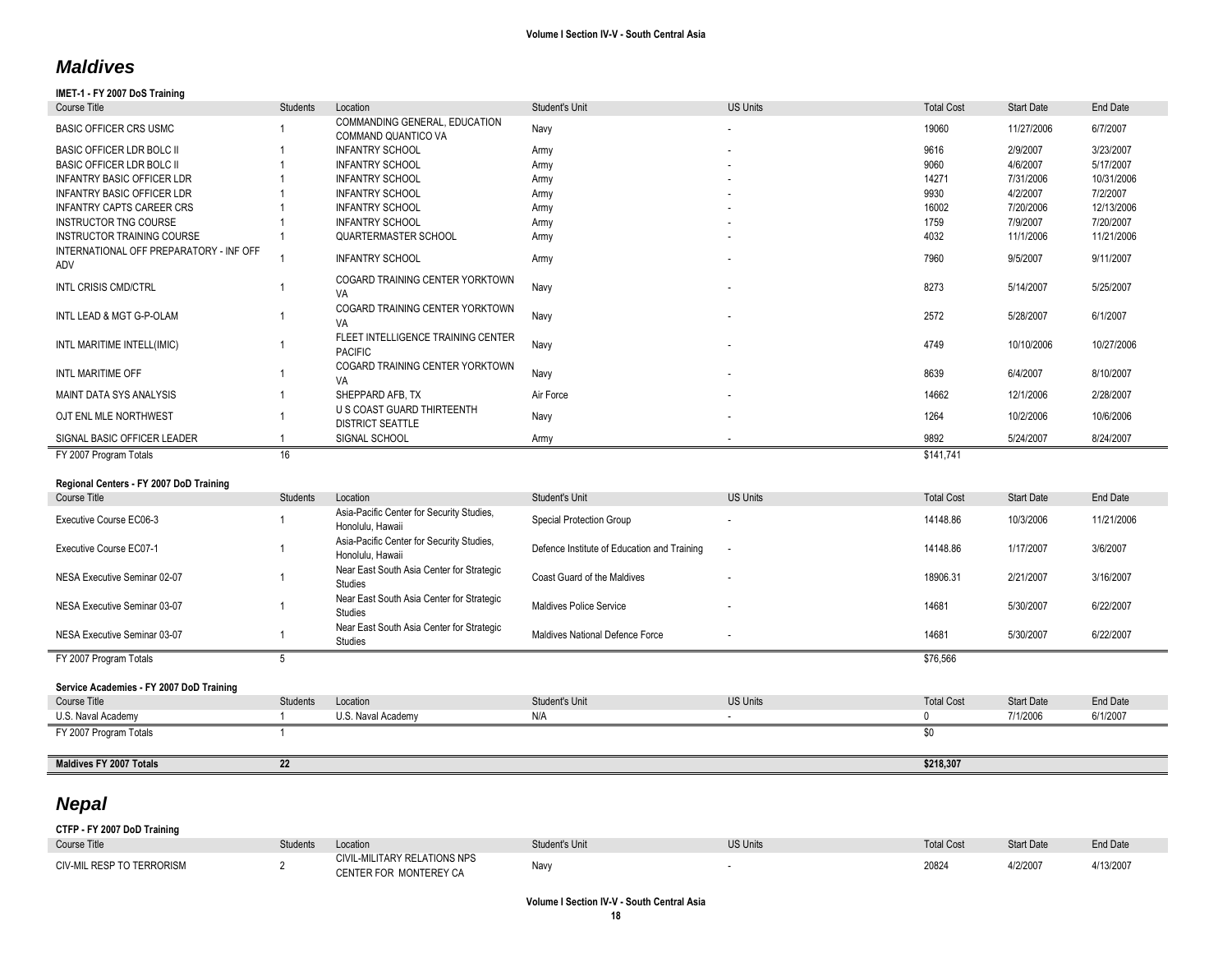| CNTRTERRORISM FEL PRGM-CT                                                   |                      | NATIONAL DEFENSE UNIVERSITY                            | Army              |                 | 130421            | 10/1/2006              | 6/7/2007              |
|-----------------------------------------------------------------------------|----------------------|--------------------------------------------------------|-------------------|-----------------|-------------------|------------------------|-----------------------|
| <b>PASOC</b>                                                                | $\overline{2}$       | SPECIAL OPERATIONS CENTER PACIFIC<br><b>COMMAND HI</b> | Navy              |                 | $\mathbf{0}$      | 4/9/2007               | 4/13/2007             |
| PROGRAM ON TERRORISM SECURITY STUDIES<br>(PTSS)                             |                      | MARSHALL CENTER                                        | Army              |                 | 7600              | 5/25/2007              | 6/29/2007             |
| REGIONAL CENTERS SEMINARS                                                   | $\overline{2}$       | ASIA PACIFIC CTR FOE SECURITY<br><b>STUDIES</b>        | Army              |                 | 3880              | 11/29/2006             | 12/6/2006             |
| <b>REGIONAL CENTERS SEMINARS</b>                                            | $\overline{2}$       | ASIA PACIFIC CTR FOE SECURITY<br><b>STUDIES</b>        | Army              |                 | 3880              | 5/31/2007              | 6/21/2007             |
| REGIONAL CENTERS SEMINARS                                                   | $\overline{2}$       | NEAR E-S ASIA CTR FOR SECURITY<br>STUDIES (NDU)        | Army              |                 | 2                 | 8/7/2007               | 8/23/2007             |
| SENIOR EXECUTIVE SEMINAR (SES)<br>SPEC/OPS COMBTNG TERRORISM                | -1<br>$\overline{1}$ | MARSHALL CENTER<br>HURLBURT FIELD, FL                  | Army<br>Air Force |                 | 2600<br>8180      | 8/22/2007<br>1/29/2007 | 8/29/2007<br>2/9/2007 |
| FY 2007 Program Totals                                                      | 14                   |                                                        |                   |                 | \$177,387         |                        |                       |
|                                                                             |                      |                                                        |                   |                 |                   |                        |                       |
| FMF - FY 2007 DoS Training<br>Course Title                                  | Students             | Location                                               | Student's Unit    | <b>US Units</b> | <b>Total Cost</b> | <b>Start Date</b>      | End Date              |
| <b>GPOI PEACE SUPPORT OPERATIONS</b>                                        |                      | CIVIL-MILITARY RELATIONS NPS                           |                   |                 |                   |                        |                       |
| <b>INSTRUCTORS COURSE</b>                                                   | $\overline{2}$       | CENTER FOR MONTEREY CA                                 | Navy              |                 | 24038             | 5/7/2007               | 5/18/2007             |
| FY 2007 Program Totals                                                      | $\overline{2}$       |                                                        |                   |                 | \$24,038          |                        |                       |
| GPOI - FY 2007 DoS Training                                                 |                      |                                                        |                   |                 |                   |                        |                       |
| Course Title                                                                | Students             | Location                                               | Student's Unit    | <b>US Units</b> | <b>Total Cost</b> | <b>Start Date</b>      | <b>End Date</b>       |
| COESPU SENIOR LEADERSHIP SEMINAR 02                                         | $\overline{2}$       | Vincenza, Italy                                        | N/A               |                 | 1448.46           | 11/5/2006              | 11/11/2006            |
| UN Logistics Officer Course                                                 |                      | Port Dickson, Malaysia                                 | N/A               |                 | 7343.49           | 7/30/2007              | 8/17/2007             |
| UN Peace Support Operations Instructors Course                              | $\overline{2}$       | Gazipur, Bangladesh                                    | N/A               |                 | 11111.12          | 6/17/2007              | 6/28/2007             |
| FY 2007 Program Totals                                                      | 5                    |                                                        |                   |                 | \$19,903          |                        |                       |
|                                                                             |                      |                                                        |                   |                 |                   |                        |                       |
|                                                                             |                      |                                                        |                   |                 |                   |                        |                       |
| IMET-1 - FY 2007 DoS Training                                               |                      |                                                        |                   |                 |                   |                        |                       |
| Course Title                                                                | <b>Students</b>      | Location                                               | Student's Unit    | <b>US Units</b> | <b>Total Cost</b> | <b>Start Date</b>      | <b>End Date</b>       |
| ARNG PRE-RANGER COURSE                                                      |                      | ARNG WARRIOR TRNG CTR                                  | Army              |                 | 5159              | 1/20/2007              | 2/4/2007              |
| ARNG PRE-RANGER COURSE                                                      |                      | ARNG WARRIOR TRNG CTR                                  | Army              |                 | 5515              | 2/17/2007              | 3/4/2007              |
| <b>CIVIL AFFAIRS QUAL</b>                                                   |                      | JFK SPECIAL WARFARE CENTER                             | Army              |                 | 9009              | 9/25/2006              | 11/22/2006            |
| CIVIL AFFAIRS QUALIFICATION                                                 |                      | JFK SPECIAL WARFARE CENTER                             | Army              |                 | 9325              | 5/21/2007              | 7/25/2007             |
| ENGINEER OFF CPT CAREER                                                     |                      | <b>ENGINEER SCHOOL</b>                                 | Army              |                 | 16057             | 7/17/2006              | 12/14/2006            |
| IF PREPARATORY COURSE                                                       |                      | NATIONAL WAR COLLEGE                                   | Army              |                 | 62964             | 6/13/2007              | 8/3/2007              |
| <b>ILE OFFICER PREP</b>                                                     |                      | COMMAND & GENERAL STAFF COLLEGE                        | Army              |                 | 4579              | 7/20/2007              | 8/10/2007             |
| <b>INFANTRY BASIC OFFICER LDR</b>                                           |                      | <b>INFANTRY SCHOOL</b>                                 | Army              |                 | 12391             | 4/2/2007               | 7/2/2007              |
| <b>INFANTRY BASIC OFFICER LDR</b>                                           |                      | <b>INFANTRY SCHOOL</b>                                 | Army              |                 | 12461             | 4/30/2007              | 7/31/2007             |
| <b>INFANTRY CAPTS CAREER CRS</b>                                            |                      | <b>INFANTRY SCHOOL</b>                                 | Army              |                 | 16714             | 9/13/2006              | 2/23/2007             |
| <b>INSTRUCTOR TRAINING</b>                                                  | 5                    | NCO ACADEMY - ARMY PACIFIC 25ID (FT<br>SHAFTER)        | Army              |                 | 10707             | 9/21/2006              | 10/12/2006            |
| <b>INSTRUCTOR TRAINING</b>                                                  | 6                    | NCO ACADEMY - ARMY PACIFIC 25ID (FT<br>SHAFTER)        | Army              |                 | 12330             | 5/25/2007              | 6/14/2007             |
| INTELLIGENCE IN COMBATTING TERRORISM                                        | $\overline{1}$       | INTELLIGENCE SCHOOL                                    | Army              |                 | 2438              | 9/10/2007              | 9/21/2007             |
| <b>INTERMEDIATE LEVEL EDUC</b>                                              | $\overline{1}$       | <b>COMMAND &amp; GENERAL STAFF COLLEGE</b>             | Army              |                 | 40805             | 8/14/2006              | 6/15/2007             |
| INTERNATIONAL OFF PREPARATORY - INF OFF<br>ADV                              | -1                   | <b>INFANTRY SCHOOL</b>                                 | Army              |                 | 4457              | 9/5/2007               | 9/11/2007             |
| INTERNATIONAL OFFICER PREPARATORY                                           | -1                   | COMMAND & GENERAL STAFF COLLEGE                        |                   |                 | 6662              | 7/3/2007               | 7/18/2007             |
| <b>INTL DEFENSE MGT CRS</b>                                                 |                      | MONTEREY, CA                                           | Army              |                 | 25553             | 2/6/2007               | 4/19/2007             |
| MEDICAL STRATEGIC LEADERSHIP PROGRAM                                        | -1                   | ARMY MEDICAL DEPARTMENT CENTER                         | Navy<br>Army      |                 | 10663             | 10/13/2006             | 11/4/2006             |
|                                                                             |                      | & SCHOOL                                               |                   |                 |                   |                        |                       |
| MEDICAL STRATEGIC LEADERSHIP PROGRAM<br>MILITARY INTELLIGENCE BASIC OFFICER | 2                    | ARMY MEDICAL DEPARTMENT CENTER<br>& SCHOOL             | Army              |                 | 19182             | 4/13/2007              | 5/5/2007              |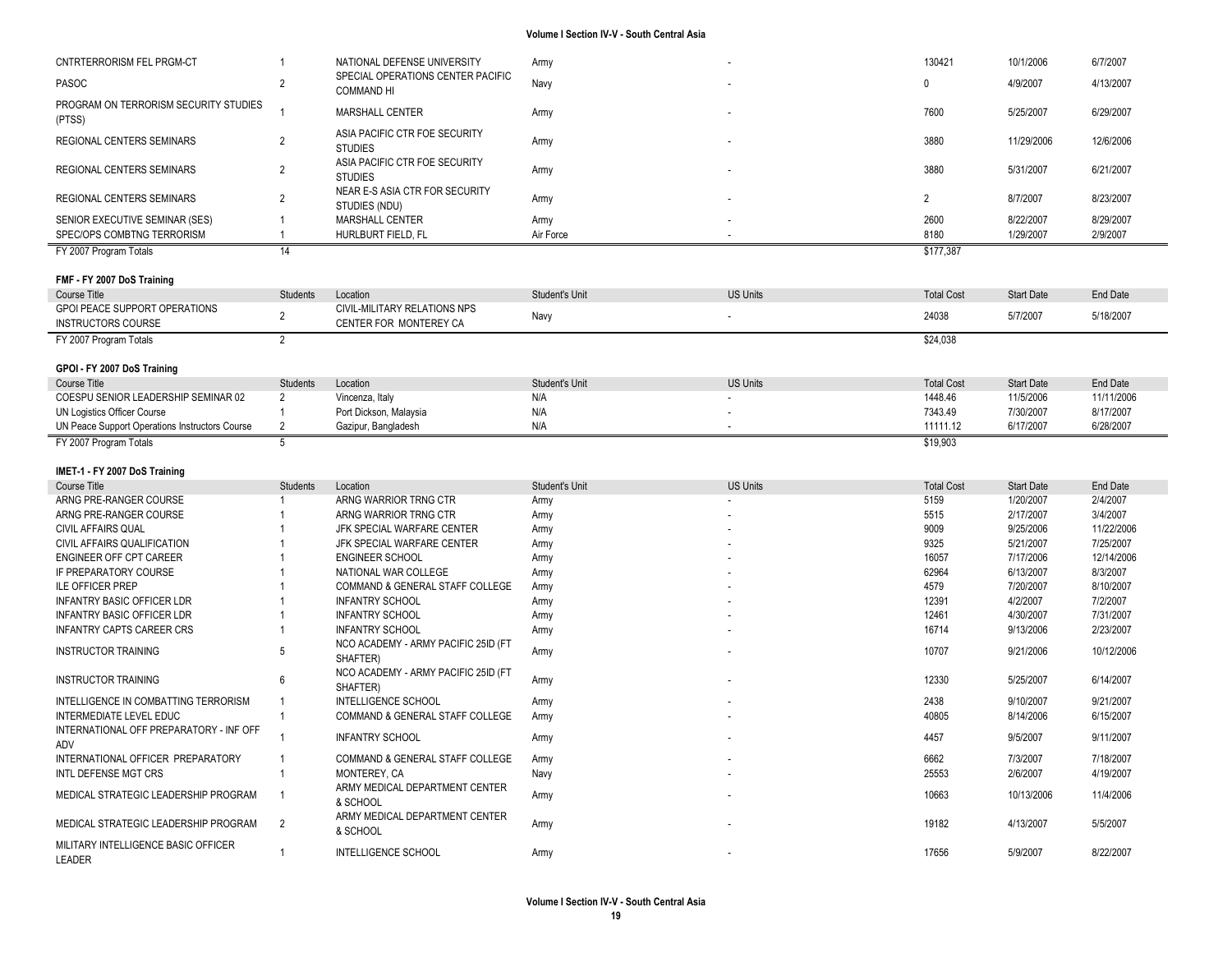| MILITARY INTELLIGENCE BASIC OFFICER<br>LEADER                  | $\mathbf 1$     | INTELLIGENCE SCHOOL                                           | Army                                         |                 | 17774             | 5/23/2007         | 9/6/2007        |
|----------------------------------------------------------------|-----------------|---------------------------------------------------------------|----------------------------------------------|-----------------|-------------------|-------------------|-----------------|
| MILITARY POLICE BASIC OFFICER LEADER                           | $\mathbf{1}$    | MILITARY POLICE SCHOOL                                        | Army                                         |                 | 6903              | 4/2/2007          | 6/12/2007       |
| MILITARY POLICE BASIC OFFICER LEADER                           | $\mathbf{1}$    | MILITARY POLICE SCHOOL                                        | Army                                         |                 | 7323              | 4/25/2007         | 7/10/2007       |
| MILITARY POLICE OFF BASIC                                      | $\overline{1}$  | MILITARY POLICE SCHOOL                                        | Army                                         |                 | 11278             | 6/26/2006         | 10/18/2006      |
| MP BOLC3 INT'L STU PREP                                        |                 | CHEMICAL SCHOOL                                               | Army                                         |                 | 4870              | 3/19/2007         | 3/30/2007       |
| MP BOLC3 INT'L STU PREP                                        | $\overline{1}$  | CHEMICAL SCHOOL                                               | Army                                         |                 | 4870              | 4/9/2007          | 4/20/2007       |
| OBS MED/HEALTH/HYG-CONUS                                       | $\overline{2}$  | MADIGAN ARMY MEDICAL CENTER                                   | Army                                         |                 | 21604             | 9/23/2006         | 11/17/2006      |
| PA OFFICER QUAL CRS                                            |                 | DEFENSE INFORMATION SCHOOL                                    | Army                                         |                 | 11238             | 8/3/2006          | 10/5/2006       |
| PERIOPERATIVE NURSING                                          |                 | MADIGAN ARMY MEDICAL CENTER                                   | Army                                         |                 | 12951             | 4/2/2007          | 7/24/2007       |
| <b>RANGER</b>                                                  |                 | <b>INFANTRY SCHOOL</b>                                        | Army                                         |                 | 4979              | 2/5/2007          | 2/28/2007       |
| <b>RANGER</b>                                                  |                 | <b>INFANTRY SCHOOL</b>                                        |                                              |                 | 7901              | 3/5/2007          | 5/4/2007        |
|                                                                |                 |                                                               | Army                                         |                 |                   |                   |                 |
| <b>SCOUT LEADER</b>                                            |                 | ARMOR SCHOOL                                                  | Army                                         |                 | 4850              | 4/9/2007          | 4/26/2007       |
| SR INTERNATIONAL DEF MGT                                       | $\mathbf{1}$    | MONTEREY, CA                                                  | Navy                                         |                 | 11335             | 6/25/2007         | 7/20/2007       |
| <b>WARRIOR LEADER</b>                                          | 6               | NCO ACADEMY - ARMY PACIFIC 25ID (FT                           | Army                                         |                 | 35880             | 4/24/2007         | 5/23/2007       |
|                                                                |                 | SHAFTER)                                                      |                                              |                 |                   |                   |                 |
| FY 2007 Program Totals                                         | 50              |                                                               |                                              |                 | \$468,383         |                   |                 |
|                                                                |                 |                                                               |                                              |                 |                   |                   |                 |
| IMET-X - FY 2007 DoS Training                                  |                 |                                                               |                                              |                 |                   |                   |                 |
| Course Title                                                   | Students        | Location                                                      | Student's Unit                               | <b>US Units</b> | <b>Total Cost</b> | <b>Start Date</b> | <b>End Date</b> |
| MET CIV CNTRL ARMED FORCES                                     | -1              | NEPAL (IN COUNTRY TRAINING)                                   | Navy                                         |                 | 50000             | 6/8/2007          | 6/16/2007       |
| MET CIV-MILITARY RELATIONS                                     |                 | NEPAL (IN COUNTRY TRAINING)                                   | Navy                                         |                 | 50000             | 5/25/2007         | 6/2/2007        |
| MET DEM CIV MIL REL & ROL                                      | -1              | <b>VARIOUS</b>                                                | Navy                                         |                 | 50000             | 8/24/2007         | 9/1/2007        |
| MET DOMESTIC SUPPORT OPS                                       | $\overline{1}$  | <b>VARIOUS</b>                                                | Navy                                         |                 | 50000             | 7/13/2007         | 7/21/2007       |
| MET MEDIA AND MILITARY                                         |                 | <b>VARIOUS</b>                                                | Navy                                         |                 | 50000             | 8/3/2007          | 8/11/2007       |
| FY 2007 Program Totals                                         | 5               |                                                               |                                              |                 | \$250,000         |                   |                 |
|                                                                |                 |                                                               |                                              |                 |                   |                   |                 |
| Misc DOD/DOS Non-SA - FY 2007 DoD Training                     |                 |                                                               |                                              |                 |                   |                   |                 |
|                                                                |                 |                                                               |                                              |                 |                   |                   |                 |
|                                                                |                 |                                                               |                                              |                 |                   |                   |                 |
| <b>Course Title</b>                                            | Students        | Location                                                      | Student's Unit                               | <b>US Units</b> | <b>Total Cost</b> | <b>Start Date</b> | End Date        |
| <b>HIV/AIDS CONFERENCE</b>                                     | $\overline{1}$  | <b>DIMO</b>                                                   | Air Force                                    | $\sim$          | 1870              | 12/2/2006         | 12/8/2006       |
| FY 2007 Program Totals                                         | $\mathbf{1}$    |                                                               |                                              |                 | \$1.870           |                   |                 |
|                                                                |                 |                                                               |                                              |                 |                   |                   |                 |
| Regional Centers - FY 2007 DoD Training                        |                 |                                                               |                                              |                 |                   |                   |                 |
| <b>Course Title</b>                                            | <b>Students</b> | Location                                                      | Student's Unit                               | <b>US Units</b> | <b>Total Cost</b> | <b>Start Date</b> | End Date        |
| Comprehensive Security Responses to Terrorism                  |                 | Asia-Pacific Center for Security Studies,                     |                                              |                 |                   |                   |                 |
| Course CS06-3                                                  | $\mathbf{1}$    | Honolulu, Hawaii                                              | Nepalese Army HQ                             |                 | 8661.84           | 11/29/2006        | 12/20/2006      |
| Comprehensive Security Responses to Terrorism                  |                 | Asia-Pacific Center for Security Studies,                     |                                              |                 |                   |                   |                 |
| Course CS06-3                                                  | $\overline{1}$  | Honolulu, Hawaii                                              | Armed Polic Force HQ                         |                 | 8661.84           | 11/29/2006        | 12/20/2006      |
|                                                                |                 |                                                               |                                              |                 |                   |                   |                 |
| Comprehensive Security Responses to Terrorism<br>Course CS07-1 | $\mathbf{1}$    | Asia-Pacific Center for Security Studies,<br>Honolulu, Hawaii | Armed Police Force of Nepal                  |                 | 8661.84           | 7/31/2007         | 8/22/2007       |
|                                                                |                 |                                                               |                                              |                 |                   |                   |                 |
| Comprehensive Security Responses to Terrorism                  | $\overline{1}$  | Asia-Pacific Center for Security Studies,                     | Command and Staff College                    |                 | 8661.84           | 7/31/2007         | 8/22/2007       |
| Course CS07-1                                                  |                 | Honolulu, Hawaii                                              |                                              |                 |                   |                   |                 |
| Comprehensive Security Responses to Terrorism                  | $\mathbf{1}$    | Asia-Pacific Center for Security Studies,                     | Nepalese Army                                |                 | 8661.84           | 7/31/2007         | 8/22/2007       |
| Course CS07-1                                                  |                 | Honolulu, Hawaii                                              |                                              |                 |                   |                   |                 |
| Democratic Control Workshop (OR07-03)                          | $\overline{1}$  | Asia-Pacific Center for Security Studies,                     | Parliament of Nepal                          |                 | 0                 | 5/28/2007         | 5/31/2007       |
|                                                                |                 | Honolulu, Hawaii                                              |                                              |                 |                   |                   |                 |
| Democratic Control Workshop (OR07-03)                          | $\mathbf{1}$    | Asia-Pacific Center for Security Studies,                     | Young Entrepreneur Association               |                 | 0                 | 5/28/2007         | 5/31/2007       |
|                                                                |                 | Honolulu, Hawaii                                              |                                              |                 |                   |                   |                 |
|                                                                |                 | Asia-Pacific Center for Security Studies,                     |                                              |                 |                   |                   |                 |
| Democratic Control Workshop (OR07-03)                          | 104             | Honolulu, Hawaii                                              | Unknown                                      |                 | 0                 | 5/28/2007         | 5/31/2007       |
|                                                                | $\overline{1}$  | Asia-Pacific Center for Security Studies,                     |                                              |                 |                   |                   |                 |
| Democratic Control Workshop (OR07-03)                          |                 | Honolulu, Hawaii                                              | Rastriya Janashakti Party                    |                 | 0                 | 5/28/2007         | 5/31/2007       |
|                                                                |                 | Asia-Pacific Center for Security Studies,                     |                                              |                 |                   |                   |                 |
| Democratic Control Workshop (OR07-03)                          | $\overline{7}$  | Honolulu, Hawaii                                              | Nepali Congress                              |                 | $\mathbf 0$       | 5/28/2007         | 5/31/2007       |
| Democratic Control Workshop (OR07-03)                          | $\mathbf{1}$    | Asia-Pacific Center for Security Studies,                     | Institute for Integrated Development Studies |                 | 0                 | 5/28/2007         | 5/31/2007       |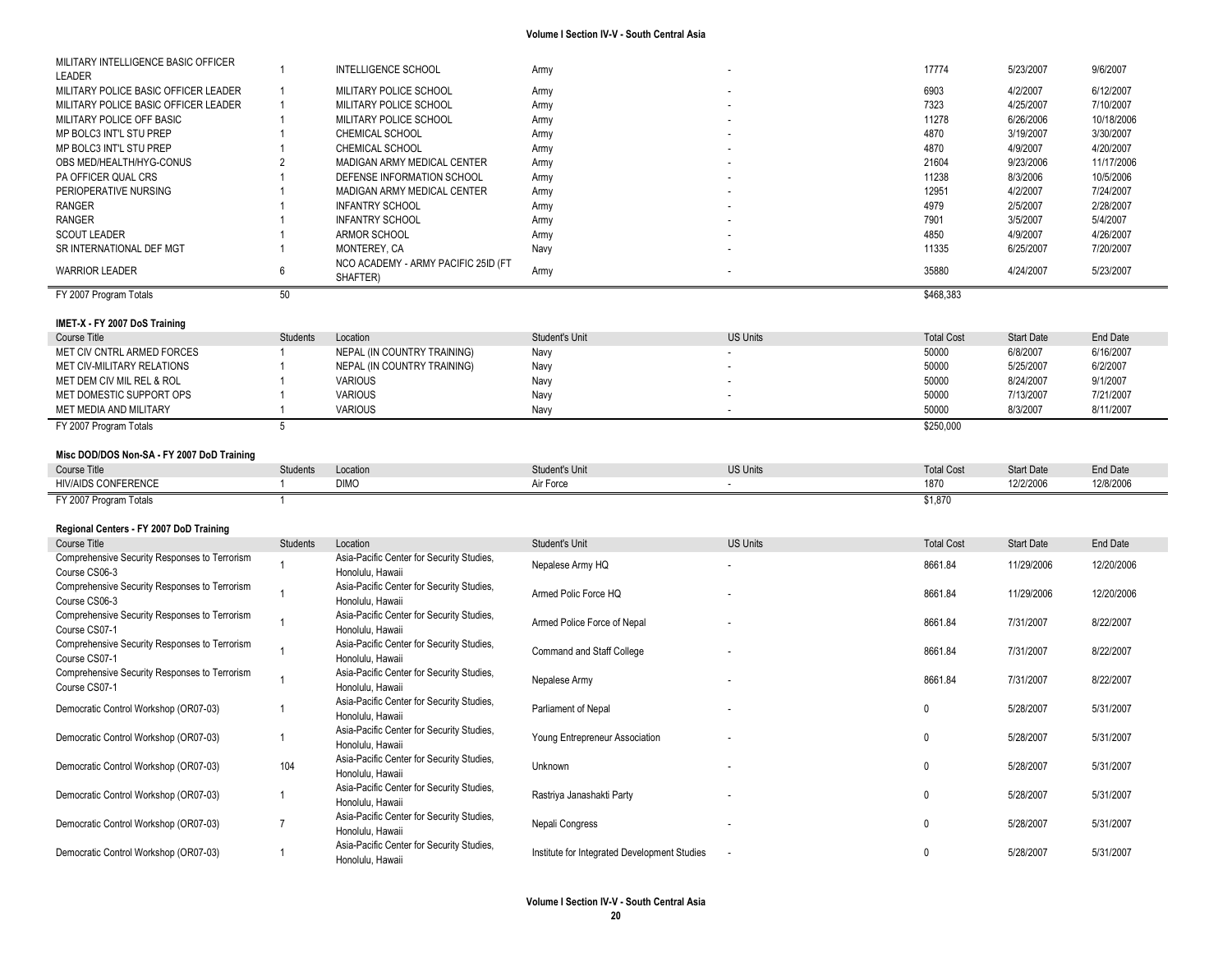| Democratic Control Workshop (OR07-03)                               | 1              | Asia-Pacific Center for Security Studies,<br>Honolulu, Hawaii | Bank of Kathmandu                                | 0         | 5/28/2007  | 5/31/2007  |
|---------------------------------------------------------------------|----------------|---------------------------------------------------------------|--------------------------------------------------|-----------|------------|------------|
| Democratic Control Workshop (OR07-03)                               | 7              | Asia-Pacific Center for Security Studies,<br>Honolulu, Hawaii | Armed Police Force                               | 0         | 5/28/2007  | 5/31/2007  |
| Democratic Control Workshop (OR07-03)                               | 1              | Asia-Pacific Center for Security Studies,<br>Honolulu, Hawaii | South Asia Center for Policy Studies             | 0         | 5/28/2007  | 5/31/2007  |
| Executive Course EC06-3                                             | -1             | Asia-Pacific Center for Security Studies,<br>Honolulu, Hawaii | Armed Polic HQ                                   | 14148.86  | 10/3/2006  | 11/21/2006 |
| Executive Course EC06-3                                             | -1             | Asia-Pacific Center for Security Studies,<br>Honolulu, Hawaii | Army Headquarters                                | 14148.86  | 10/3/2006  | 11/21/2006 |
| Executive Course EC06-3                                             | 1              | Asia-Pacific Center for Security Studies,<br>Honolulu, Hawaii | Ministry of Defense                              | 14148.86  | 10/3/2006  | 11/21/2006 |
| Executive Course EC06-3                                             | -1             | Asia-Pacific Center for Security Studies,<br>Honolulu, Hawaii | No 3 Brigade HQ                                  | 14148.86  | 10/3/2006  | 11/21/2006 |
| Executive Course EC07-1                                             | 1              | Asia-Pacific Center for Security Studies,<br>Honolulu, Hawaii | Foreign Minister's Secretariat                   | 14148.86  | 1/17/2007  | 3/6/2007   |
| Executive Course EC07-1                                             | 1              | Asia-Pacific Center for Security Studies,<br>Honolulu, Hawaii | Director General of Mil Directorate              | 14148.86  | 1/17/2007  | 3/6/2007   |
| NESA Combating Terrorism Executive Seminar 01-<br>07                | 1              | Near East South Asia Center for Strategic<br>Studies          | Ministry of Defense                              | 13940.82  | 4/11/2007  | 4/25/2007  |
| NESA Combating Terrorism Executive Seminar 02-<br>07                | $\overline{2}$ | Near East South Asia Center for Strategic<br>Studies          | Nepalese Army                                    | 23225     | 8/7/2007   | 8/22/2007  |
| NESA Executive Seminar 01-07                                        | 1              | Near East South Asia Center for Strategic<br>Studies          | Ministry of Defense                              | 17034.46  | 11/28/2006 | 12/15/2006 |
| NESA Executive Seminar 01-07                                        |                | Near East South Asia Center for Strategic<br>Studies          | Nepalese Army                                    | 17034.46  | 11/28/2006 | 12/15/2006 |
| NESA Executive Seminar 02-07                                        | 1              | Near East South Asia Center for Strategic<br>Studies          | Ministry of Defense                              | 18961.3   | 2/21/2007  | 3/16/2007  |
| NESA Executive Seminar 02-07                                        | 1              | Near East South Asia Center for Strategic<br>Studies          | Nepal Police                                     | 18961.3   | 2/21/2007  | 3/16/2007  |
| NESA Executive Seminar 02-07                                        |                | Near East South Asia Center for Strategic<br>Studies          | Nepalese Army                                    | 18961.29  | 2/21/2007  | 3/16/2007  |
| NESA Executive Seminar 03-07                                        | 1              | Near East South Asia Center for Strategic<br>Studies          | Ministry of Defense                              | 15831     | 5/30/2007  | 6/22/2007  |
| NESA Executive Seminar 03-07                                        | -1             | Near East South Asia Center for Strategic<br>Studies          | Nepalese Army                                    | 15831     | 5/30/2007  | 6/22/2007  |
| NESA New Embassy Personnel Orientation<br>Seminar                   | 1              | Near East South Asia Center for Strategic<br>Studies          | Embassy of Nepal in Washington, DC               | 145.29    | 10/2/2006  | 10/6/2006  |
| NESA Senior Executive Seminar 01-07                                 |                | Near East South Asia Center for Strategic<br>Studies          | Ministry of Defense                              | 12417.97  | 5/7/2007   | 5/18/2007  |
| NESA Senior Executive Seminar 01-07                                 | 1              | Near East South Asia Center for Strategic<br>Studies          | Royal Nepalese Army Command and Staff<br>College | 12417.97  | 5/7/2007   | 5/18/2007  |
| NESA Washington Seminar Series                                      | 6              | Near East South Asia Center for Strategic<br>Studies          | Embassy of Nepal in Washington, DC               | 318       | 6/27/2007  | 6/27/2007  |
| Senior Executive Course SE06-3                                      |                | Asia-Pacific Center for Security Studies,<br>Honolulu, Hawaii | <b>Council of Ministers</b>                      | 3885.3    | 11/13/2006 | 11/17/2006 |
| Senior Executive Course SE07-1                                      |                | Asia-Pacific Center for Security Studies,<br>Honolulu, Hawaii | South Asia Center for Policy Studies             | 3885.3    | 5/14/2007  | 5/18/2007  |
| Senior Executive Course SE07-2                                      |                | Asia-Pacific Center for Security Studies,<br>Honolulu, Hawaii | Interim Legislature-Parliament of Nepal          | 3885.3    | 8/27/2007  | 8/31/2007  |
| Senior Executive Seminar 07-6                                       | 1              | Marshall Center Garmisch, Germany                             | <b>UNK</b>                                       | 3440      | 8/20/2007  | 8/31/2007  |
| Stability, Security, Transition and Reconstruction<br>Course SS06-2 | $\overline{1}$ | Asia-Pacific Center for Security Studies,<br>Honolulu, Hawaii | 25 Brigade                                       | 7939.6    | 11/29/2006 | 12/20/2006 |
| Stability, Security, Transition and Reconstruction<br>Course SS07-1 | 1              | Asia-Pacific Center for Security Studies,<br>Honolulu, Hawaii | Human Right Directorate                          | 7939.6    | 4/11/2007  | 5/10/2007  |
| Stability, Security, Transition and Reconstruction<br>Course SS07-1 | 1              | Asia-Pacific Center for Security Studies,<br>Honolulu, Hawaii | Defense Account Controller                       | 7939.6    | 4/11/2007  | 5/10/2007  |
| FY 2007 Program Totals                                              | 161            |                                                               |                                                  | \$352,197 |            |            |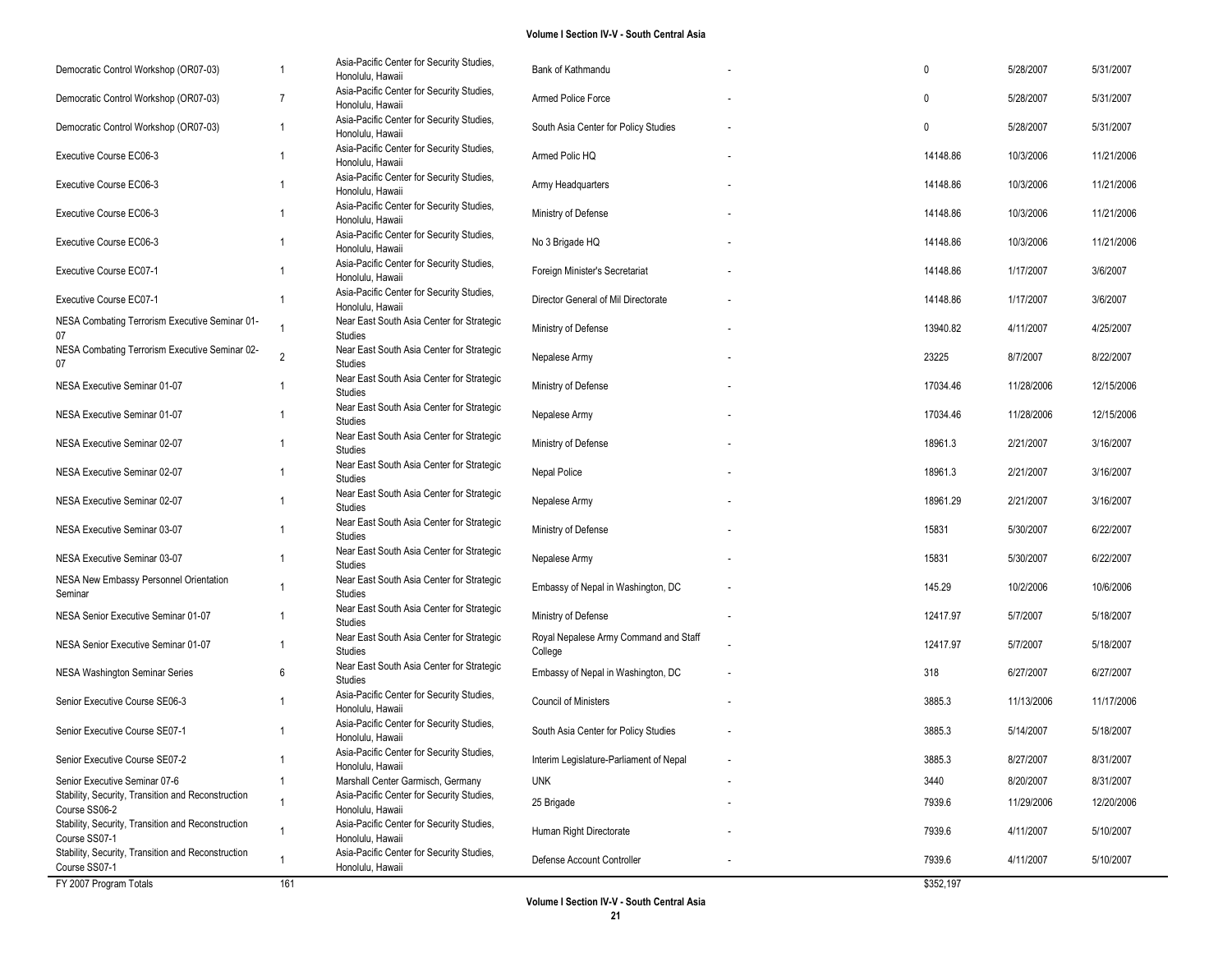| Nepal FY 2007 Totals                             | 238             |                                                   |                                      |                 | \$1,293,778       |                         |                        |
|--------------------------------------------------|-----------------|---------------------------------------------------|--------------------------------------|-----------------|-------------------|-------------------------|------------------------|
|                                                  |                 |                                                   |                                      |                 |                   |                         |                        |
| <b>Pakistan</b>                                  |                 |                                                   |                                      |                 |                   |                         |                        |
|                                                  |                 |                                                   |                                      |                 |                   |                         |                        |
| ALP - FY 2007 DoD Training                       |                 |                                                   |                                      | <b>US Units</b> |                   |                         |                        |
| <b>Course Title</b>                              | <b>Students</b> | Location                                          | Student's Unit<br>PAKISTAN AIR FORCE |                 | <b>Total Cost</b> | <b>Start Date</b>       | <b>End Date</b>        |
| ALC ALP SCHOLARSHIP<br><b>INTRO FLT TRNG/ALP</b> |                 | DLIELC, LACKLAND AFB TX<br><b>COLOMBUS AFB MS</b> | Air Force                            |                 | 7608<br>4469      | 10/16/2006<br>1/24/2007 | 1/19/2007<br>3/16/2007 |
| T-37 ALP - SCHOLARSHIP                           |                 | <b>VARIOUS</b>                                    | Air Force                            |                 | 24168             | 6/14/2006               | 4/4/2007               |
| FY 2007 Program Totals                           | 3               |                                                   |                                      |                 | \$36,245          |                         |                        |
|                                                  |                 |                                                   |                                      |                 |                   |                         |                        |
| CTFP - FY 2007 DoD Training                      |                 |                                                   |                                      |                 |                   |                         |                        |
| <b>Course Title</b>                              | <b>Students</b> | Location                                          | Student's Unit                       | <b>US Units</b> | <b>Total Cost</b> | <b>Start Date</b>       | <b>End Date</b>        |
| 699 SPECIAL OPERATIONS -MS                       | $\overline{1}$  | MONTEREY, CA                                      | Navy                                 |                 | 19353             | 10/1/2006               | 12/15/2006             |
| <b>CIV-MIL RESP TO TERRORISM</b>                 | 1               | CIVIL-MILITARY RELATIONS NPS                      | Navy                                 |                 | 11949             | 4/2/2007                | 4/13/2007              |
|                                                  |                 | CENTER FOR MONTEREY CA                            |                                      |                 |                   |                         |                        |
| CNTRTERRORISM FEL PRGM-CT                        | -1              | NATIONAL DEFENSE UNIVERSITY                       | Army                                 |                 | 128260            | 10/1/2006               | 6/7/2007               |
| <b>CNTRTERRORISM FEL PRGM-CT</b>                 |                 | NATIONAL DEFENSE UNIVERSITY                       | Army                                 |                 | 35982             | 7/23/2007               | 9/30/2007              |
| IF PREPARATORY COURSE                            |                 | NATIONAL WAR COLLEGE                              | Army                                 |                 | 52885             | 6/13/2007               | 8/3/2007               |
| ILE-CT CLS 001/06                                |                 | COMMAND & GENERAL STAFF COLLEGE                   | Army                                 |                 | 14427             | 10/1/2006               | 12/15/2006             |
| INTEL OFF ADV-CT CLS 004/6                       |                 | <b>INTELLIGENCE SCHOOL</b>                        | Army                                 |                 | 7398              | 10/1/2006               | 10/18/2006             |
| INTEL OFF ADV-CT CLS 005/6                       |                 | INTELLIGENCE SCHOOL                               | Army                                 |                 | 14411             | 10/1/2006               | 12/13/2006             |
| INTEL OFF ADV-CT CLS 006/6                       | $\overline{2}$  | <b>INTELLIGENCE SCHOOL</b>                        | Army                                 |                 | 40730             | 10/1/2006               | 1/30/2007              |
| INTELLIGENCE IN COMBATTING TERRORISM             | 3               | <b>INTELLIGENCE SCHOOL</b>                        | Army                                 |                 | 22006             | 3/19/2007               | 3/30/2007              |
| INTELLIGENCE IN COMBATTING TERRORISM             | 2               | <b>INTELLIGENCE SCHOOL</b>                        | Army                                 |                 | 13216             | 4/30/2007               | 5/11/2007              |
| INTERNATIONAL OFFICER INTELLIGENCE CCC           | 1               | <b>INTELLIGENCE SCHOOL</b>                        | Army                                 |                 | 7283              | 1/8/2007                | 1/22/2007              |
| PREP                                             |                 |                                                   |                                      |                 |                   |                         |                        |
| INTERNATIONAL OFFICER INTELLIGENCE CCC           | $\overline{2}$  | <b>INTELLIGENCE SCHOOL</b>                        | Army                                 |                 | 13526             | 4/16/2007               | 4/27/2007              |
| <b>PREP</b>                                      |                 |                                                   |                                      |                 |                   |                         |                        |
| <b>INTL DEFENSE MGT CRS</b>                      | $\overline{2}$  | MONTEREY, CA                                      | Navy                                 |                 | 48101             | 10/1/2006               | 12/8/2006              |
| INTL FELLOWS ORIENTATION                         | $\overline{1}$  | ARMY WAR COLLEGE                                  | Army                                 |                 | 12643             | 6/25/2007               | 8/3/2007               |
| MILITARY INTELLIGENCE BASIC OFFICER              | $\overline{1}$  | <b>INTELLIGENCE SCHOOL</b>                        | Army                                 |                 | 19526             | 4/25/2007               | 8/8/2007               |
| LEADER                                           |                 |                                                   |                                      |                 |                   |                         |                        |
| MILITARY INTELLIGENCE CAPTAINS CAREER            | $\overline{1}$  | <b>INTELLIGENCE SCHOOL</b>                        | Army                                 |                 | 23238             | 1/22/2007               | 6/14/2007              |
| MILITARY INTELLIGENCE CAPTAINS CAREER            | 2               | <b>INTELLIGENCE SCHOOL</b>                        | Army                                 |                 | 47116             | 4/30/2007               | 9/24/2007              |
| REGIONAL CENTERS SEMINARS                        | $\overline{2}$  | ASIA PACIFIC CTR FOE SECURITY                     | Army                                 |                 | 3880              | 11/29/2006              | 12/6/2006              |
|                                                  |                 | <b>STUDIES</b>                                    |                                      |                 |                   |                         |                        |
| <b>REGIONAL CENTERS SEMINARS</b>                 | 9               | NEAR E-S ASIA CTR FOR SECURITY                    | Army                                 |                 | $\mathbf 0$       | 1/22/2007               | 2/2/2007               |
|                                                  |                 | STUDIES (NDU)                                     |                                      |                 |                   |                         |                        |
| REGIONAL CENTERS SEMINARS                        | $\overline{1}$  | <b>MARSHALL CENTER</b>                            | Army                                 |                 | 6303              | 1/26/2007               | 3/2/2007               |
| <b>REGIONAL CENTERS SEMINARS</b>                 | 3               | ASIA PACIFIC CTR FOE SECURITY                     |                                      |                 | 5820              | 7/31/2007               | 8/22/2007              |
|                                                  |                 | <b>STUDIES</b>                                    | Army                                 |                 |                   |                         |                        |
| REGIONAL CENTERS SEMINARS                        | $\overline{2}$  | NEAR E-S ASIA CTR FOR SECURITY                    |                                      |                 | $\overline{2}$    | 8/7/2007                | 8/23/2007              |
|                                                  |                 | STUDIES (NDU)                                     | Army                                 |                 |                   |                         |                        |
| REGIONAL CENTERS SEMINARS                        | 8               | MARSHALL CENTER                                   | Army                                 |                 | 68504             | 9/17/2007               | 9/29/2007              |
| SENIOR EXECUTIVE SEMINAR (SES)                   | $\overline{2}$  | <b>MARSHALL CENTER</b>                            | Army                                 |                 | 5200              | 8/22/2007               | 8/29/2007              |
| SPEC/OPS COMBTNG TERRORISM                       |                 | HURLBURT FIELD, FL                                | Air Force                            |                 | 9395              | 6/4/2007                | 6/15/2007              |

**FMF - FY 2007 DoS Training**

| Course Title          | Students | Location                                                                       | Student's Unit | <b>US Units</b> | <b>Total Cost</b> | <b>Start Date</b> | End Date |
|-----------------------|----------|--------------------------------------------------------------------------------|----------------|-----------------|-------------------|-------------------|----------|
| 54H60-77 PROP I/MAINT |          | CENTER FOR NAVAL AVIATION<br>TECHNICAL TRAINING UNIT<br><b>JACKSONVILLE FL</b> | Navy           |                 | 3996              | 3/23/2007         | 4/6/2007 |
| A/C NDI TECH CLASS C1 |          | CO NAVAL AIR TECHNICAL TRAINING<br><b>CENTER PENSACOLA FL</b>                  | Nav            |                 | 12342             | 3/26/2007         | 7/9/2007 |

FY 2007 Program Totals **53** \$631,154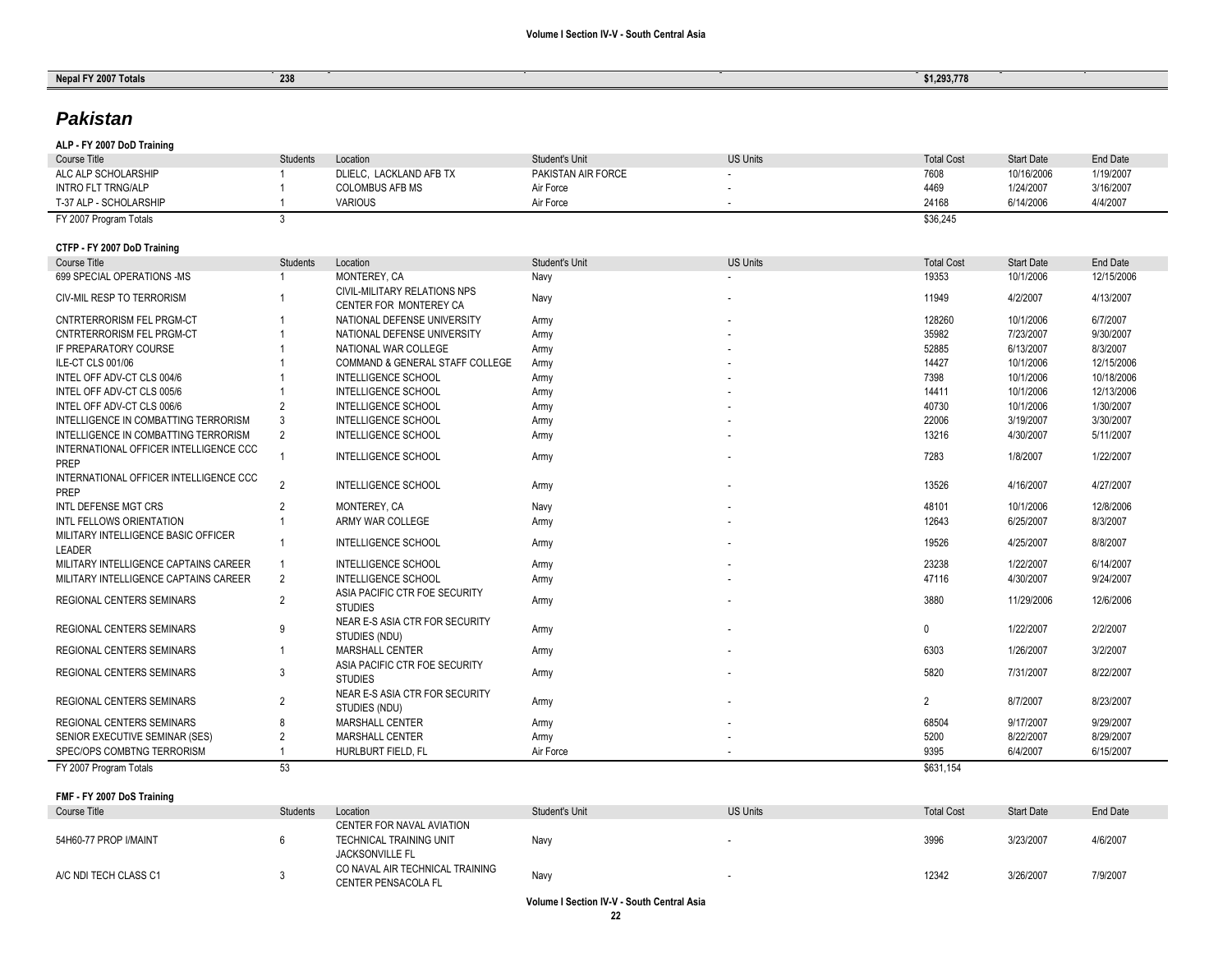| A/M32C-17 MBLE AIRCON I/M  | $\overline{2}$ | CENTER FOR NAVAL AVIATION<br>TECHNICAL TRAINING UNIT<br>JACKSONVILLE FL                     | Navy      | 896         | 7/24/2007  | 8/1/2007   |
|----------------------------|----------------|---------------------------------------------------------------------------------------------|-----------|-------------|------------|------------|
| A/M37M-2 FLUID PURIFIER    | 2              | CENTER FOR NAVAL AVIATION<br>TECHNICAL TRAINING UNIT<br>JACKSONVILLE FL                     | Navy      | 458         | 8/8/2007   | 8/8/2007   |
| ADV COMPOSITE MTRL REPAIR  | 2              | CENTER FOR NAVAL AVIATION<br>TECHNICAL TRAINING UNIT OCEANA VA<br>CENTER FOR NAVAL AVIATION | Navy      | 2318        | 8/27/2007  | 9/24/2007  |
| AN/APX72/AN/APX100 IFF INT | $\overline{4}$ | TECHNICAL TRAINING MARUNIT CHERRY<br>POINT NC                                               | Navy      | 5872        | 6/6/2007   | 7/11/2007  |
| AN/ARN-118 TAC INT MAINT   | $\overline{4}$ | CENTER FOR NAVAL AVIATION<br>TECHNICAL TRAINING MARUNIT CHERRY<br>POINT NC                  | Navy      | 2336        | 7/12/2007  | 7/25/2007  |
| AN/ASA-64A SUB ANDM I/M    | $\overline{4}$ | CENTER FOR NAVAL AVIATION<br><b>TECHNICAL TRAINING UNIT</b><br>JACKSONVILLE FL              | Navy      | 916         | 9/19/2007  | 9/24/2007  |
| AN/ASA-65(V) MAG C/G I/M   | $\overline{4}$ | CENTER FOR NAVAL AVIATION<br>TECHNICAL TRAINING UNIT<br>JACKSONVILLE FL                     | Navy      | 2008        | 9/7/2007   | 9/18/2007  |
| AN/ASA-71 SEL CONT SYS I/M | $\overline{4}$ | CENTER FOR NAVAL AVIATION<br>TECHNICAL TRAINING UNIT<br>JACKSONVILLE FL                     | Navy      | 916         | 9/25/2007  | 9/27/2007  |
| AN/ASQ-81(V) MAG I/M       | 4              | CENTER FOR NAVAL AVIATION<br><b>TECHNICAL TRAINING UNIT</b><br>JACKSONVILLE FL              | Navy      | 1768        | 8/27/2007  | 9/6/2007   |
| APN194V RADAR ALT IM       | $\overline{4}$ | CENTER FOR NAVAL AVIATION<br>TECHNICAL TRAINING MARUNIT CHERRY<br>POINT NC                  | Navy      | 1296        | 7/26/2007  | 8/1/2007   |
| CONTRACT/SPECIAL (ECL70)   | $10$           | LOCKHEED MARTIN AIRCRAFT &<br><b>LOGISTICS CENTER</b>                                       | Air Force | $\mathbf 0$ | 12/10/2005 | 4/30/2007  |
| CONTRACT/SPECIAL (ECL70)   | 12             | LOCKHEED MARTIN CORP - MARITIME<br><b>SYSTEMS &amp; SENSORS</b>                             | Air Force | $\mathbf 0$ | 1/29/2007  | 3/2/2007   |
| CONTRACT/SPECIAL (ECL70)   | 16             | LOCKHEED MARTIN CORP - MARITIME<br><b>SYSTEMS &amp; SENSORS</b>                             | Air Force | $\mathbf 0$ | 1/29/2007  | 4/27/2007  |
| CONTRACT/SPECIAL (ECL85)   | 9              | <b>LOCKHEED MARTIN AIRCRAFT &amp;</b><br><b>LOGISTICS CENTER</b>                            | Air Force | $\mathbf 0$ | 7/9/2007   | 8/3/2007   |
| FOSCO FUNCTL SUPP CENTRAL  | $\overline{1}$ | NAVAL INVENTORY CONTROL POINT<br>PHILADELPHIA PA                                            | Navy      | 931         | 11/13/2006 | 11/17/2006 |
| FOSCO-SUP MGT JUNIOR OFF   | $\overline{1}$ | FLEET AND INDUSTRIAL SUPPLY<br>CENTER JACKSONVILLE                                          | Navy      | 423         | 10/30/2006 | 11/10/2006 |
| <b>INDOCTRINATION</b>      | $\overline{1}$ | PATROL SQUADRON THREE ZERO<br>JACKSONVILLE FL                                               | Navy      | 161         | 12/4/2006  | 12/7/2006  |
| INITIAL NAV AV SURV TRNG   | $\overline{1}$ | NAVAL OPERATIONAL MEDICINE<br><b>INSTITUTE DET NAMI</b>                                     | Navy      | 1818        | 11/6/2006  | 11/24/2006 |
| INTL OFFR SUPPLY-IOSCO PHI | $\overline{1}$ | NAVY SUPPLY CORPS SCHOOL ATHENS<br>GA                                                       | Navy      | 2991        | 9/18/2006  | 10/6/2006  |
| INTL OFFR SUPPLY-IOSCO PHI | 2              | NAVY SUPPLY CORPS SCHOOL ATHENS<br>GA                                                       | Navy      | 2040        | 9/10/2007  | 9/28/2007  |
| <b>IOSCO GRADUATION</b>    | $\overline{1}$ | NAVY SUPPLY CORPS SCHOOL ATHENS<br>GA                                                       | Navy      | 53          | 11/20/2006 | 11/20/2006 |
| LOGTOOL (LIT)              | $\overline{1}$ | NAVY SUPPLY CORPS SCHOOL ATHENS<br>GA                                                       | Navy      | 748         | 10/10/2006 | 10/13/2006 |
| NAMP INDOC                 | $\overline{4}$ | CENTER FOR NAVAL AVIATION<br>TECHNICAL TRAINING DETACHMENT<br><b>MILTON FL</b>              | Navy      | 9672        | 1/22/2007  | 3/21/2007  |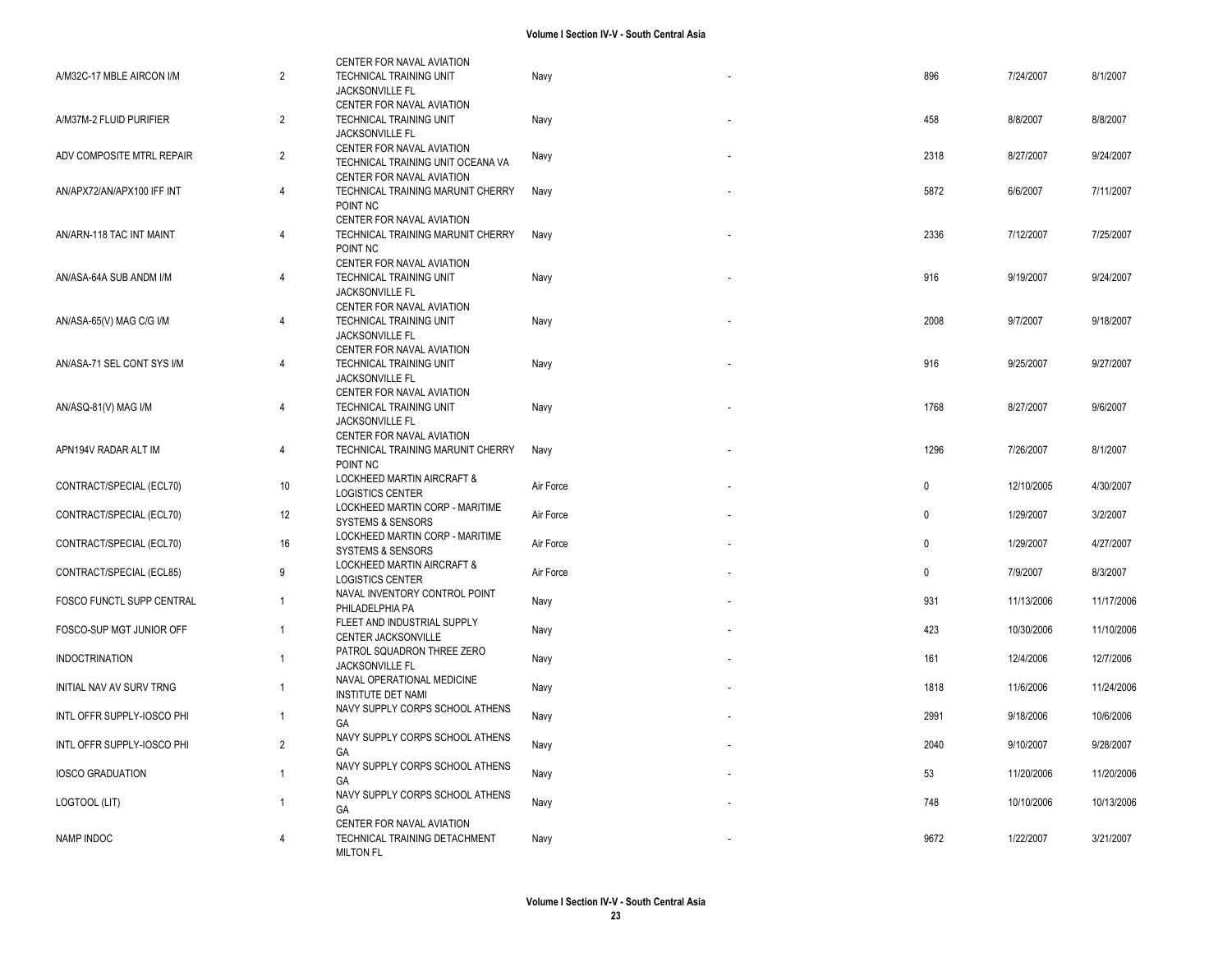|                                             |                            | CENTER FOR NAVAL AVIATION                            |                                            |                          |                               |                                |                       |
|---------------------------------------------|----------------------------|------------------------------------------------------|--------------------------------------------|--------------------------|-------------------------------|--------------------------------|-----------------------|
| OJT AVIA MAINT - NETC                       | 5                          | TECHNICAL TRAINING UNIT                              | Navy                                       |                          | 3220                          | 4/9/2007                       | 4/27/2007             |
|                                             |                            | JACKSONVILLE FL<br>CENTER FOR NAVAL AVIATION         |                                            |                          |                               |                                |                       |
| OJT AVIA MAINT - NETC                       | 5                          | TECHNICAL TRAINING UNIT                              | Navy                                       |                          | 6440                          | 4/30/2007                      | 6/8/2007              |
|                                             |                            | JACKSONVILLE FL                                      |                                            |                          |                               |                                |                       |
|                                             |                            | CENTER FOR NAVAL AVIATION                            |                                            |                          |                               |                                |                       |
| OJT AVIA MAINT - NETC                       | 2                          | TECHNICAL TRAINING UNIT                              | Navy                                       |                          | 1630                          | 6/26/2007                      | 7/20/2007             |
|                                             |                            | <b>JACKSONVILLE FL</b><br>CENTER FOR NAVAL AVIATION  |                                            |                          |                               |                                |                       |
| OJT AVIA MAINT - NETC                       | 3                          | TECHNICAL TRAINING UNIT                              | Navy                                       |                          | 2445                          | 7/10/2007                      | 8/3/2007              |
|                                             |                            | JACKSONVILLE FL                                      |                                            |                          |                               |                                |                       |
|                                             |                            | CENTER FOR NAVAL AVIATION                            |                                            |                          |                               |                                |                       |
| OJT AVIA MAINT - NETC                       | 2                          | <b>TECHNICAL TRAINING UNIT</b>                       | Navy                                       |                          | 428                           | 8/2/2007                       | 8/7/2007              |
|                                             |                            | JACKSONVILLE FL<br>CENTER FOR NAVAL AVIATION         |                                            |                          |                               |                                |                       |
| OJT AVIA MAINT - NETC                       | 4                          | TECHNICAL TRAINING UNIT                              | Navy                                       |                          | 2576                          | 8/6/2007                       | 8/24/2007             |
|                                             |                            | JACKSONVILLE FL                                      |                                            |                          |                               |                                |                       |
|                                             |                            | CENTER FOR NAVAL AVIATION                            |                                            |                          |                               |                                |                       |
| OJT AVIA MAINT - NETC                       | 2                          | TECHNICAL TRAINING UNIT                              | Navy                                       |                          | 1288                          | 8/9/2007                       | 8/29/2007             |
|                                             |                            | <b>JACKSONVILLE FL</b>                               |                                            |                          |                               |                                |                       |
| P-3 FLIGHT ENGR SYS FAM                     | $\mathbf{1}$               | CENTER FOR NAVAL AVIATION<br>TECHNICAL TRAINING UNIT | Navy                                       | $\overline{\phantom{a}}$ | 1870                          | 1/18/2007                      | 3/3/2007              |
|                                             |                            | JACKSONVILLE FL                                      |                                            |                          |                               |                                |                       |
|                                             |                            | CENTER FOR NAVAL AVIATION                            |                                            |                          |                               |                                |                       |
| P-3 P/P AND REL SYS ORG MT                  | 3                          | TECHNICAL TRAINING UNIT                              | Navy                                       |                          | 1836                          | 11/1/2006                      | 11/15/2006            |
|                                             |                            | JACKSONVILLE FL                                      |                                            |                          |                               |                                |                       |
| P3 PP/REL INIT                              | 3                          | CENTER FOR NAVAL AVIATION<br>TECHNICAL TRAINING UNIT | Navy                                       |                          | 3150                          | 10/5/2006                      | 10/31/2006            |
|                                             |                            | <b>JACKSONVILLE FL</b>                               |                                            |                          |                               |                                |                       |
| P3 REPL FLIGHT ENG PREP                     | $\mathbf{1}$               | PATROL SQUADRON THREE ZERO                           | Navy                                       |                          | $\pmb{0}$                     | 12/4/2006                      | 1/12/2007             |
|                                             |                            | <b>JACKSONVILLE FL</b>                               |                                            |                          |                               |                                |                       |
| P3C III/AIP FLT ENG CAT 1                   | 2                          | PATROL SQUADRON THREE ZERO                           | Navy                                       |                          | $\mathbf 0$                   | 8/22/2006                      | 4/23/2007             |
|                                             |                            | <b>JACKSONVILLE FL</b><br>CENTER FOR NAVAL AVIATION  |                                            |                          |                               |                                |                       |
| P-3C INT BASIC CORE ORG MT                  | 3                          | TECHNICAL TRAINING UNIT                              | Navy                                       |                          | 522                           | 10/3/2006                      | 10/4/2006             |
|                                             |                            | JACKSONVILLE FL                                      |                                            |                          |                               |                                |                       |
| P3C REPL PILOT CAT 1/2                      | 2                          | PATROL SQUADRON THREE ZERO                           | Navy                                       | $\overline{\phantom{a}}$ | $\mathbf 0$                   | 8/25/2006                      | 4/2/2007              |
|                                             |                            | JACKSONVILLE FL<br>CO NAVAL AIR TECHNICAL TRAINING   |                                            |                          |                               |                                |                       |
| PR COMMON CORE CLASS A1                     | 2                          | CENTER PENSACOLA FL                                  | Navy                                       |                          | 6258                          | 4/9/2007                       | 6/25/2007             |
|                                             |                            | NAVY SUPPLY CORPS SCHOOL ATHENS                      |                                            |                          |                               |                                |                       |
| PRIN INVEN CTRL (WPN SYS)                   | $\overline{1}$             | GA                                                   | Navy                                       |                          | 702                           | 10/16/2006                     | 10/27/2006            |
| SPEC ENG LANG TRNG (SET)                    | $\mathbf{1}$               | DLIELC, LACKLAND AFB TX                              | Navy                                       |                          | 2790                          | 8/28/2006                      | 10/27/2006            |
| T56-A-14 1ST DEG I/M                        | 6                          | CENTER FOR NAVAL AVIATION<br>TECHNICAL TRAINING UNIT | Navy                                       |                          | 7938                          | 2/20/2007                      | 3/22/2007             |
|                                             |                            | JACKSONVILLE FL                                      |                                            |                          |                               |                                |                       |
| FY 2007 Program Totals                      | 151                        |                                                      |                                            |                          | \$97,052                      |                                |                       |
|                                             |                            |                                                      |                                            |                          |                               |                                |                       |
| GPOI - FY 2007 DoS Training                 |                            | Location                                             | Student's Unit                             |                          |                               |                                |                       |
| Course Title<br>COESPU HIGH LEVEL COURSE 06 | Students<br>$\overline{7}$ | Vincenza, Italy                                      | N/A                                        | <b>US Units</b>          | <b>Total Cost</b><br>36196.02 | <b>Start Date</b><br>5/21/2007 | End Date<br>6/24/2007 |
| COESPU MIDDLE MANAGEMENT COURSE 07          | 13                         | Vincenza, Italy                                      | N/A                                        |                          | 67221.18                      | 5/7/2007                       | 6/24/2007             |
| COESPU SENIOR LEADERSHIP SEMINAR 02         | $\overline{2}$             | Vincenza, Italy                                      | N/A                                        |                          | 1448.46                       | 11/5/2006                      | 11/11/2006            |
| FY 2007 Program Totals                      | 22                         |                                                      |                                            |                          | \$104,866                     |                                |                       |
| IMET-1 - FY 2007 DoS Training               |                            |                                                      |                                            |                          |                               |                                |                       |
| Course Title                                | Students                   | Location                                             | Student's Unit                             | <b>US Units</b>          | <b>Total Cost</b>             | <b>Start Date</b>              | End Date              |
|                                             |                            |                                                      | Volume I Section IV-V - South Central Asia |                          |                               |                                |                       |

**24**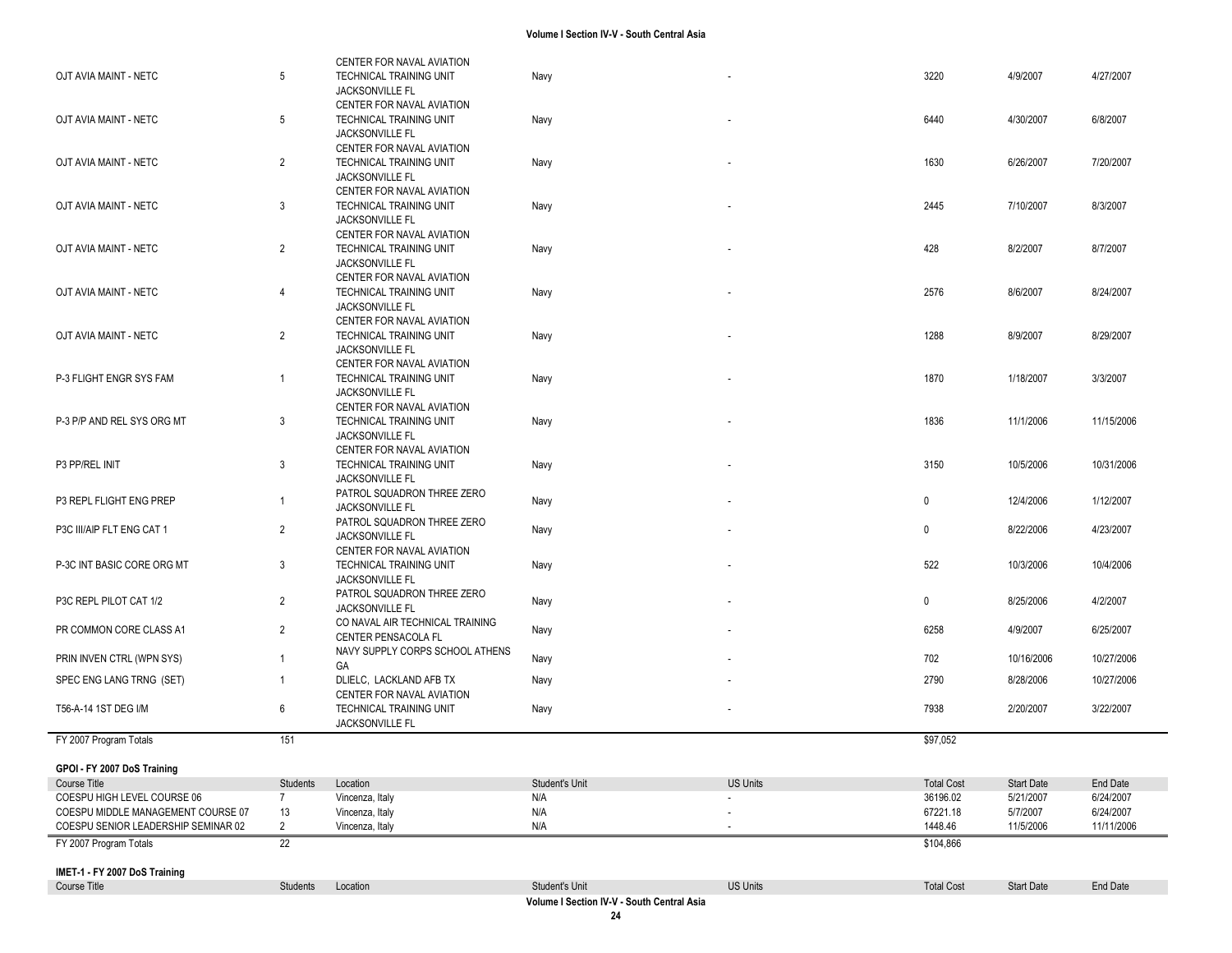| ADVANCED MANAGEMENT PROG                           | 2              | <b>INFORMATION RESOURCE MGMT</b><br><b>COLLEGE</b>      | Army                                | 66012            | 9/11/2006              | 12/15/2006           |
|----------------------------------------------------|----------------|---------------------------------------------------------|-------------------------------------|------------------|------------------------|----------------------|
| ADVANCED MANAGEMENT PROG                           |                | INFORMATION RESOURCE MGMT<br>COLLEGE                    | Army                                | 34081            | 1/4/2007               | 4/13/2007            |
| AEROSPACE MED PRI                                  |                | <b>BROOKS CITY BASE</b>                                 | Air Force                           | 4231             | 2/12/2007              | 3/30/2007            |
| AIR COMD & STAFF COLLEGE                           |                | MAXWELL AFB, AL                                         | Air Force                           | 26978            | 8/9/2006               | 6/11/2007            |
| AIR DEF ARTY CAPT CAREER                           |                | AIR DEFENSE ARTILLERY SCHOOL                            | Army                                | 37292            | 8/8/2006               | 1/11/2007            |
| AIR DEFENSE ARTILLERY CAPTAINS CAREER              |                | AIR DEFENSE ARTILLERY SCHOOL                            | Army                                | 17604            | 2/5/2007               | 6/26/2007            |
| AIR WAR COLLEGE                                    |                | MAXWELL AFB, AL                                         | Air Force                           | 47687            | 7/24/2006              | 5/22/2007            |
| <b>AIRBORNE</b>                                    |                | <b>INFANTRY SCHOOL</b>                                  | Army                                | 2924             | 4/9/2007               | 4/27/2007            |
|                                                    |                |                                                         |                                     |                  |                        |                      |
| AMMUNITION SPECIALIST                              |                | ORDNANCE MUNITIONS & ELECTRONICS<br><b>SCH</b>          | Army                                | 11351            | 8/28/2006              | 11/9/2006            |
| AMMUNITION SUPPLY AND INVENTORY                    |                | DEFENSE AMMO CENTER & SCHOOL                            | Army                                | 7577             | 4/2/2007               | 4/13/2007            |
| ANIMAL CARE SPEC (BASIC)                           | $\overline{2}$ | ARMY MEDICAL DEPARTMENT CENTER<br>& SCHOOL              | Army                                | 23666            | 7/31/2006              | 10/17/2006           |
| ARMOR CAPTAINS CAREER                              |                | ARMOR SCHOOL                                            | Army                                | 16821            | 7/24/2006              | 12/14/2006           |
| ARMY WAR COLLEGE (RES CRS)                         |                | ARMY WAR COLLEGE                                        | Army                                | 75183            | 8/7/2006               | 6/9/2007             |
| <b>AVIATION SAFETY OFFICER</b>                     |                | U.S. Army Combat Readiness Center                       | Army                                | 5390             | 1/4/2007               | 2/16/2007            |
| <b>BASIC GEODETIC SURVEY (BGS</b>                  |                | School of Geospatial-Intellegence                       | Army                                | 26906            | 8/10/2006              | 12/7/2006            |
| <b>BUDGET PREP EXEC &amp; ACCT</b>                 |                | MONTEREY, CA                                            | Navy                                | 4153             | 9/17/2007              | 9/28/2007            |
| CBRN BASIC OFFICER LEADER                          |                | CHEMICAL SCHOOL                                         | Army                                | 19524            | 3/5/2007               | 6/8/2007             |
| <b>CBRN CAPTAINS CAREER</b>                        |                | CHEMICAL SCHOOL                                         | Army                                | 16341            | 1/22/2007              | 6/19/2007            |
| CHEM BOLC3 INT'L STU PREP                          |                | <b>CHEMICAL SCHOOL</b>                                  | Army                                | 16544            | 2/20/2007              | 3/2/2007             |
| CHEM CCC INT'L STU PREP                            |                | <b>CHEMICAL SCHOOL</b>                                  | Army                                | 3282             | 1/5/2007               | 1/19/2007            |
|                                                    |                | ORDNANCE MECHANICAL                                     |                                     |                  |                        |                      |
| COMBINED LOG CCC-ORDNANCE                          |                | MAINTENANCE SCHOOL                                      | Army                                | 6158             | 9/25/2006              | 11/6/2006            |
| COMBINED LOGISTICS CAPTAINS CAREER                 | $\overline{1}$ | ARMY LOGISTICS MANAGEMENT<br>COLLEGE                    | Army                                | 7405             | 11/6/2006              | 1/11/2007            |
|                                                    |                |                                                         |                                     |                  |                        |                      |
| <b>CONTRACTING APR</b>                             |                | LACKLAND AFB, TX (OTHER THAN DLI<br>AND IAAFA STUDENTS) | Air Force                           | 4099             | 5/9/2007               | 6/14/2007            |
| DISAM FOREIGN PURCH MET                            |                | <b>VARIOUS</b>                                          | JOINT STAFF HEADQUARTERS            | $\mathbf{0}$     | 8/25/2007              | 9/8/2007             |
| DISAM FOREIGN PURCH MET                            |                | <b>VARIOUS</b>                                          | MINISTRY OF DEFENSE PRODUCTION      | $\Omega$         | 8/25/2007              | 9/8/2007             |
| DISAM FOREIGN PURCH MET                            | $\overline{2}$ | <b>VARIOUS</b>                                          | PAKISTAN ARMY                       | 24109            | 8/25/2007              | 9/8/2007             |
| DISAM FOREIGN PURCH MET                            |                | <b>VARIOUS</b>                                          | MINISTRY OF DEFENSE PRODUCTION      | $\Omega$         | 8/25/2007              | 9/8/2007             |
| DISAM FOREIGN PURCH MET                            |                | <b>VARIOUS</b>                                          | JOINT STAFF HEADQUARTERS            |                  | 8/25/2007              | 9/8/2007             |
| DISAM FOREIGN PURCH MET                            |                | <b>VARIOUS</b>                                          | PAKISTAN AIR FORCE                  | $\Omega$         | 8/25/2007              | 9/8/2007             |
| DISAM FOREIGN PURCH MET                            |                | <b>VARIOUS</b>                                          | JOINT STAFF HEADQUARTERS            | $\Omega$         | 8/25/2007              | 9/8/2007             |
| DISAM FOREIGN PURCH MET                            |                | <b>VARIOUS</b>                                          | MINISTRY OF DEFENSE PRODUCTION      | $\Omega$         | 8/25/2007              | 9/8/2007             |
| DISAM FOREIGN PURCH MET                            |                | <b>VARIOUS</b>                                          | MINISTRY OF DEFENSE PRODUCTION      | $\Omega$         | 8/25/2007              | 9/8/2007             |
| DISAM FOREIGN PURCH MET                            |                | <b>VARIOUS</b>                                          | PAKISTAN ARMY                       | $\Omega$         | 8/25/2007              | 9/8/2007             |
| <b>DISAM FOREIGN PURCH MET</b>                     |                | <b>VARIOUS</b>                                          | JOINT STAFF HEADQUARTERS            | $\Omega$         | 8/25/2007              | 9/8/2007             |
| DISAM FOREIGN PURCH MET                            |                | <b>VARIOUS</b>                                          | JOINT STAFF HEADQUARTERS            | $\Omega$         | 8/25/2007              | 9/8/2007             |
|                                                    |                |                                                         | FINANCE OFFICER, MINISTRY OF        |                  |                        |                      |
| DISAM FOREIGN PURCH MET                            |                | <b>VARIOUS</b>                                          | <b>DEFENSE</b>                      | $\Omega$         | 8/25/2007              | 9/8/2007             |
| DISAM FOREIGN PURCH MET                            |                | <b>VARIOUS</b>                                          | PAKISTAN NAVY                       | $\Omega$         | 8/25/2007              | 9/8/2007             |
| DISAM FOREIGN PURCH MET                            |                | <b>VARIOUS</b>                                          | PAKISTAN ARMY                       | $\Omega$         | 8/25/2007              | 9/8/2007             |
| <b>DISAM FOREIGN PURCH MET</b>                     |                | <b>VARIOUS</b>                                          | MINISTRY OF DEFENSE PRODUCTION      |                  | 8/25/2007              | 9/8/2007             |
| DISAM FOREIGN PURCH MET                            |                | <b>VARIOUS</b>                                          | MINISTRY OF DEFENSE PRODUCTION      | $\Omega$         | 8/25/2007              | 9/8/2007             |
| DISAM FOREIGN PURCH MET                            |                | VARIOUS                                                 | Air Force                           | 15804            | 8/25/2007              | 9/8/2007             |
| DISAM FOREIGN PURCH MET                            |                | <b>VARIOUS</b>                                          | PAKISTAN AIR FORCE                  | 0                | 8/25/2007              | 9/8/2007             |
| <b>DISAM FOREIGN PURCH MET</b>                     |                |                                                         |                                     |                  |                        |                      |
| DISAM FOREIGN PURCH MET                            |                | <b>VARIOUS</b>                                          | PAKISTAN ARMY                       | $\mathbf{0}$     | 8/25/2007              | 9/8/2007             |
|                                                    |                | <b>VARIOUS</b>                                          | JOINT STAFF HEADQUARTERS            | 0                | 8/25/2007              | 9/8/2007             |
| <b>DISAM FOREIGN PURCH MET</b>                     |                | <b>VARIOUS</b>                                          | MINISTRY OF DEFENSE PRODUCTION      | 0                | 8/25/2007              | 9/8/2007             |
| DISAM FOREIGN PURCH MET                            |                | <b>VARIOUS</b>                                          | PAKISTAN AIR FORCE                  | $\Omega$         | 8/25/2007              | 9/8/2007             |
| DISAM FOREIGN PURCH MET                            |                |                                                         | PAKISTAN NAVY                       | 0                |                        | 9/8/2007             |
|                                                    |                | <b>VARIOUS</b>                                          |                                     | $\mathbf{0}$     | 8/25/2007              |                      |
| DISAM FOREIGN PURCH MET                            |                | <b>VARIOUS</b>                                          | JOINT STAFF HEADQUARTERS            |                  | 8/25/2007              | 9/8/2007             |
| DISAM FOREIGN PURCH MET<br>DISAM FOREIGN PURCH MET |                | <b>VARIOUS</b><br><b>VARIOUS</b>                        | PAKISTAN AIR FORCE<br>PAKISTAN ARMY | 0<br>$\mathbf 0$ | 8/25/2007<br>8/25/2007 | 9/8/2007<br>9/8/2007 |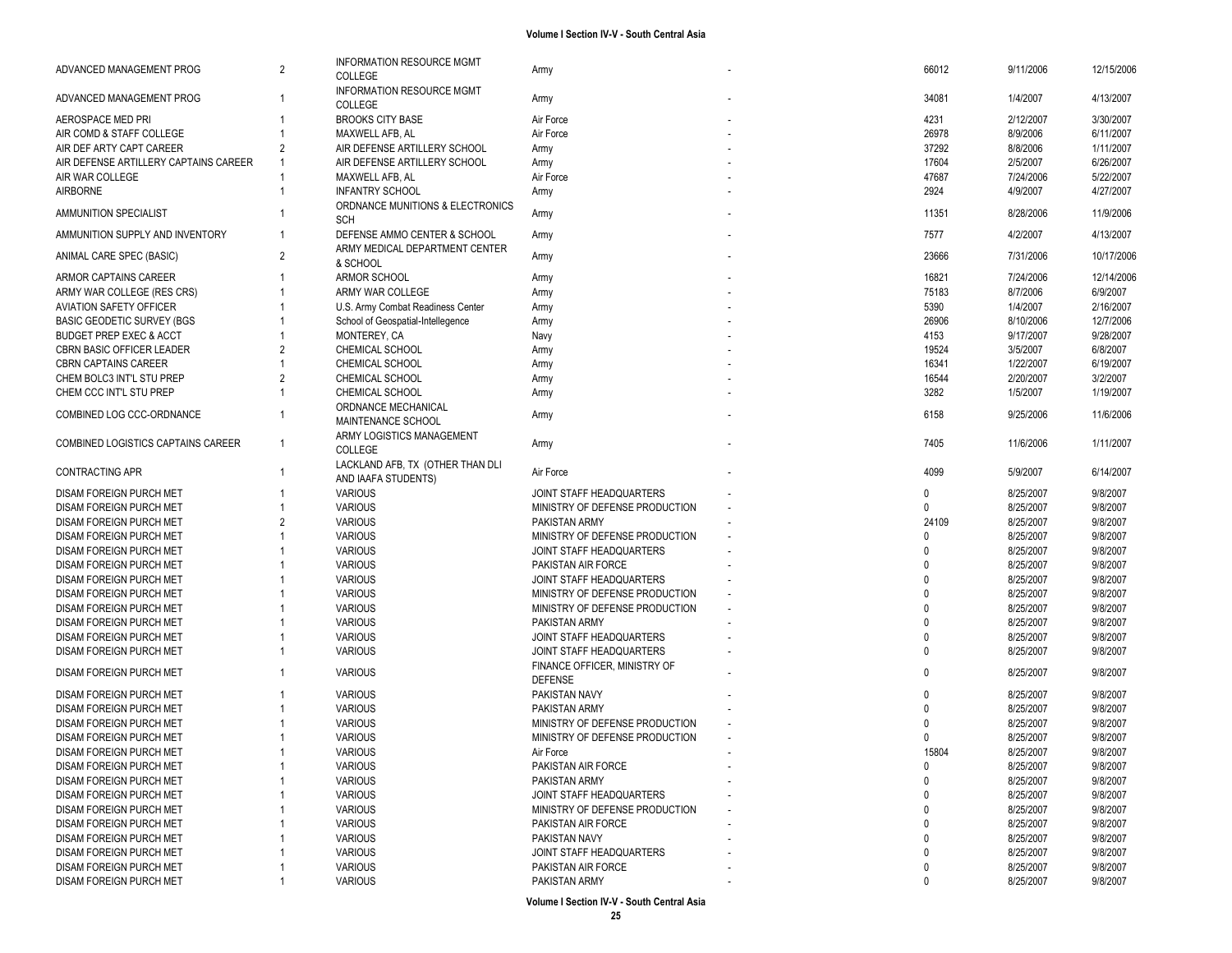| DISAM FOREIGN PURCH MET<br><b>VARIOUS</b><br>MINISTRY OF DEFENSE PRODUCTION<br>$\mathbf{0}$     | 8/25/2007  | 9/8/2007   |
|-------------------------------------------------------------------------------------------------|------------|------------|
| DISAM FOREIGN PURCH MET<br><b>VARIOUS</b><br>PAKISTAN AIR FORCE                                 | 8/25/2007  | 9/8/2007   |
| <b>VARIOUS</b><br>DISAM FOREIGN PURCH MET<br>JOINT STAFF HEADQUARTERS                           | 8/25/2007  | 9/8/2007   |
| DISAM FOREIGN PURCH MET<br><b>VARIOUS</b><br>JOINT STAFF HEADQUARTERS<br><sup>n</sup>           | 8/25/2007  | 9/8/2007   |
| <b>VARIOUS</b><br>DISAM FOREIGN PURCH MET<br>JOINT STAFF HEADQUARTERS<br>$\Omega$               | 8/25/2007  | 9/8/2007   |
| <b>VARIOUS</b><br>JOINT STAFF HEADQUARTERS<br>DISAM FOREIGN PURCH MET<br>$\Omega$               | 8/25/2007  | 9/8/2007   |
| <b>VARIOUS</b><br>$\mathbf{0}$<br><b>DISAM FOREIGN PURCH MET</b><br>PAKISTAN AIR FORCE          | 8/25/2007  | 9/8/2007   |
| <b>VARIOUS</b><br><b>DISAM FOREIGN PURCH MET</b><br>PAKISTAN ARMY                               | 8/25/2007  | 9/8/2007   |
| 8920<br>DIVER SECOND CLASS<br>NAVDIVSALVTRACEN PANAMA CITY FL<br>Navy                           | 6/27/2006  | 10/4/2006  |
| 3<br><b>ENGINEER SCHOOL</b><br>50484<br><b>ENGINEER CAPTAINS CAREER</b><br>Army                 | 10/16/2006 | 4/5/2007   |
| $\overline{2}$<br><b>ENGINEER SCHOOL</b><br>31906                                               | 7/17/2006  | 12/14/2006 |
| ENGINEER OFF CPT CAREER<br>Army<br>3<br>8583                                                    | 10/2/2006  | 10/13/2006 |
| ENGR CCC INT'L STU PREP<br>CHEMICAL SCHOOL<br>Army                                              |            |            |
| FA OFF ADVANCED PREPARATORY-ALLIED<br>FIELD ARTILLERY SCHOOL<br>15438<br>$\overline{1}$<br>Army | 12/8/2006  | 1/16/2007  |
| <b>OFFICER</b>                                                                                  |            |            |
| FA OFF ADVANCED PREPARATORY-ALLIED<br>$\overline{1}$<br>FIELD ARTILLERY SCHOOL<br>5459<br>Army  | 2/21/2007  | 3/15/2007  |
| <b>OFFICER</b>                                                                                  |            |            |
| FIELD ARTILLERY CAPTAINS CAREER<br>FIELD ARTILLERY SCHOOL<br>17189<br>$\overline{1}$<br>Army    | 1/17/2007  | 6/7/2007   |
| FIELD ARTILLERY CAPTAINS CAREER<br>17325<br>FIELD ARTILLERY SCHOOL<br>1<br>Army                 | 3/16/2007  | 8/6/2007   |
| 17473<br>FIELD ARTY CAPTAINS CAREER<br>$\overline{1}$<br>FIELD ARTILLERY SCHOOL<br>Army         | 6/13/2006  | 11/2/2006  |
| $\overline{2}$<br>36578<br>FIELD ARTY CAPTAINS CAREER<br>FIELD ARTILLERY SCHOOL<br>Army         | 9/6/2006   | 2/12/2007  |
| $\overline{2}$<br>9866<br>FINANCIAL MGT OFF<br>KEESLER AFB, MS<br>Air Force                     | 1/29/2007  | 4/11/2007  |
| 4579<br><b>ILE OFFICER PREP</b><br><b>COMMAND &amp; GENERAL STAFF COLLEGE</b><br>Army           | 7/20/2007  | 8/10/2007  |
| <b>INFANTRY CAPTS CAREER CRS</b><br><b>INFANTRY SCHOOL</b><br>15794<br>Army                     | 7/20/2006  | 12/13/2006 |
| <b>INFANTRY SCHOOL</b><br>5146<br><b>INFANTRY MORTAR LEADER</b><br>Army                         | 4/23/2007  | 6/4/2007   |
| SIGNAL SCHOOL<br><b>INFORMATION SYSTEMS MGT</b><br>$\overline{2}$<br>28140<br>Army              | 7/27/2006  | 12/15/2006 |
| INTERNATIONAL MILITARY STUDENT OFFICER<br>ARMOR SCHOOL<br>3756<br>$\overline{1}$<br>Army        | 1/12/2007  | 2/2/2007   |
| INTERNATIONAL MILITARY STUDENT OFFICER<br>ARMOR SCHOOL<br>9751<br>$\overline{1}$                | 4/16/2007  | 5/4/2007   |
| Army<br>$\overline{1}$                                                                          |            |            |
| 3463<br>INTERNATIONAL OAC PREPARATORY<br>AIR DEFENSE ARTILLERY SCHOOL<br>Army                   | 1/8/2007   | 1/22/2007  |
| INTERNATIONAL OFF PREPARATORY - INF OFF<br>2295<br><b>INFANTRY SCHOOL</b><br>Army               | 1/4/2007   | 1/8/2007   |
| ADV                                                                                             |            |            |
| INTERNATIONAL OFF PREPARATORY - INF OFF<br><b>INFANTRY SCHOOL</b><br>12357<br>Army              | 9/5/2007   | 9/11/2007  |
| ADV                                                                                             |            |            |
| 43002<br>INTERNATIONAL OFFICER PREPARATORY<br>COMMAND & GENERAL STAFF COLLEGE<br>Army           | 7/3/2007   | 7/18/2007  |
| 6179<br>ARMOR SCHOOL<br>INTERNATL MIL STUDENT OFF<br>1<br>Army                                  | 9/18/2006  | 10/6/2006  |
| 22324<br>INTL DEFENSE MGT CRS<br>MONTEREY, CA<br>Navy                                           | 9/25/2006  | 12/8/2006  |
| 22946<br>INTL DEFENSE MGT CRS<br><b>MONTEREY, CA</b><br>Navy                                    | 2/5/2007   | 4/18/2007  |
| 317120<br>INTL INFO WARFARE - MS<br>$\overline{2}$<br><b>MONTEREY, CA</b><br>Navy               | 9/26/2005  | 9/21/2007  |
| SHEPPARD AFB, TX<br>6386<br>MAINT DATA SYS ANALYSIS<br>Air Force                                | 7/14/2006  | 10/2/2006  |
| ARMOR SCHOOL<br>9781<br>MANEUVER CAPTAINS CAREER<br>Army                                        | 10/16/2006 | 12/19/2006 |
| ARMOR SCHOOL<br>8721<br>MANEUVER CAPTAINS CAREER<br>Army                                        | 12/19/2006 | 3/30/2007  |
| MANEUVER CAPTAINS CAREER<br><b>INFANTRY SCHOOL</b><br>8202<br>Army                              | 1/9/2007   | 3/13/2007  |
| 8815<br>MANEUVER CAPTAINS CAREER<br>ARMOR SCHOOL<br>Army                                        | 2/5/2007   | 4/6/2007   |
| 6895                                                                                            | 3/14/2007  |            |
| MANEUVER CAPTAINS CAREER<br><b>INFANTRY SCHOOL</b><br>Army                                      |            | 6/6/2007   |
| 7755<br>MANEUVER CAPTAINS CAREER<br>ARMOR SCHOOL<br>Army                                        | 4/9/2007   | 7/3/2007   |
| ARMOR SCHOOL<br>8617<br>MANEUVER CAPTAINS CAREER<br>Army                                        | 5/7/2007   | 7/9/2007   |
| NETSAFA INTERNATIONAL TRAINING<br>MANP PERS TRNG ED (MPT&E)<br>15080<br>Navy                    | 10/10/2006 | 11/13/2006 |
| CENTER PENSACOLA FL                                                                             |            |            |
| NETSAFA INTERNATIONAL TRAINING<br>15080<br>MANP PERS TRNG ED (MPT&E)<br>Navy<br>-1              | 10/10/2006 | 11/14/2006 |
| CENTER PENSACOLA FL                                                                             |            |            |
| ORDNANCE MUNITIONS & ELECTRONICS<br>METHODS OF INSTRUCTION                                      |            |            |
| $\overline{2}$<br>5826<br>Army<br><b>SCH</b>                                                    | 4/2/2007   | 4/13/2007  |
| NAVAL COMMAND COLLEGE NEWPORT                                                                   |            |            |
| 93357<br>NAVAL COMMAND COLLEGE<br>Navy<br>RI.                                                   | 7/26/2006  | 6/15/2007  |
| 92278<br>NAVAL STAFF COL - 10 MONTH<br>NAVAL STAFF COLLEGE NEWPORT RI<br>Navy                   | 7/26/2006  | 6/15/2007  |
| 48939<br>NAVAL STAFF COL - 5 1/2 MO<br>NAVAL STAFF COLLEGE NEWPORT RI<br>Navy                   | 1/10/2007  | 6/15/2007  |
| NWC INTERNATIONAL FELLOWS<br>NATIONAL WAR COLLEGE<br>97794<br>Army                              | 8/7/2006   | 6/7/2007   |
| PATROL SQUADRON THREE ZERO                                                                      |            |            |
| P3C OFT SIMULATOR TRNG<br>3<br>7062<br>Navy                                                     | 9/17/2007  | 9/21/2007  |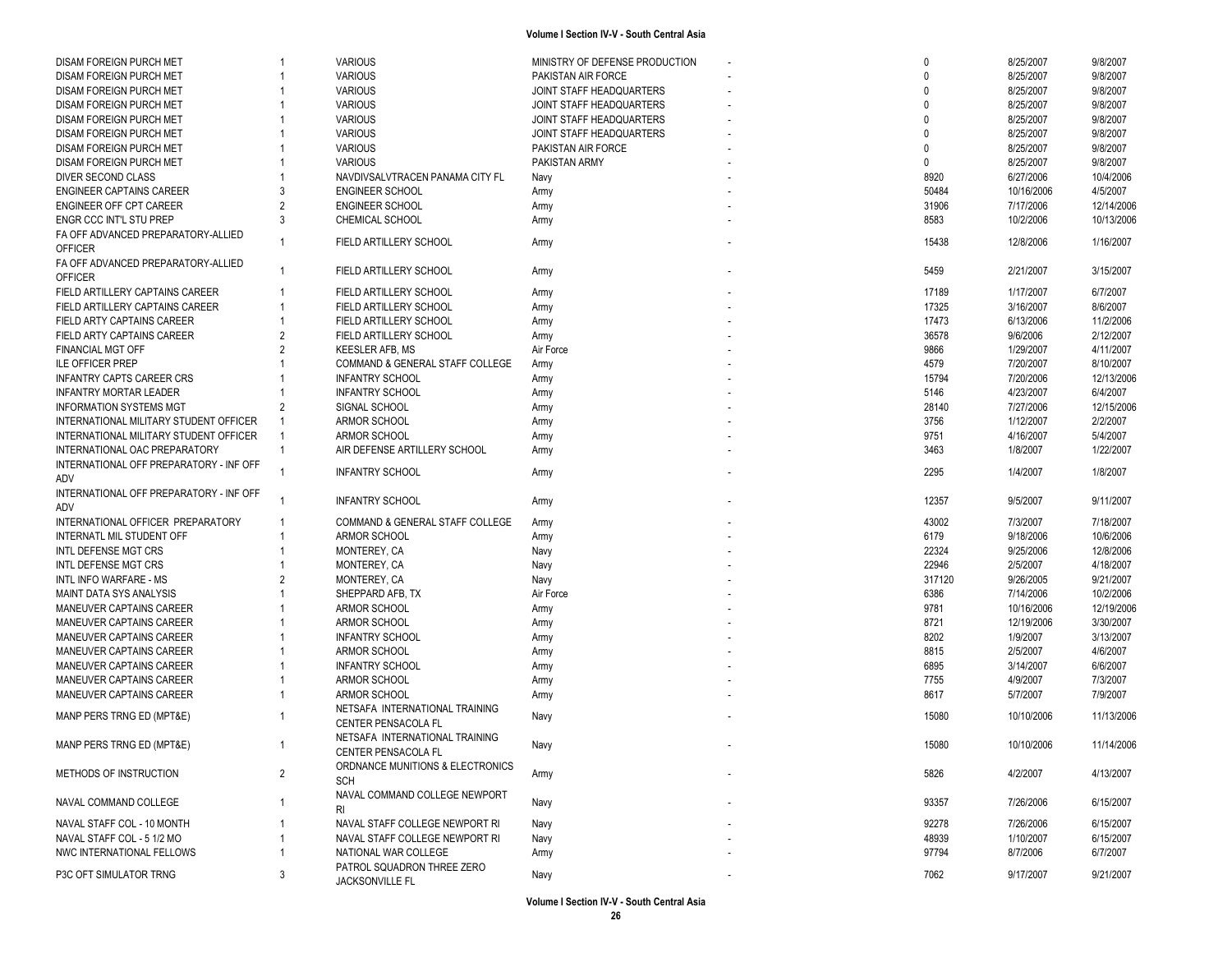| P3C OFT SIMULATOR TRNG                               |     | PATROL SQUADRON THREE ZERO<br><b>JACKSONVILLE FL</b> | Navy      |                          | 8492        | 9/24/2007 | 9/28/2007  |
|------------------------------------------------------|-----|------------------------------------------------------|-----------|--------------------------|-------------|-----------|------------|
| PA OFFICER QUALIFICATION COURSE                      |     | DEFENSE INFORMATION SCHOOL                           | Army      | . .                      | 23278       | 3/13/2007 | 5/15/2007  |
| PA OFFICER QUALIFICATION COURSE                      |     | DEFENSE INFORMATION SCHOOL                           | Army      | ۰.                       | 26470       | 5/17/2007 | 7/20/2007  |
| <b>QUALITY ASSURANCE (ACFT)</b>                      |     | SHEPPARD AFB. TX                                     | Air Force | $\sim$                   | 2875        | 12/4/2006 | 12/13/2006 |
| SIGNAL CAPTAINS CAREER                               |     | SIGNAL SCHOOL                                        | Army      | ۰.                       | 16677       | 9/12/2006 | 2/15/2007  |
| SIGNAL CAPTAINS CAREER                               |     | SIGNAL SCHOOL                                        | Army      | $\sim$                   | 15249       | 3/13/2007 | 8/1/2007   |
| SIGNAL CAPTAINS CAREER PREP-<br><b>INTERNATIONAL</b> |     | SIGNAL SCHOOL                                        | Army      |                          | 14158       | 2/23/2007 | 3/12/2007  |
| SPECIALIZED ENG LANG TNG                             |     | DLIELC. LACKLAND AFB TX                              | Army      | $\overline{\phantom{a}}$ | 8867        | 1/1/2007  | 3/2/2007   |
| SPECIALIZED ENG LANG TNG                             |     | DLIELC. LACKLAND AFB TX                              | Air Force | $\sim$                   | 6593        | 3/5/2007  | 5/4/2007   |
| SPECIALIZED ENG LANG TNG                             |     | DLIELC. LACKLAND AFB TX                              | Army      | $\sim$                   | 14980       | 3/5/2007  | 5/4/2007   |
| SR INTERNATIONAL DEF MGT                             |     | MONTEREY, CA                                         | Navy      | $\sim$                   | 8735        | 6/25/2007 | 7/20/2007  |
| THEATER AIR OPNS CRS(TAOC)                           |     | <b>TYNDALL AFB. FL</b>                               | Air Force | $\sim$                   | 9599        | 9/12/2006 | 10/2/2006  |
| TROP WEATHER ANAL & FCST                             |     | SHAW AFB. SC                                         | Air Force | $\sim$                   | 1626        | 9/12/2006 | 10/3/2006  |
| WEATHER/*                                            |     | SHAW AFB. SC                                         | Air Force |                          | 1030        | 10/5/2006 | 10/12/2006 |
| FY 2007 Program Totals                               | 137 |                                                      |           |                          | \$1,836,412 |           |            |

### **Regional Centers - FY 2007 DoD Training**

| Course Title                                                           | Students       | Location                                                      | Student's Unit                                | <b>US Units</b>          | <b>Total Cost</b> | <b>Start Date</b> | End Date   |
|------------------------------------------------------------------------|----------------|---------------------------------------------------------------|-----------------------------------------------|--------------------------|-------------------|-------------------|------------|
| Comprehensive Security Responses to Terrorism<br>Course CS06-3         |                | Asia-Pacific Center for Security Studies,<br>Honolulu, Hawaii | Frontier Constabulary NWF                     |                          | 8661.84           | 11/29/2006        | 12/20/2006 |
| Comprehensive Security Responses to Terrorism<br>Course CS07-1         |                | Asia-Pacific Center for Security Studies,<br>Honolulu, Hawaii | Joint Staff HQ                                |                          | 8661.84           | 7/31/2007         | 8/22/2007  |
| Comprehensive Security Responses to Terrorism<br>Course CS07-1         |                | Asia-Pacific Center for Security Studies,<br>Honolulu, Hawaii | Surface Weapons School                        |                          | 8661.84           | 7/31/2007         | 8/22/2007  |
| Countering Ideological Support for Terrorism in<br>Southeastern Europe |                | Marshall Center Garmisch, Germany                             | <b>UNK</b>                                    |                          | 2746.79           | 5/14/2007         | 5/18/2007  |
| Executive Course EC06-3                                                |                | Asia-Pacific Center for Security Studies,<br>Honolulu, Hawaii | The Institute of Strategic Studies, Islamabad | $\overline{\phantom{a}}$ | 14148.86          | 10/3/2006         | 11/21/2006 |
| Executive Course EC06-3                                                |                | Asia-Pacific Center for Security Studies,<br>Honolulu, Hawaii | Air Force Strategic Command                   |                          | 14148.86          | 10/3/2006         | 11/21/2006 |
| Executive Course EC06-3                                                |                | Asia-Pacific Center for Security Studies,<br>Honolulu, Hawaii | Corps Headquarters                            |                          | 14148.86          | 10/3/2006         | 11/21/2006 |
| Executive Course EC06-3                                                |                | Asia-Pacific Center for Security Studies,<br>Honolulu. Hawaii | Staff Officer to Secretary Defence            |                          | 14148.86          | 10/3/2006         | 11/21/2006 |
| Executive Course EC07-1                                                |                | Asia-Pacific Center for Security Studies,<br>Honolulu, Hawaii | Ministry of State & Frontier Region           |                          | 14148.86          | 1/17/2007         | 3/6/2007   |
| Executive Course EC07-1                                                |                | Asia-Pacific Center for Security Studies,<br>Honolulu, Hawaii | School of Armour & Mechanized Warfare         | $\overline{\phantom{a}}$ | 14148.86          | 1/17/2007         | 3/6/2007   |
| NESA Afghanistan-Pakistan Confidence Building<br>Workshop 01-07        | 8              | Near East South Asia Center for Strategic<br><b>Studies</b>   | Pakistan Army                                 |                          | 54000             | 1/22/2007         | 2/2/2007   |
| NESA Afghanistan-Pakistan Confidence Building<br>Workshop 02-07        | $\overline{2}$ | Near East South Asia Center for Strategic<br><b>Studies</b>   | Pakistan Air Force                            |                          | $\mathbf{0}$      | 9/17/2007         | 9/28/2007  |
| NESA Afghanistan-Pakistan Confidence Building<br>Workshop 02-07        | 6              | Near East South Asia Center for Strategic<br><b>Studies</b>   | Pakistan Army                                 |                          | 0                 | 9/17/2007         | 9/28/2007  |
| NESA Combating Terrorism Executive Seminar 02-<br>07                   |                | Near East South Asia Center for Strategic<br><b>Studies</b>   | Ministry of Defense                           |                          | 11982             | 8/7/2007          | 8/22/2007  |
| NESA Executive Seminar 01-07                                           |                | Near East South Asia Center for Strategic<br>Studies          | Ministry of Foreign Affairs                   |                          | 17104             | 11/28/2006        | 12/15/2006 |
| NESA Executive Seminar 02-07                                           |                | Near East South Asia Center for Strategic<br>Studies          | Ministry of Women Development                 |                          | 19260.89          | 2/21/2007         | 3/16/2007  |
| NESA Executive Seminar 03-07                                           |                | Near East South Asia Center for Strategic<br>Studies          | Pakistan Air Force                            |                          | 17131             | 5/30/2007         | 6/22/2007  |
| NESA New Embassy Personnel Orientation<br>Seminar                      |                | Near East South Asia Center for Strategic<br><b>Studies</b>   | Embassy of Pakistan in Washington, DC         |                          | 145.29            | 10/2/2006         | 10/6/2006  |
| NESA Pakistan Alumni Meeting                                           | 22             | Near East South Asia Center for Strategic<br><b>Studies</b>   | unknown                                       |                          | 0                 | 4/1/2007          | 4/1/2007   |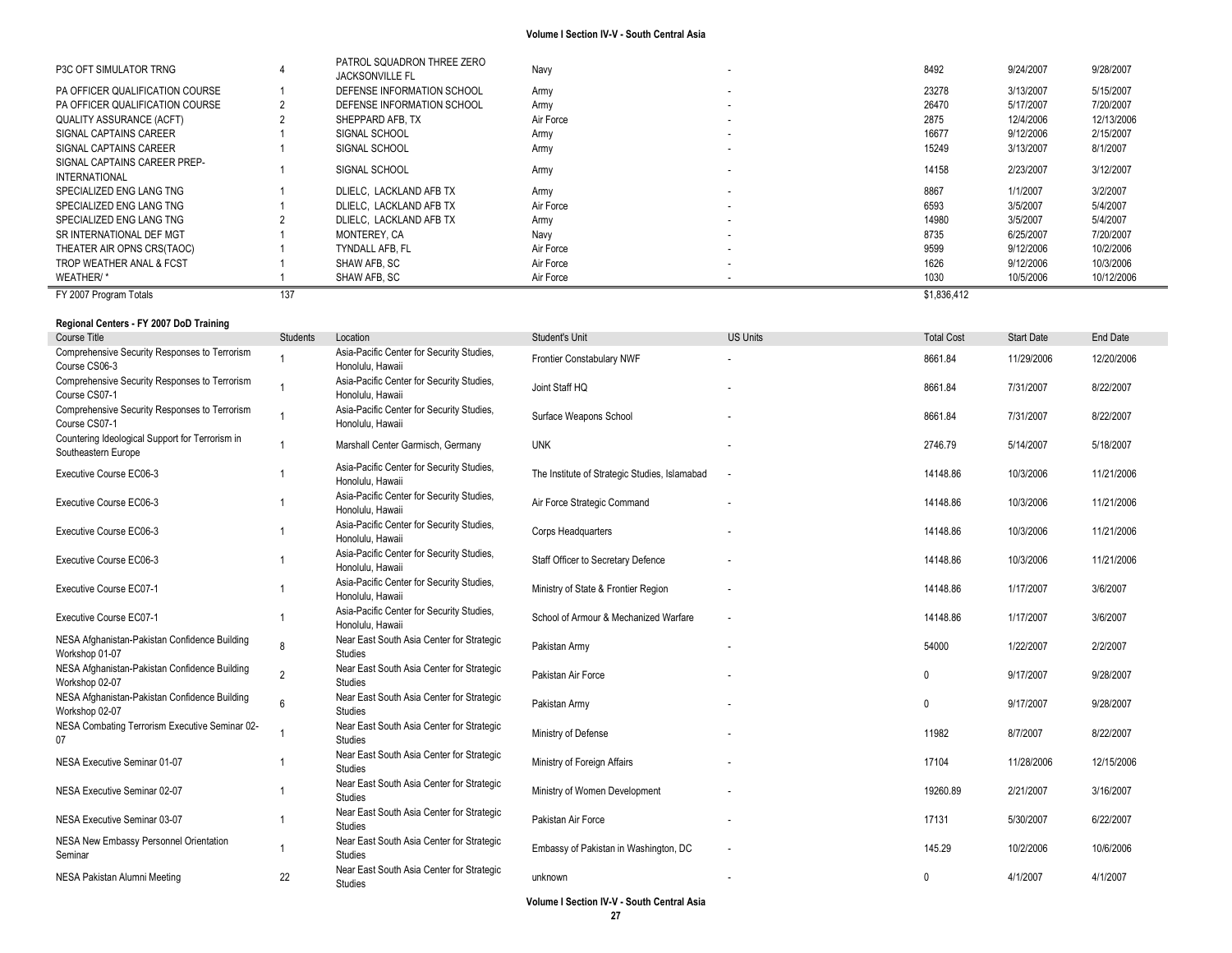| NESA RNSSC Advisory Committee Meeting                               |                 | Near East South Asia Center for Strategic<br><b>Studies</b>   | unknown                                  |                 | $\Omega$                          | 3/21/2007         | 3/23/2007       |
|---------------------------------------------------------------------|-----------------|---------------------------------------------------------------|------------------------------------------|-----------------|-----------------------------------|-------------------|-----------------|
| <b>NESA RNSSC Directors Meeting</b>                                 | 2               | Near East South Asia Center for Strategic<br><b>Studies</b>   | unknown                                  |                 | 22598                             | 9/7/2007          | 9/10/2007       |
| NESA Senior Executive Seminar 01-07                                 |                 | Near East South Asia Center for Strategic<br><b>Studies</b>   | Ministry of Defense                      |                 | 12705.37                          | 5/7/2007          | 5/18/2007       |
| NESA Washington Seminar Series                                      |                 | Near East South Asia Center for Strategic<br>Studies          | Embassy of Pakistan in Washington, DC    |                 | 212                               | 6/27/2007         | 6/27/2007       |
| Pakistan National Defense College Visit                             | 8               | Near East South Asia Center for Strategic<br>Studies          | Pakistan National College                |                 | 0                                 | 5/7/2007          | 5/7/2007        |
| Program on Terrorism and Security Studies<br>$07 - 2$               | 1               | Marshall Center Garmisch, Germany                             | <b>UNK</b>                               |                 | 6788                              | 1/24/2007         | 3/4/2007        |
| Senior Executive Course SE06-3                                      |                 | Asia-Pacific Center for Security Studies,<br>Honolulu, Hawaii | Pakistan Central Air Command             |                 | 3885.3                            | 11/13/2006        | 11/17/2006      |
| Senior Executive Course SE07-1                                      |                 | Asia-Pacific Center for Security Studies,<br>Honolulu, Hawaii | Pakistan Navy                            |                 | 3885.3                            | 5/14/2007         | 5/18/2007       |
| Senior Executive Course SE07-2                                      |                 | Asia-Pacific Center for Security Studies,<br>Honolulu, Hawaii | GHQ Rawalpindi                           |                 | 3885.3                            | 8/27/2007         | 8/31/2007       |
| Senior Executive Seminar 07-6                                       | 1               | Marshall Center Garmisch, Germany                             | <b>UNK</b>                               |                 | 2640                              | 8/20/2007         | 8/31/2007       |
| Stability, Security, Transition and Reconstruction<br>Course SS06-2 |                 | Asia-Pacific Center for Security Studies,<br>Honolulu, Hawaii | Pakistan Navy                            |                 | 7939.6                            | 11/29/2006        | 12/20/2006      |
| Stability, Security, Transition and Reconstruction<br>Course SS07-1 |                 | Asia-Pacific Center for Security Studies,<br>Honolulu, Hawaii | Earthquake Recon and Rehab Authority     |                 | 7939.6                            | 4/11/2007         | 5/10/2007       |
|                                                                     |                 |                                                               |                                          |                 |                                   |                   |                 |
| Stability, Security, Transition and Reconstruction<br>Course SS07-1 |                 | Asia-Pacific Center for Security Studies,<br>Honolulu, Hawaii | Air Defence                              |                 | 7939.6                            | 4/11/2007         | 5/10/2007       |
| FY 2007 Program Totals                                              | $\overline{77}$ |                                                               |                                          |                 | \$313,667                         |                   |                 |
|                                                                     |                 |                                                               |                                          |                 |                                   |                   |                 |
| Section 1004 - FY 2007 DoD Training                                 |                 |                                                               |                                          |                 |                                   |                   |                 |
| Course Title                                                        | <b>Students</b> | Location                                                      | Student's Unit                           | <b>US Units</b> | <b>Total Cost</b>                 | <b>Start Date</b> | <b>End Date</b> |
| PAKISTAN CPK2007CNT001F                                             | 24              | QASIM AB AND KOHAT, HULRBURT FIELD<br>FL.                     | 21ST AVIATION SQDN                       |                 | 900000                            | 3/26/2007         | 9/30/2007       |
| PAKISTAN CPK2007CNT001N                                             | 40              | <b>ISLAMABAD, KARACHI</b>                                     | SPECIAL SERVICE GROUP - NAVY (SSG-<br>N) |                 | 131000                            | 4/15/2007         | 5/18/2007       |
| PAKISTAN CPK2007CNT002W                                             | 100             | <b>ISLAMABAD</b>                                              | SSG-A                                    |                 | 220000                            | 7/7/2007          | 9/15/2007       |
| PAKISTAN CPK2007CNT001W                                             | 150             | see notes                                                     | see Notes                                | $\overline{a}$  | 276000                            | 2/1/2007          | 3/15/2007       |
| FY 2007 Program Totals                                              | 314             |                                                               |                                          |                 | \$1,527,000                       |                   |                 |
|                                                                     |                 |                                                               |                                          |                 |                                   |                   |                 |
| Service Academies - FY 2007 DoD Training                            |                 |                                                               |                                          |                 |                                   |                   |                 |
| Course Title                                                        | <b>Students</b> | Location                                                      | Student's Unit                           | <b>US Units</b> | <b>Total Cost</b><br>$\mathbf{0}$ | <b>Start Date</b> | <b>End Date</b> |
| U.S. Naval Academy                                                  | 3               | U.S. Naval Academy                                            | N/A<br>N/A                               |                 |                                   | 7/1/2006          | 6/1/2007        |
| <b>USAFA</b>                                                        | $\overline{2}$  | USAFA, Colorado Springs Colorado                              |                                          |                 | 135828                            | 6/21/2006         | 5/30/2007       |
| FY 2007 Program Totals                                              | 5               |                                                               |                                          |                 | \$135,828                         |                   |                 |
| Pakistan FY 2007 Totals                                             | 762             |                                                               |                                          |                 | \$4,682,223                       |                   |                 |

# *Sri Lanka*

| CTFP - FY 2007 DoD Training          |                 |                                       |                |                 |                   |                   |           |
|--------------------------------------|-----------------|---------------------------------------|----------------|-----------------|-------------------|-------------------|-----------|
| Course Title                         | <b>Students</b> | Location                              | Student's Unit | <b>US Units</b> | <b>Total Cost</b> | <b>Start Date</b> | End Date  |
| CNTRTERRORISM FEL PRGM-CT            |                 | NATIONAL DEFENSE UNIVERSITY           | Army           |                 | 125659            | 10/1/2006         | 6/7/2007  |
| CNTRTERRORISM FEL PRGM-CT            |                 | NATIONAL DEFENSE UNIVERSITY           | Army           |                 | 98935             | 7/23/2007         | 9/30/2007 |
| INTELLIGENCE IN COMBATTING TERRORISM |                 | INTELLIGENCE SCHOOL                   | Army           |                 | 6278              | 1/22/2007         | 2/2/2007  |
| INTL CRISIS CMD/CTRL                 |                 | COGARD TRAINING CENTER YORKTOWN<br>VA | Navy           |                 | 8223              | 1/8/2007          | 1/19/2007 |
| INTL INTELL OFFICER                  |                 | GOODFELLOW. TX                        | Air Force      |                 | 40536             | 4/30/2007         | 8/2/2007  |
| INTL LEAD & MGT G-P-OLAM             |                 | COGARD TRAINING CENTER YORKTOWN       | Nav            |                 | 2572              | 1/22/2007         | 1/26/2007 |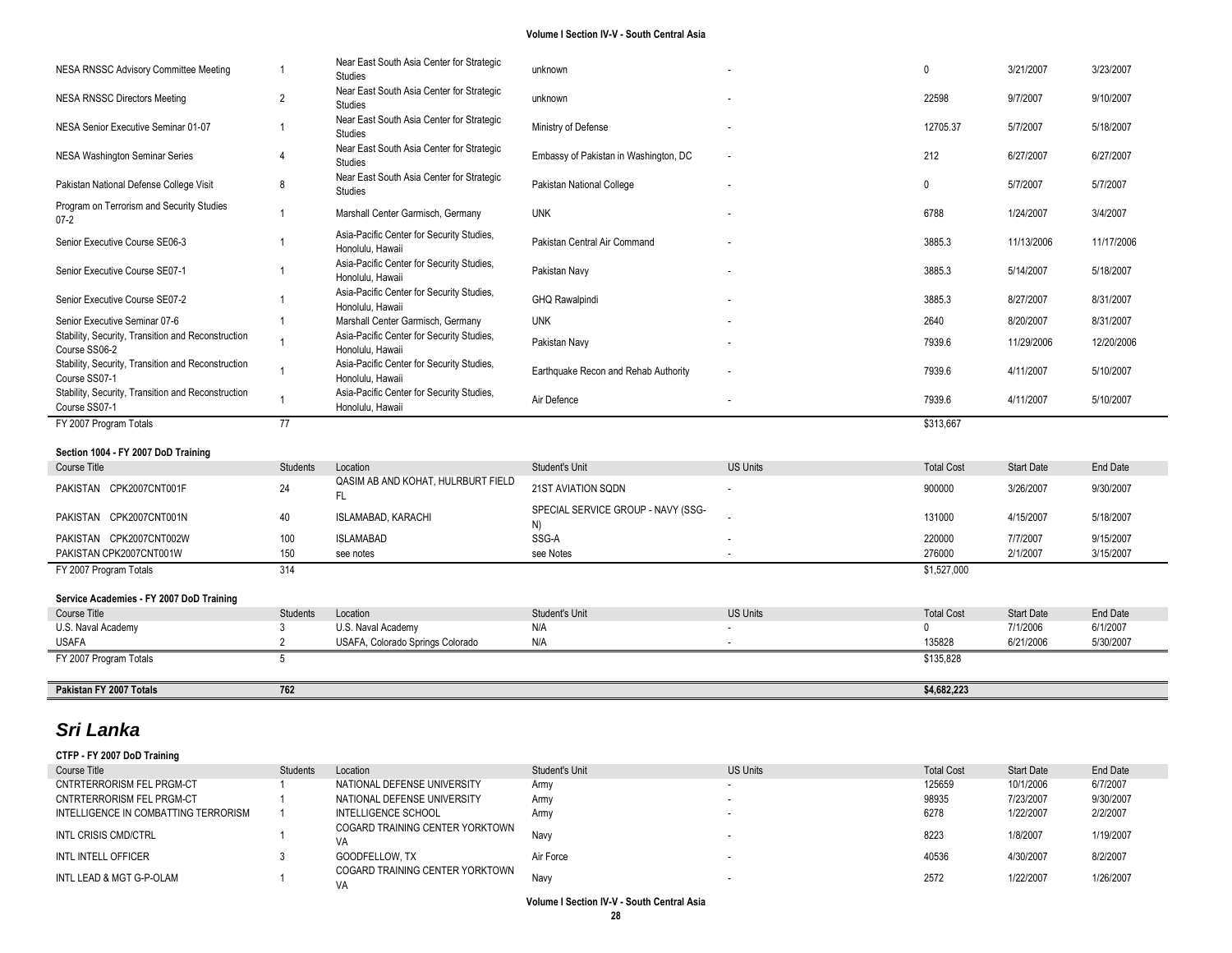| INTL MARITIME OFF                                                             |                     | COGARD TRAINING CENTER YORKTOWN                                     | Navy           |                 | 8639                | 1/29/2007              | 4/6/2007               |
|-------------------------------------------------------------------------------|---------------------|---------------------------------------------------------------------|----------------|-----------------|---------------------|------------------------|------------------------|
| MIL & PCKEEP OPS IAW ROL                                                      | $\overline{2}$      | VA<br>NEWPORT, RI                                                   | Navy           |                 | 37336               | 4/9/2007               | 5/17/2007              |
| MILITARY INTELLIGENCE BASIC OFFICER                                           |                     |                                                                     |                |                 |                     |                        |                        |
| LEADER                                                                        |                     | <b>INTELLIGENCE SCHOOL</b>                                          | Army           |                 | 19891               | 4/25/2007              | 8/8/2007               |
| PROGRAM ON TERRORISM SECURITY STUDIES<br>(PTSS)                               | $\overline{2}$      | MARSHALL CENTER                                                     | Army           |                 | 14600               | 5/25/2007              | 6/29/2007              |
| REGIONAL CENTERS SEMINARS                                                     | $\overline{2}$      | ASIA PACIFIC CTR FOE SECURITY<br><b>STUDIES</b>                     | Army           |                 | 3880                | 11/29/2006             | 12/6/2006              |
| REGIONAL CENTERS SEMINARS                                                     | $\overline{2}$      | ASIA PACIFIC CTR FOE SECURITY<br><b>STUDIES</b>                     | Army           |                 | 3880                | 5/31/2007              | 6/21/2007              |
| REGIONAL CENTERS SEMINARS                                                     | $\overline{2}$      | NEAR E-S ASIA CTR FOR SECURITY<br>STUDIES (NDU)                     | Army           |                 | $\overline{2}$      | 8/7/2007               | 8/23/2007              |
| SENIOR EXECUTIVE SEMINAR (SES)                                                | $\overline{2}$      | MARSHALL CENTER                                                     | Army           |                 | 5200                | 8/22/2007              | 8/29/2007              |
| SPEC/OPS COMBTNG TERRORISM                                                    | $\overline{2}$      | HURLBURT FIELD, FL                                                  | Air Force      |                 | 19550               | 6/4/2007               | 6/15/2007              |
| FY 2007 Program Totals                                                        | 24                  |                                                                     |                |                 | \$395,181           |                        |                        |
| GPOI - FY 2007 DoS Training                                                   |                     |                                                                     |                |                 |                     |                        |                        |
| <b>Course Title</b>                                                           | <b>Students</b>     | Location                                                            | Student's Unit | <b>US Units</b> | <b>Total Cost</b>   | <b>Start Date</b>      | End Date               |
| KHAAN QUEST 07 CPX                                                            | 5                   | Ulaanbaatar, Mongolia                                               | N/A            |                 | 23344.65            | 8/1/2007               | 8/10/2007              |
| KHAAN QUEST 07 FTX                                                            | 40                  | Tavan Tolgoi (Five Hills Training Area),                            | N/A            |                 | 186757.2            | 7/25/2007              | 8/15/2007              |
|                                                                               |                     | Mongolia                                                            |                |                 |                     |                        |                        |
| UN Logistics Officer Course<br>UN Peace Support Operations Instructors Course | 1<br>$\overline{2}$ | Port Dickson, Malaysia<br>Gazipur, Bangladesh                       | N/A<br>N/A     |                 | 7343.49<br>11111.12 | 7/30/2007<br>6/17/2007 | 8/17/2007<br>6/28/2007 |
| FY 2007 Program Totals                                                        | 48                  |                                                                     |                |                 | \$228,556           |                        |                        |
|                                                                               |                     |                                                                     |                |                 |                     |                        |                        |
| IMET-1 - FY 2007 DoS Training                                                 |                     |                                                                     |                |                 |                     |                        |                        |
| Course Title                                                                  | <b>Students</b>     | Location                                                            | Student's Unit | <b>US Units</b> | <b>Total Cost</b>   | <b>Start Date</b>      | End Date               |
| ADV AEROSP MED/INTL MED OF                                                    |                     | <b>BROOKS CITY BASE</b>                                             | Air Force      |                 | 18076               | 1/8/2007               | 6/15/2007              |
| AIR COMD & STAFF COLLEGE                                                      |                     | MAXWELL AFB, AL                                                     | Air Force      |                 | 42323               | 8/9/2006               | 6/11/2007              |
| AIRCRAFT MAINT/*                                                              | $\overline{2}$      | LITTLE ROCK AFB, AR                                                 | Air Force      |                 | 3657                | 5/14/2007              | 5/18/2007              |
| AIRCRAFT MAINTENANCE OFF                                                      | $\overline{2}$      | SHEPPARD AFB, TX                                                    | Air Force      |                 | 21728               | 2/5/2007               | 5/10/2007              |
| AMPHIB PLAN SR OFF-INTL                                                       | $\overline{2}$      | EXPEDITIONARY WARFARE TRAINING<br><b>GROUP PACIFIC SAN DIEGO CA</b> | Navy           |                 | 23322               | 2/5/2007               | 4/13/2007              |
| <b>BASIC LOADMASTER COURSE</b>                                                |                     | LITTLE ROCK AFB, AR                                                 | Air Force      |                 | 4663                | 8/6/2007               | 9/7/2007               |
| <b>BASIC OFFICER CRS USMC</b>                                                 |                     | COMMANDING GENERAL, EDUCATION<br>COMMAND QUANTICO VA                | Navy           |                 | 20539               | 1/8/2007               | 6/29/2007              |
| <b>BASIC OFFICER LDR BOLC II</b>                                              |                     | <b>INFANTRY SCHOOL</b>                                              | Army           |                 | 9646                | 5/11/2007              | 6/22/2007              |
| <b>ENGINEER CAPTAINS CAREER</b>                                               |                     | <b>ENGINEER SCHOOL</b>                                              | Army           |                 | 15763               | 1/16/2007              | 6/14/2007              |
| ENGR CCC INT'L STU PREP                                                       |                     | CHEMICAL SCHOOL                                                     | Army           |                 | 7413                | 1/2/2007               | 1/12/2007              |
| FA OFF ADVANCED PREPARATORY-ALLIED<br><b>OFFICER</b>                          |                     | FIELD ARTILLERY SCHOOL                                              | Army           |                 | 8782                | 2/21/2007              | 3/15/2007              |
| FIELD ARTILLERY CAPTAINS CAREER                                               |                     | FIELD ARTILLERY SCHOOL                                              | Army           |                 | 17325               | 3/16/2007              | 8/6/2007               |
| INTERMEDIATE LEVEL EDUC                                                       |                     | COMMAND & GENERAL STAFF COLLEGE                                     | Army           |                 | 40805               | 8/14/2006              | 6/15/2007              |
| INTERNATIONAL MILITARY STUDENT OFFICER                                        |                     | ARMOR SCHOOL                                                        | Army           |                 | 8076                | 4/16/2007              | 5/4/2007               |
| INTERNATIONAL OFF PREPARATORY - INF OFF<br>ADV                                |                     | <b>INFANTRY SCHOOL</b>                                              | Army           |                 | 6788                | 7/11/2007              | 7/16/2007              |
| INTERNATIONAL OFFICER INTELLIGENCE CCC                                        |                     | <b>INTELLIGENCE SCHOOL</b>                                          | Army           |                 | 4511                | 8/20/2007              | 8/31/2007              |
| INTERNATIONAL SPECIAL FORCES TRAINING                                         | $\mathbf{1}$        | JFK SPECIAL WARFARE CENTER                                          | Army           |                 | 22446               | 1/17/2007              | 4/27/2007              |
| INTL MARITIME OFF                                                             |                     | COGARD TRAINING CENTER YORKTOWN<br>VA                               | Navy           |                 | 12699               | 1/29/2007              | 4/6/2007               |
| INTL OFF SCH (FOR AC&SC)                                                      |                     | MAXWELL AFB, AL                                                     | Air Force      |                 | 16260               | 6/18/2007              | 7/27/2007              |
| JOINT TRANSITION COURSE                                                       |                     | COMMANDANT JOINT FORCES STAFF<br><b>COLLEGE NORFOLK VA</b>          | Navy           |                 | 5558                | 9/4/2007               | 9/7/2007               |
| MANEUVER CAPTAINS CAREER                                                      |                     | ARMOR SCHOOL                                                        | Army           |                 | 8544                | 5/7/2007               | 7/9/2007               |
| MANEUVER CAPTAINS CAREER                                                      |                     | <b>INFANTRY SCHOOL</b>                                              | Army           |                 | 7774                | 7/17/2007              | 9/17/2007              |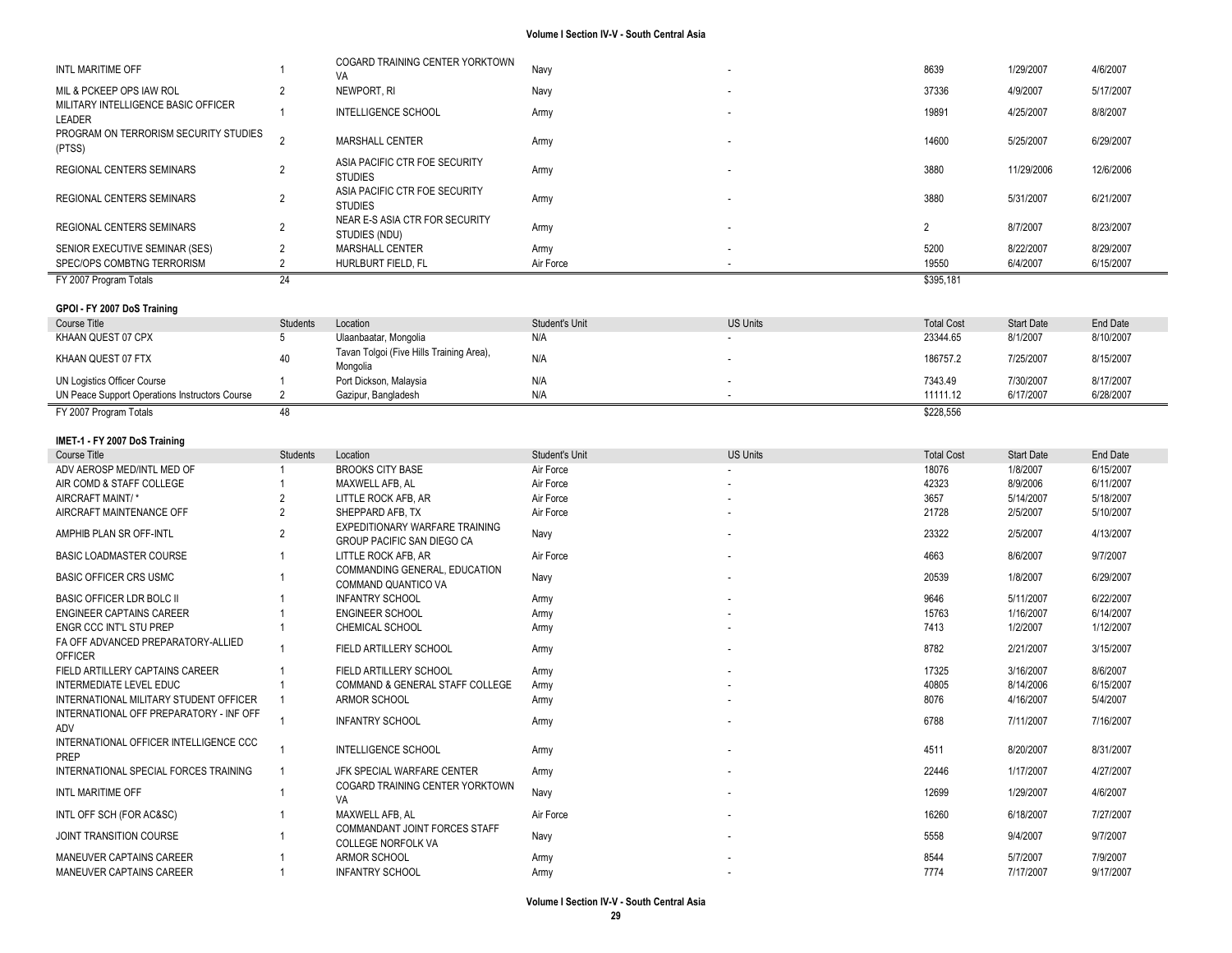| FY 2007 Program Totals                        |                                                                     |           | \$459,003 |           |           |
|-----------------------------------------------|---------------------------------------------------------------------|-----------|-----------|-----------|-----------|
| SPECIALIZED ENG LANG TNG                      | DLIELC. LACKLAND AFB TX                                             | Air Force | 10868     | 6/4/2007  | 8/3/2007  |
| SIGNAL CAPTAINS CAREER PREP-<br>INTERNATIONAL | SIGNAL SCHOOL                                                       | Army      | 8688      | 8/3/2007  | 8/20/2007 |
| RULE OF LAW&DISCP MIL OPS                     | U S NAV SMALL CRAFT INSTR AND TECH<br>TRNG SCH STENNIS SPACE CTR MS | Navy      | 384       | 4/16/2007 | 4/20/2007 |
| PATROL CFT OPS RIVER ENV                      | U S NAV SMALL CRAFT INSTR AND TECH<br>TRNG SCH STENNIS SPACE CTR MS | Navv      | 15551     | 2/16/2007 | 4/12/2007 |
| NAVAL COMMAND COLLEGE                         | NAVAL COMMAND COLLEGE NEWPORT                                       | Navv      | 96814     | 7/26/2006 | 6/15/2007 |

# **Regional Centers - FY 2007 DoD Training**

| Course Title                                                   | <b>Students</b> | Location                                                      | Student's Unit                         | <b>US Units</b> | <b>Total Cost</b> | <b>Start Date</b> | End Date   |
|----------------------------------------------------------------|-----------------|---------------------------------------------------------------|----------------------------------------|-----------------|-------------------|-------------------|------------|
| Comprehensive Security Responses to Terrorism                  | -1              | Asia-Pacific Center for Security Studies,                     | Sri Lanka Navy                         |                 | 8661.84           | 11/29/2006        | 12/20/2006 |
| Course CS06-3                                                  |                 | Honolulu, Hawaii                                              |                                        |                 |                   |                   |            |
| Comprehensive Security Responses to Terrorism<br>Course CS06-3 | $\overline{1}$  | Asia-Pacific Center for Security Studies,<br>Honolulu, Hawaii | Sri Lanka Army HQ                      |                 | 8661.84           | 11/29/2006        | 12/20/2006 |
| Comprehensive Security Responses to Terrorism<br>Course CS07-1 | $\overline{1}$  | Asia-Pacific Center for Security Studies,<br>Honolulu, Hawaii | No 7 Helicopter Squadron               |                 | 8661.84           | 7/31/2007         | 8/22/2007  |
| Comprehensive Security Responses to Terrorism<br>Course CS07-1 | $\overline{1}$  | Asia-Pacific Center for Security Studies,<br>Honolulu, Hawaii | Sri Lanka Army                         |                 | 8661.84           | 7/31/2007         | 8/22/2007  |
| Comprehensive Security Responses to Terrorism<br>Course CS07-1 | $\overline{1}$  | Asia-Pacific Center for Security Studies,<br>Honolulu, Hawaii | Sri Lanka Navy                         |                 | 8661.84           | 7/31/2007         | 8/22/2007  |
| Executive Course EC06-3                                        | $\overline{1}$  | Asia-Pacific Center for Security Studies,<br>Honolulu, Hawaii | Ministry of Defense, Sri Lanka Army    |                 | 14148.86          | 10/3/2006         | 11/21/2006 |
| Executive Course EC06-3                                        | $\overline{1}$  | Asia-Pacific Center for Security Studies,<br>Honolulu, Hawaii | Sri Lanka Army                         |                 | 14148.86          | 10/3/2006         | 11/21/2006 |
| Executive Course EC06-3                                        | $\overline{2}$  | Asia-Pacific Center for Security Studies,<br>Honolulu, Hawaii | Sri Lanka Navy HQ                      |                 | 28297.72          | 10/3/2006         | 11/21/2006 |
| Executive Course EC07-1                                        |                 | Asia-Pacific Center for Security Studies,<br>Honolulu, Hawaii | Sri Lanka Air Force                    |                 | 14148.86          | 1/17/2007         | 3/6/2007   |
| Executive Course EC07-1                                        | $\overline{1}$  | Asia-Pacific Center for Security Studies,<br>Honolulu, Hawaii | Sri Lanka Air Force                    |                 | 14148.86          | 1/17/2007         | 3/6/2007   |
| NESA Combating Terrorism Executive Seminar 01-<br>07           | $\overline{1}$  | Near East South Asia Center for Strategic<br><b>Studies</b>   | Sri Lanka Army                         |                 | 11833.6           | 4/11/2007         | 4/25/2007  |
| NESA Combating Terrorism Executive Seminar 02-<br>07           | $\overline{1}$  | Near East South Asia Center for Strategic<br><b>Studies</b>   | Ministry of Defense                    |                 | 10856             | 8/7/2007          | 8/22/2007  |
| NESA Combating Terrorism Executive Seminar 02-<br>07           |                 | Near East South Asia Center for Strategic<br><b>Studies</b>   | Sri Lanka Army                         |                 | 10856             | 8/7/2007          | 8/22/2007  |
| NESA Executive Seminar 01-07                                   | $\overline{1}$  | Near East South Asia Center for Strategic<br><b>Studies</b>   | Sri Lanka Army                         |                 | 17083.37          | 11/28/2006        | 12/15/2006 |
| NESA Executive Seminar 01-07                                   |                 | Near East South Asia Center for Strategic<br><b>Studies</b>   | Ministry of Foreign Affairs            |                 | 17083.37          | 11/28/2006        | 12/15/2006 |
| NESA Executive Seminar 02-07                                   | $\overline{1}$  | Near East South Asia Center for Strategic<br><b>Studies</b>   | Sri Lanka Navy                         |                 | 19102.6           | 2/21/2007         | 3/16/2007  |
| NESA Executive Seminar 03-07                                   | $\overline{1}$  | Near East South Asia Center for Strategic<br>Studies          | Ministry of Foreign Affairs            |                 | 16831             | 5/30/2007         | 6/22/2007  |
| NESA Executive Seminar 03-07                                   | $\overline{1}$  | Near East South Asia Center for Strategic<br><b>Studies</b>   | Sri Lanka Air Force                    |                 | 16831             | 5/30/2007         | 6/22/2007  |
| NESA New Embassy Personnel Orientation<br>Seminar              | $\overline{1}$  | Near East South Asia Center for Strategic<br><b>Studies</b>   | Embassy of Sri Lanka in Washington, DC |                 | 145.29            | 10/2/2006         | 10/6/2006  |
| NESA RNSSC Advisory Committee Meeting                          | $\overline{2}$  | Near East South Asia Center for Strategic<br>Studies          | unknown                                |                 | 0                 | 3/21/2007         | 3/23/2007  |
| <b>NESA RNSSC Directors Meeting</b>                            | $\overline{2}$  | Near East South Asia Center for Strategic<br>Studies          | unknown                                |                 | 22598             | 9/7/2007          | 9/10/2007  |
| NESA Senior Executive Seminar 01-07                            | $\overline{2}$  | Near East South Asia Center for Strategic<br>Studies          | Ministry of Defence                    |                 | 23505.04          | 5/7/2007          | 5/18/2007  |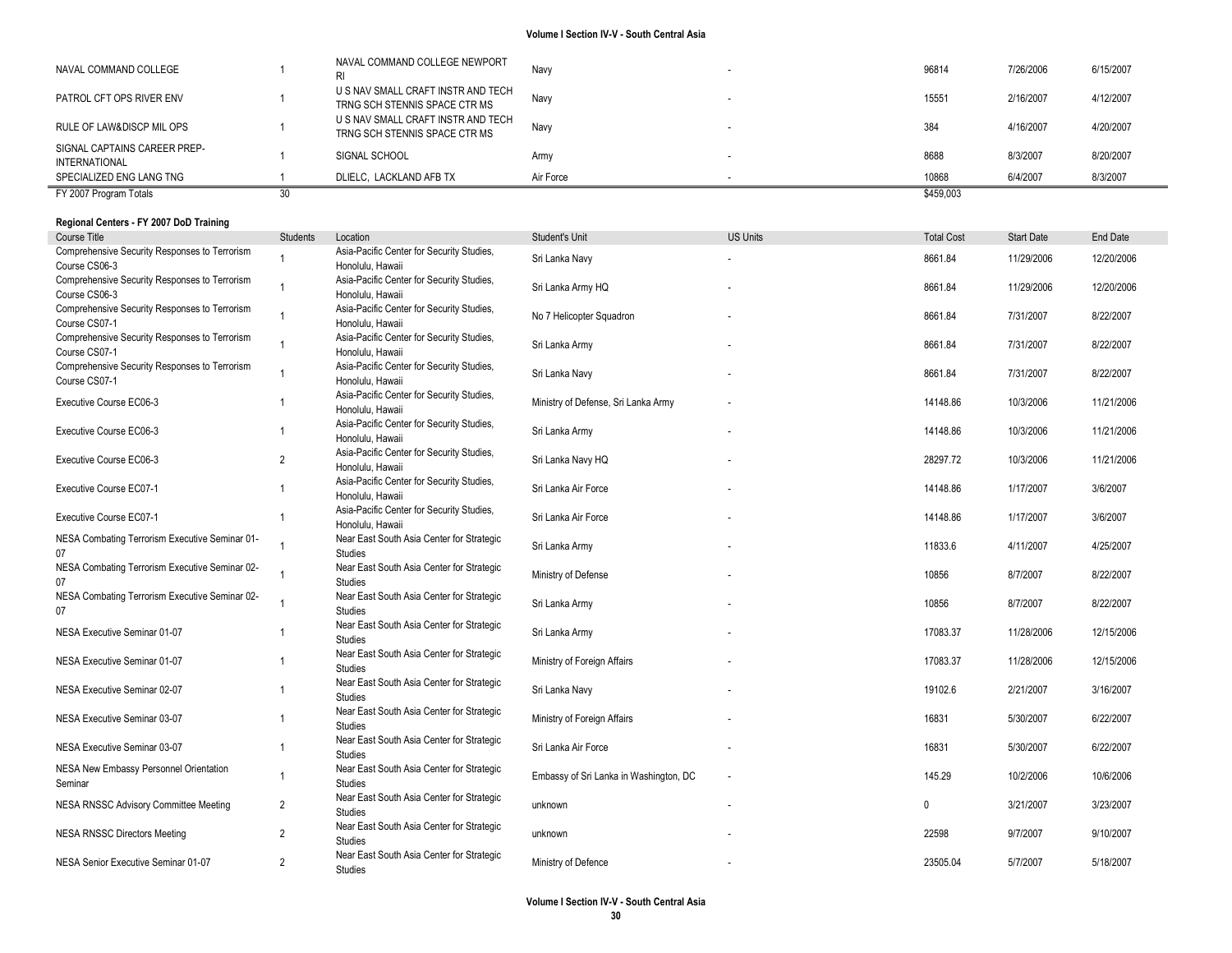| Senior Executive Course SE06-3                                      |              | Asia-Pacific Center for Security Studies,<br>Honolulu, Hawaii | Sri Lanka Air Force, Training |                 | 3885.3            | 11/13/2006        | 11/17/2006 |
|---------------------------------------------------------------------|--------------|---------------------------------------------------------------|-------------------------------|-----------------|-------------------|-------------------|------------|
| Senior Executive Course SE07-1                                      |              | Asia-Pacific Center for Security Studies,<br>Honolulu, Hawaii | Ministry of Defence           |                 | 3885.3            | 5/14/2007         | 5/18/2007  |
| Senior Executive Course SE07-2                                      |              | Asia-Pacific Center for Security Studies,<br>Honolulu, Hawaii | Sri Lanka Navy                | ٠               | 3885.3            | 8/27/2007         | 8/31/2007  |
| Senior Executive Seminar 07-6                                       |              | Marshall Center Garmisch, Germany                             | <b>UNK</b>                    | ٠               | 2290              | 8/20/2007         | 8/31/2007  |
| Stability, Security, Transition and Reconstruction<br>Course SS06-2 |              | Asia-Pacific Center for Security Studies,<br>Honolulu, Hawaii | Air Force Headquarters        |                 | 7939.6            | 11/29/2006        | 12/20/2006 |
| Stability, Security, Transition and Reconstruction<br>Course SS06-2 |              | Asia-Pacific Center for Security Studies,<br>Honolulu, Hawaii | Special Task Force(Police)    |                 | 7939.6            | 11/29/2006        | 12/20/2006 |
| Stability, Security, Transition and Reconstruction<br>Course SS07-1 |              | Asia-Pacific Center for Security Studies,<br>Honolulu, Hawaii | <b>National Cadet Corps</b>   | ٠               | 7939.6            | 4/11/2007         | 5/10/2007  |
| Stability, Security, Transition and Reconstruction<br>Course SS07-1 |              | Asia-Pacific Center for Security Studies,<br>Honolulu, Hawaii | <b>Armoured Corps</b>         |                 | 7939.6            | 4/11/2007         | 5/10/2007  |
| FY 2007 Program Totals                                              | 34           |                                                               |                               |                 | \$340,632         |                   |            |
| Service Academies - FY 2007 DoD Training                            |              |                                                               |                               |                 |                   |                   |            |
| Course Title                                                        | Students     | Location                                                      | Student's Unit                | <b>US Units</b> | <b>Total Cost</b> | <b>Start Date</b> | End Date   |
| <b>USAFA</b>                                                        |              | USAFA, Colorado Springs Colorado                              | N/A                           |                 | 135828            | 6/21/2006         | 5/30/2007  |
| FY 2007 Program Totals                                              | <sup>n</sup> |                                                               |                               |                 | \$135,828         |                   |            |
|                                                                     |              |                                                               |                               |                 |                   |                   |            |
| Sri Lanka FY 2007 Totals                                            | 138          |                                                               |                               |                 | \$1,559,200       |                   |            |

# *Tajikistan*

# **CTFP - FY 2007 DoD Training**

| Course Title                                    | <b>Students</b> | Location               | Student's Unit | <b>US Units</b> | <b>Total Cost</b> | <b>Start Date</b> | End Date  |
|-------------------------------------------------|-----------------|------------------------|----------------|-----------------|-------------------|-------------------|-----------|
| INTERNATIONAL OFFICER INTELLIGENCE CCC<br>PREP  |                 | INTELLIGENCE SCHOOL    | Armv           |                 | 6456              | 7/23/2007         | 8/3/2007  |
| PROGRAM ON TERRORISM SECURITY STUDIES<br>(PTSS) |                 | MARSHALL CENTER        | Armv           |                 | 7600              | 5/23/2007         | 6/29/2007 |
| PROGRAM ON TERRORISM SECURITY STUDIES<br>(PTSS) |                 | <b>MARSHALL CENTER</b> | Army           |                 | 7600              | 5/25/2007         | 6/29/2007 |
| SENIOR EXECUTIVE SEMINAR (SES)                  |                 | <b>MARSHALL CENTER</b> | Army           |                 | 10400             | 8/22/2007         | 8/29/2007 |
| FY 2007 Program Totals                          |                 |                        |                |                 | \$32,056          |                   |           |

## **IMET-1 - FY 2007 DoS Training**

| Course Title              | Students | Location                | Student's Unit                          | <b>US Units</b>          | <b>Total Cost</b> | <b>Start Date</b> | End Date  |
|---------------------------|----------|-------------------------|-----------------------------------------|--------------------------|-------------------|-------------------|-----------|
| AMERICAN LANGUAGE COURSE  |          | DLIELC, LACKLAND AFB TX | Navy                                    |                          | 41452             | 1/2/2006          | 1/19/2007 |
| DLI ENGLISH LANGUAGE TECH |          | <b>VARIOUS</b>          | National Guard                          |                          |                   | 4/12/2007         | 8/13/2007 |
| DLI ENGLISH LANGUAGE TECH |          | <b>VARIOUS</b>          | Military Unit 01003                     |                          |                   | 4/12/2007         | 8/13/2007 |
| DLI ENGLISH LANGUAGE TECH |          | <b>VARIOUS</b>          | Legal Dept, MoD                         | $\sim$                   |                   | 4/12/2007         | 8/13/2007 |
| DLI ENGLISH LANGUAGE TECH |          | <b>VARIOUS</b>          | Military Unit 01003                     |                          |                   | 4/12/2007         | 8/13/2007 |
| DLI ENGLISH LANGUAGE TECH |          | <b>VARIOUS</b>          | Department of Teachers                  |                          |                   | 4/12/2007         | 8/13/2007 |
| DLI ENGLISH LANGUAGE TECH |          | <b>VARIOUS</b>          | National Guard                          |                          |                   | 4/12/2007         | 8/13/2007 |
| DLI ENGLISH LANGUAGE TECH |          | <b>VARIOUS</b>          | Ministry of Defense                     |                          |                   | 4/12/2007         | 8/13/2007 |
| DLI ENGLISH LANGUAGE TECH |          | <b>VARIOUS</b>          | Foreign Relations Dept of General Staff | $\overline{\phantom{a}}$ | 21290             | 4/12/2007         | 8/13/2007 |
| DLI ENGLISH LANGUAGE TECH |          | <b>VARIOUS</b>          | National Guard                          |                          |                   | 4/12/2007         | 8/13/2007 |
| DLI ENGLISH LANGUAGE TECH |          | <b>VARIOUS</b>          | <b>General Staff</b>                    |                          |                   | 4/12/2007         | 8/13/2007 |
| DLI ENGLISH LANGUAGE TECH |          | <b>VARIOUS</b>          | <b>General Staff</b>                    |                          |                   | 4/12/2007         | 8/13/2007 |
| DLI ENGLISH LANGUAGE TECH |          | <b>VARIOUS</b>          | National Guard                          |                          |                   | 4/12/2007         | 8/13/2007 |
| DLI ENGLISH LANGUAGE TECH |          | <b>VARIOUS</b>          | Military Unit 01003                     |                          |                   | 4/12/2007         | 8/13/2007 |
| DLI ENGLISH LANGUAGE TECH |          | <b>VARIOUS</b>          | National Guard                          |                          |                   | 4/12/2007         | 8/13/2007 |
| DLI ENGLISH LANGUAGE TECH |          | <b>VARIOUS</b>          | National Guard                          |                          |                   | 4/12/2007         | 8/13/2007 |
| DLI ENGLISH LANGUAGE TECH |          | <b>VARIOUS</b>          | Air Force                               |                          | 68842             | 4/12/2007         | 8/13/2007 |
| DLI ENGLISH LANGUAGE TECH |          | <b>VARIOUS</b>          | Foreign Relations Dept, MoD             |                          |                   | 4/12/2007         | 8/13/2007 |
|                           |          |                         |                                         |                          |                   |                   |           |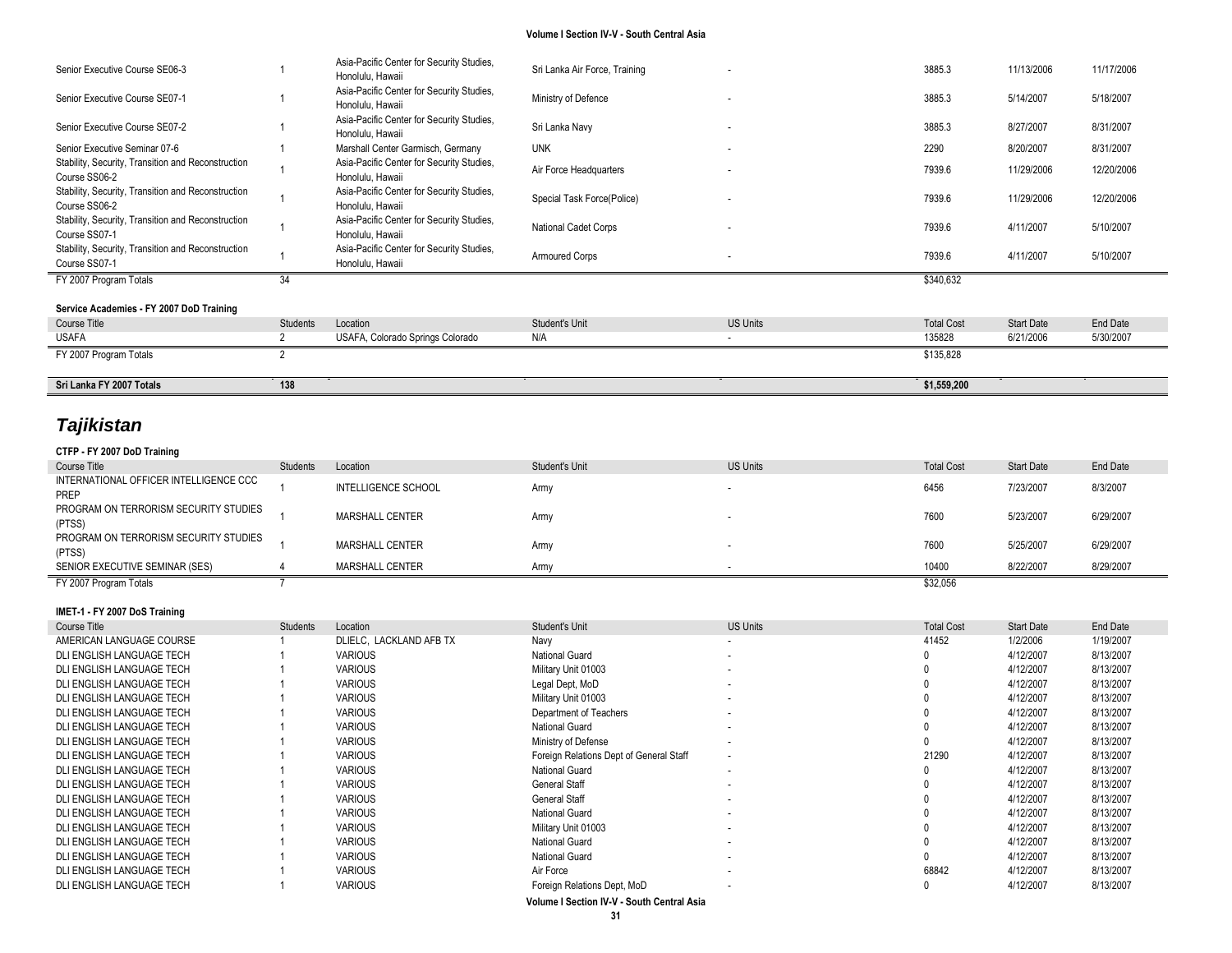| DLI ENGLISH LANGUAGE TECH                        |          | <b>VARIOUS</b>                                               | National Guard        |                 |                   | 4/12/2007         | 8/13/2007 |
|--------------------------------------------------|----------|--------------------------------------------------------------|-----------------------|-----------------|-------------------|-------------------|-----------|
| DLI ENGLISH LANGUAGE TECH                        |          | <b>VARIOUS</b>                                               | Ministry of Defense   |                 |                   | 4/12/2007         | 8/13/2007 |
| DLI ENGLISH LANGUAGE TECH                        |          | <b>VARIOUS</b>                                               | <b>National Guard</b> | $\sim$          |                   | 4/12/2007         | 8/13/2007 |
| DLI ENGLISH LANGUAGE TECH                        |          | <b>VARIOUS</b>                                               | Ministry of Defense   |                 |                   | 4/12/2007         | 8/13/2007 |
| DLI ENGLISH LANGUAGE TECH                        |          | <b>VARIOUS</b>                                               | National Guard        |                 |                   | 4/12/2007         | 8/13/2007 |
| DLI ENGLISH LANGUAGE TECH                        |          | <b>VARIOUS</b>                                               | National Guard        |                 |                   | 4/12/2007         | 8/13/2007 |
| DLI ENGLISH LANGUAGE TECH                        |          | <b>VARIOUS</b>                                               | Ministry of Defense   |                 |                   | 4/12/2007         | 8/13/2007 |
| DLI ENGLISH LANGUAGE TECH                        |          | <b>VARIOUS</b>                                               | National Guard        |                 |                   | 4/12/2007         | 8/13/2007 |
| DLI ENGLISH LANGUAGE TECH                        |          | <b>VARIOUS</b>                                               | Mobile Forces         |                 |                   | 4/12/2007         | 8/13/2007 |
| DLI ENGLISH LANGUAGE TECH                        |          | <b>VARIOUS</b>                                               | Ministry of Defense   |                 |                   | 4/12/2007         | 8/13/2007 |
| DLI ENGLISH LANGUAGE TECH                        |          | <b>VARIOUS</b>                                               | National Guard        |                 |                   | 4/12/2007         | 8/13/2007 |
| ENGLISH LANGUAGE CRSE                            |          | AIR FORCE SECURITY ASSISTANCE                                | Army                  |                 | 18726             | 8/21/2006         | 3/23/2007 |
| <b>ENGLISH LANGUAGE CRSE</b>                     |          | <b>TRAINING</b><br>AIR FORCE SECURITY ASSISTANCE<br>TRAINING | Army                  |                 | 29920             | 9/4/2006          | 7/27/2007 |
| <b>ENGLISH LANGUAGE CRSE</b>                     |          | DLIELC, LACKLAND AFB TX                                      | Army                  |                 | 24320             | 12/11/2006        | 7/13/2007 |
| <b>GENERAL ENGLISH LANG TNG</b>                  |          | DLIELC, LACKLAND AFB TX                                      | Air Force             |                 | 17423             | 8/21/2006         | 1/5/2007  |
| <b>INFANTRY BASIC OFFICER LDR</b>                |          | <b>INFANTRY SCHOOL</b>                                       | Army                  |                 | 10480             | 4/2/2007          | 7/2/2007  |
| LANGUAGE INSTRUCTOR/BASIC                        |          | DLIELC, LACKLAND AFB TX                                      | Air Force             |                 | 16893             | 5/29/2006         | 12/1/2006 |
| WINTER MOUNTAIN LEADER CR                        |          | MARINE CORPS MOUNTAIN WARFARE<br><b>TRAINING CENTER</b>      | Navy                  |                 | 6037              | 1/22/2007         | 3/9/2007  |
| FY 2007 Program Totals                           | 36       |                                                              |                       |                 | \$255,383         |                   |           |
| Regional Centers - FY 2007 DoD Training          |          |                                                              |                       |                 |                   |                   |           |
| Course Title                                     | Students | Location                                                     | Student's Unit        | <b>US Units</b> | <b>Total Cost</b> | <b>Start Date</b> | End Date  |
| Alumni Roundtable: Current Trends in U.S. Policy |          |                                                              |                       |                 |                   |                   |           |

| Course litle                                                                         | Students | Location                          | Student's Unit | US Units                 | l otal Cost | Start Date | End Date   |
|--------------------------------------------------------------------------------------|----------|-----------------------------------|----------------|--------------------------|-------------|------------|------------|
| Alumni Roundtable: Current Trends in U.S. Policy<br><b>Toward Central Asia</b>       | 40       | Marshall Center Garmisch, Germany | <b>UNK</b>     |                          | 1840.86     | 2/15/2007  | 2/16/2007  |
| Central Asian Parliamentarians Conference                                            | 6        | Marshall Center Garmisch, Germany | <b>UNK</b>     | $\overline{\phantom{a}}$ | 10556.19    | 10/23/2006 | 10/26/2006 |
| International Humanitarian Law Course                                                |          | Marshall Center Garmisch, Germany | <b>UNK</b>     | $\overline{\phantom{a}}$ | 5445.31     | 10/1/2006  | 10/10/2006 |
| Leadership Seminar: International Peacekeeping<br>Operations Lessons Learned         |          | Marshall Center Garmisch, Germany | <b>UNK</b>     | $\overline{\phantom{a}}$ | 2612.72     | 11/26/2006 | 11/29/2006 |
| Leadership Seminar: Stability, Security, Transition<br>and Reconstruction Operations |          | Marshall Center Garmisch, Germany | <b>UNK</b>     | ۰.                       | 3620.38     | 7/9/2007   | 7/13/2007  |
| Program in Advanced Security Studies 07-1                                            | 6        | Marshall Center Garmisch, Germany | <b>UNK</b>     | ۰.                       | 61992       | 1/17/2007  | 4/15/2007  |
| Program on Terrorism and Security Studies<br>$07-2$                                  |          | Marshall Center Garmisch, Germany | <b>UNK</b>     | ۰.                       | 3950        | 1/24/2007  | 3/4/2007   |
| Security and Stability in Central Asia: Initiatives<br>During the EU Presidency      | 6        | Marshall Center Garmisch, Germany | <b>UNK</b>     | $\overline{\phantom{a}}$ | 15139.67    | 4/17/2007  | 4/19/2007  |
| Senior Executive Seminar 07-3                                                        |          | Marshall Center Garmisch, Germany | <b>UNK</b>     |                          | 2011        | 1/24/2007  | 3/4/2007   |
| FY 2007 Program Totals                                                               | 66       |                                   |                |                          | \$107.168   |            |            |
| Tajikistan FY 2007 Totals                                                            | 109      |                                   |                |                          | \$394,607   |            |            |

# *Turkmenistan*

**CTFP - FY 2007 DoD Training** Course Title Students Students Location Students Unit Student's Unit US Units Unit US Units Total Cost Start Date End Date SENIOR EXECUTIVE SEMINAR (SES) 2 MARSHALL CENTER Army - 5200 8/22/2007 8/29/2007 8/29/2007 FY 2007 Program Totals 2 \$5,200 **IMET-1 - FY 2007 DoS Training** Course Title Students Students Location Students Unit Student's Unit US Units Unit US Units Total Cost Start Date End Date AMERICAN LANGUAGE COURSE 1 DLIELC, LACKLAND AFB TX Air Force 4 CHANNEY 2006 12/29/2006 12/29/2006 12/29/2006 AMERICAN LANGUAGE COURSE 2 DLIELC, LACKLAND AFB TX Air Force 2 - 7 - 7 - 77352 1/23/2006 12/29/2006 12/29/2006<br>AMERICAN LANGUAGE COURSE 1 DLIELC. LACKLAND AFB TX Air Force 2 - 7 - 7 - 7 - 7 - 7 - 26957 12/4/2006 5/25/2007 AMERICAN LANGUAGE COURSE 1 DLIELC, LACKLAND AFB TX air Force 26957 120957 ARMOR BASIC OFFICER LEADER 1 ARMOR SCHOOL Army - 11868 5/23/2007 8/31/2007